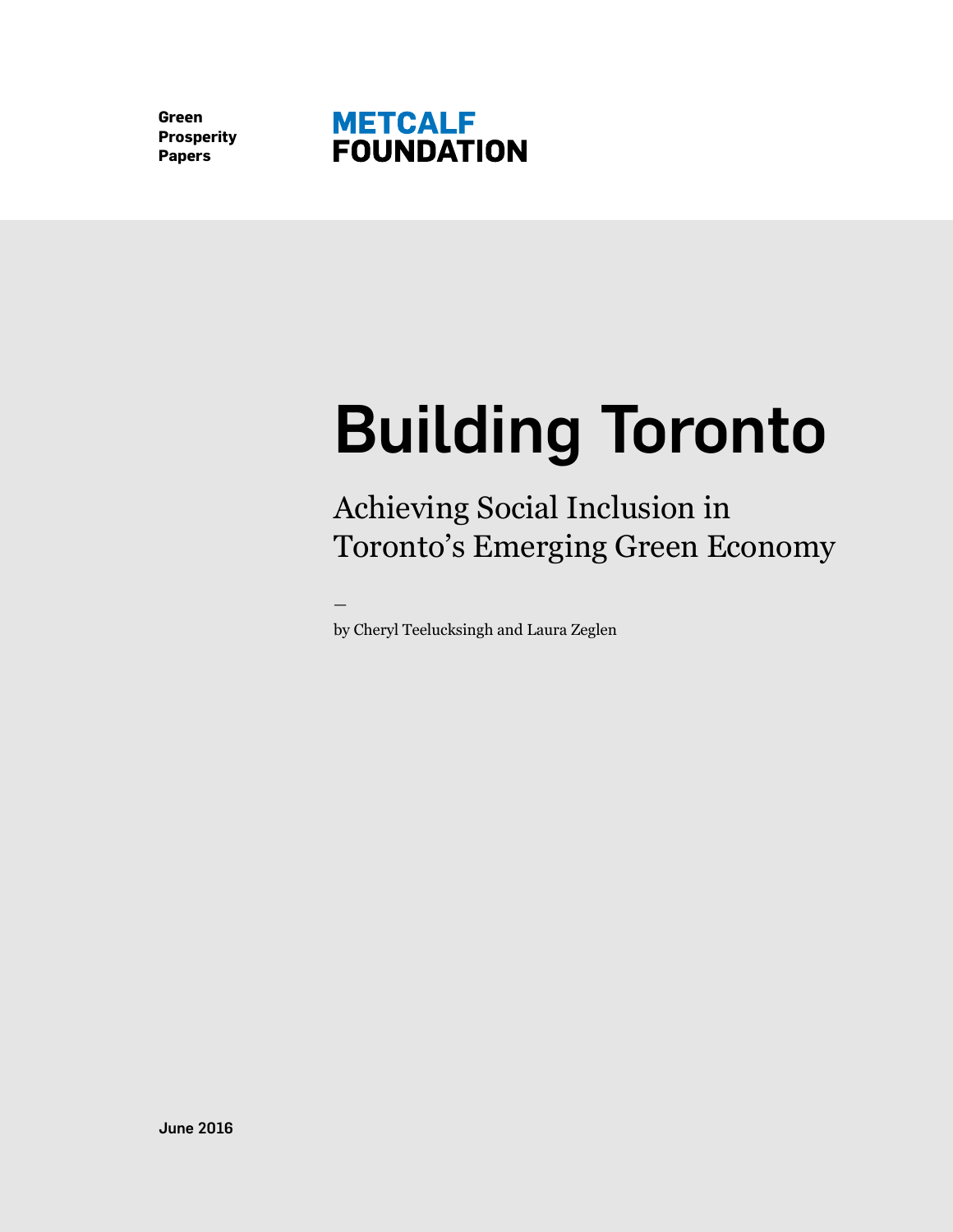#### **Metcalf Foundation**

The mission of The George Cedric Metcalf Charitable Foundation is to enhance the effectiveness of people and organizations working together to help Canadians imagine and build a just, healthy, and creative society.

#### **Cheryl Teelucksingh**

Cheryl Teelucksingh is an Associate Professor in the Sociology Department at Ryerson University. Her research and publications focus on examining the relationship between environmental justice in Canada and concerns for social inequality within the urban context. Dr. Teelucksingh is principal investigator for the SSHRC funded grant "The Green Gap: Toward Inclusivity in Toronto's Green Employment." (Dr. B. Poland, Dr. G.E. Galabuzi, and Dr. W. Ng are co-investigators.)

#### **Laura Zeglen**

As Project Coordinator for the Green Gap project, Laura Zeglen has played a central role in research that demonstrates how a green economy and social equity can be, and should be, interconnected. Outside of the world of work, she has been a vocal advocate for community engagement in the process of transit planning as Chair of the grassroots group Options for Davenport (<http://optionsfordavenport.ca>/) in West Toronto. She currently works as a School Travel Planning Facilitator at Green Communities Canada.

#### **Acknowledgements**

In addition to the support received from the Metcalf Foundation, this research was supported by the Social Sciences and Humanities Research Council of Canada.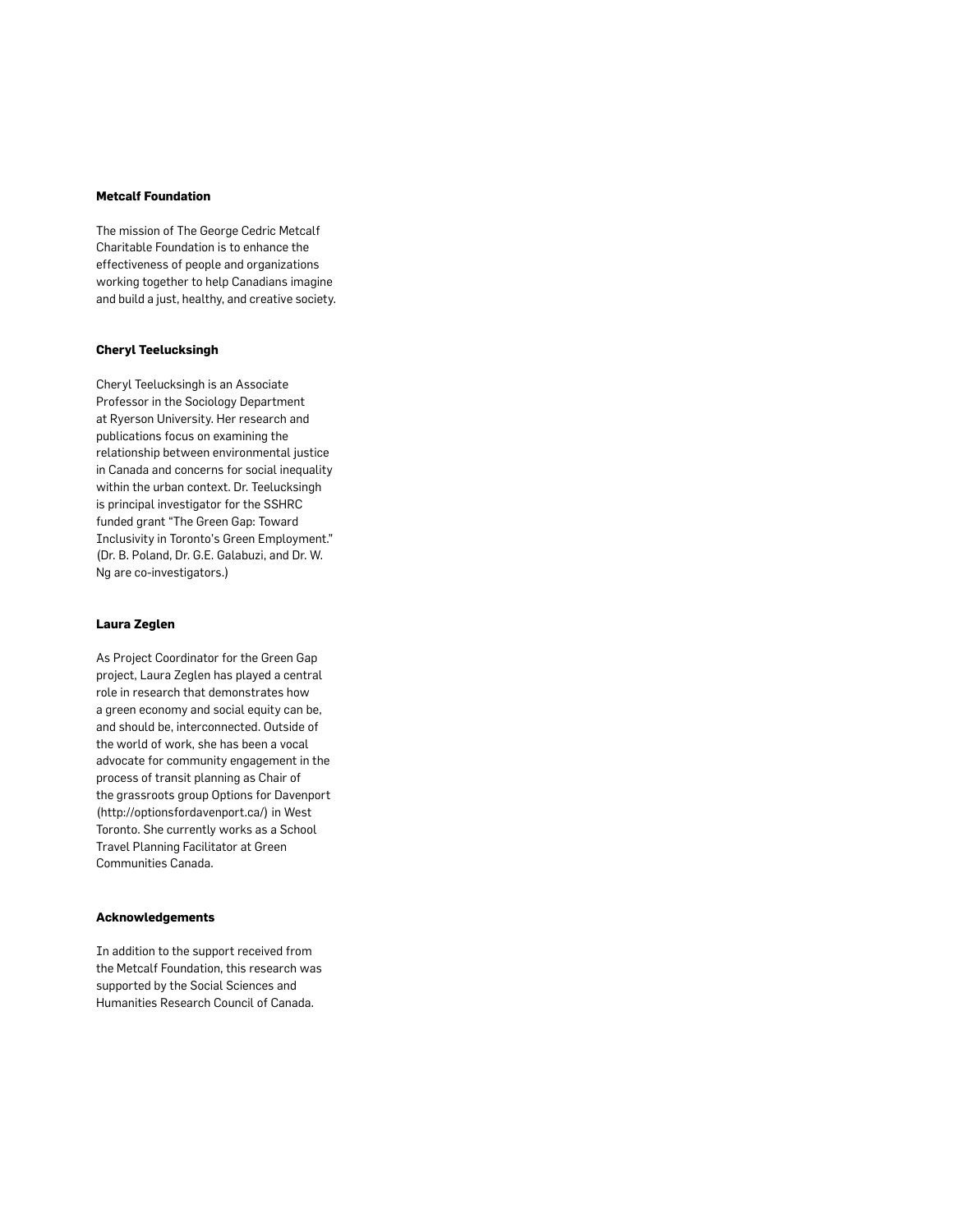#### CONTENTS

- **[5 Foreword](#page-4-0)**
- **[7 Summary](#page-6-0)**
- **[8 The Green Gap: The Green Economy and Inequity in Toronto](#page-7-0)**
- 8 What is a Green Economy and why do we need it?
- [What is a Decent Green Job?](#page-9-0)
- [Race and Inequity in Toronto's Job Market](#page-11-0)
- [Toronto's Green Economy: Opportunities and Points of Pause](#page-13-0)

#### **[16 Tools for a Just Transition to a Green Economy](#page-15-0)**

#### **[16 Tool #1: Employment Equity](#page-15-0)**

- [What is Employment Equity?](#page-16-0)
- [Relevant Employment Equity Policy: The Toronto Context](#page-17-0)
- [How is employment equity policy working?](#page-18-0)
- [Employment Equity in the Private Sector](#page-19-0)
- [The role of unions](#page-20-0)
- [Recommendations](#page-20-0)
- 21 1. Teach green sector employers how to implement employment  [equity initiatives](#page-20-0)
- 22 2. Reach out to racialized and marginalized communities with  [opportunities for green work](#page-21-0)
- 22 3. Align employment equity with the goals of green business
- [4. Support unions and collective bargaining](#page-22-0)
- [Conclusion](#page-23-0)

#### **[25 Tool #2: Community Benefits Agreements](#page-24-0)**

- [What is a Community Benefits Agreement?](#page-24-0)
- [CBAs and the Green Economy](#page-26-0)
- [CBAs in Action: Toronto's Eglinton Crosstown Project](#page-27-0)
- [The Movement to Standardize CBAs in Toronto](#page-29-0)
- [Shortcomings and criticisms of CBAs](#page-30-0)
- [Recommendations](#page-31-0)
- [1. Improve transparency and reporting requirements for CBAs](#page-31-0)
- [2. Provide support mechanisms for local communities to](#page-31-0)   [facilitate legally-binding CBAs](#page-31-0)
- [4. Include provisions for local green procurement in CBAs](#page-33-0)
- [5. Incorporate environmental goals into CBAs](#page-33-0)
- [Conclusion](#page-34-0)

#### **[36 Tool #3: Social Enterprises](#page-35-0)**

- [What is a Social Enterprise?](#page-35-0)
- [Types of employment-based social enterprises](#page-37-0)
- [The Context for Social Enterprises in Toronto](#page-38-0)
- [Considerations for Feasibility of Social Enterprises](#page-39-0)
- [Profitability and survival of social enterprises](#page-40-0)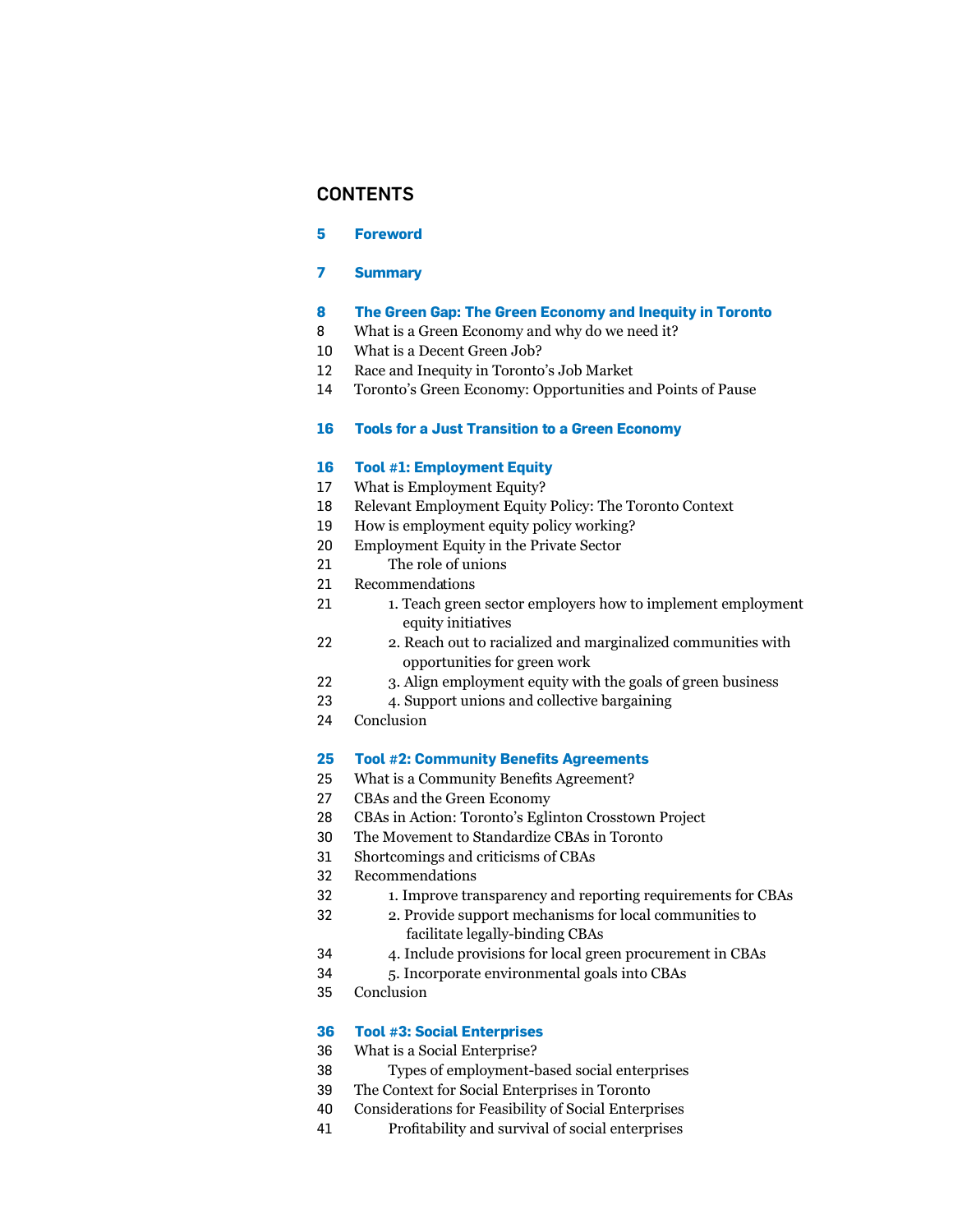- 41 [Challenges of running a successful social enterprise:](#page-40-0)   [The story of Charlie's Freewheels](#page-40-0)
- 42 [Limitations of social enterprises](#page-41-0)
- 43 [Recommendations](#page-42-0)
- 44 [1. Continue to support entrepreneurs to start up green](#page-43-0)   [employment-based social enterprises](#page-43-0)
- 44 [2. Develop innovative ways to finance emerging green](#page-43-0)   [social enterprises](#page-43-0)
- 46 [3. Create a green jobs strategy for Toronto, including](#page-45-0)   [social enterprises](#page-45-0)
- 46 [Conclusion](#page-45-0)
- **[47 Moving Forward: Toward a socially inclusive green economy](#page-46-0)   [in Toronto](#page-46-0)**

#### **[48 Appendices](#page-47-0)**

- 48 [Appendix 1: The Green Gap Project](#page-47-0)
- 49 [Appendix 2: Summary of Recommendations](#page-48-0)
- **[51 Bibliography](#page-50-0)**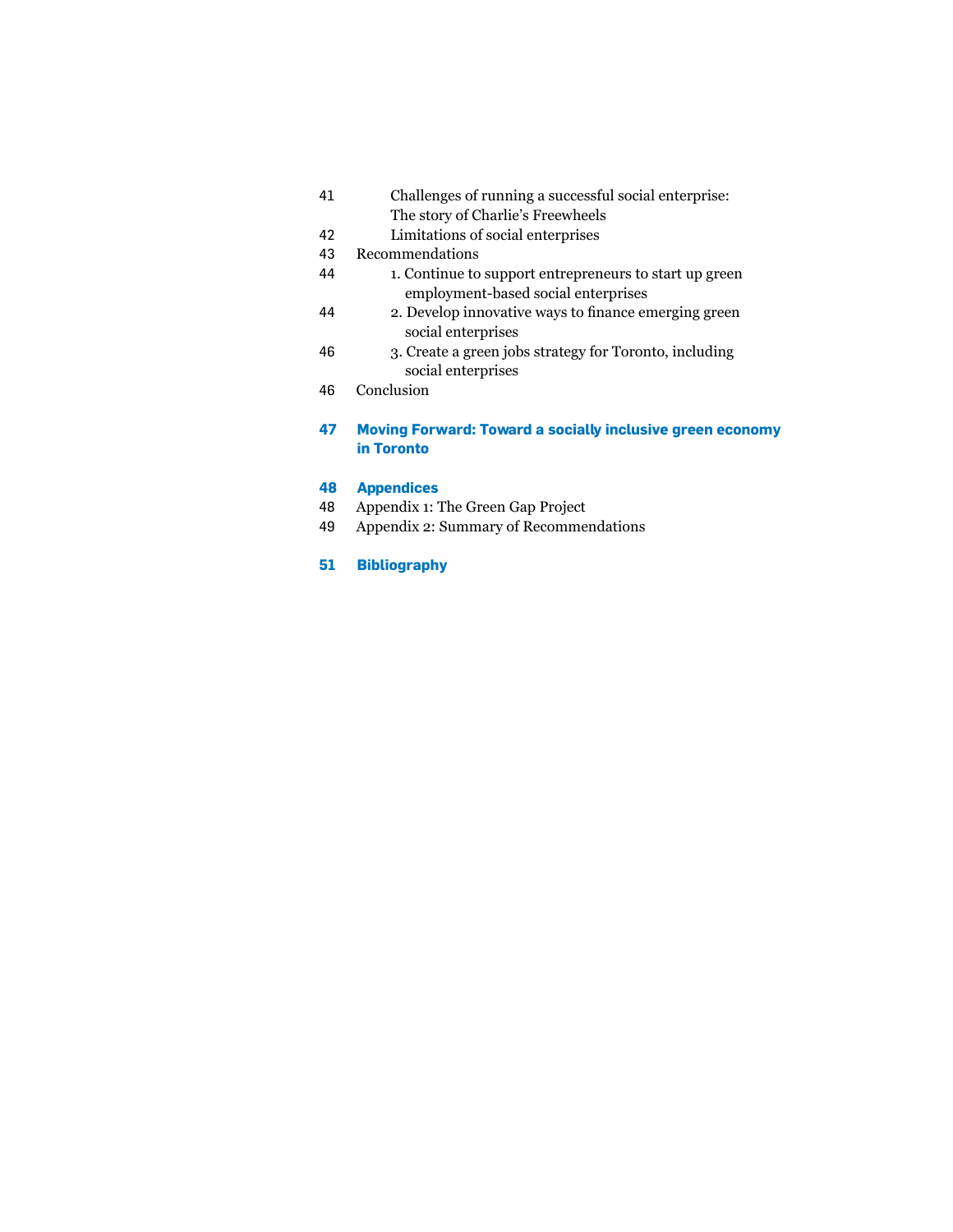### <span id="page-4-0"></span>**FOREWORD**

The goal of the Metcalf Foundation's Environment Program is to help build a low-carbon, resource efficient, and resilient Canada. Given the scale and complexity of the task of envisioning and realizing such a transformation, the Foundation sought to elicit a multiplicity of views and opinions, with a particular focus on southern Ontario.

In 2014, Metcalf commissioned a series titled *Green Prosperity Papers*. The aim was to contribute to the emerging policy conversation by connecting Ontario's robust university-based research capacity to timely public policy challenges. We invited proposals from a select number of researchers at Ontario-based universities who have a track record of producing research for public dissemination.

The six resulting *Metcalf Green Prosperity Papers* all address intersections of the environment and economy while taking up a range of topics from social justice, to fiscal reform, to democratic governance.

Since we commissioned the papers, Canada's commitments to climate action and growing a green economy have advanced substantially. The Foundation hopes the ideas explored in this series will assist in the crucial work, that is now underway, toward building a low-carbon, resource efficient, and resilient Canada.

Sandy Houston, President and CEO Metcalf Foundation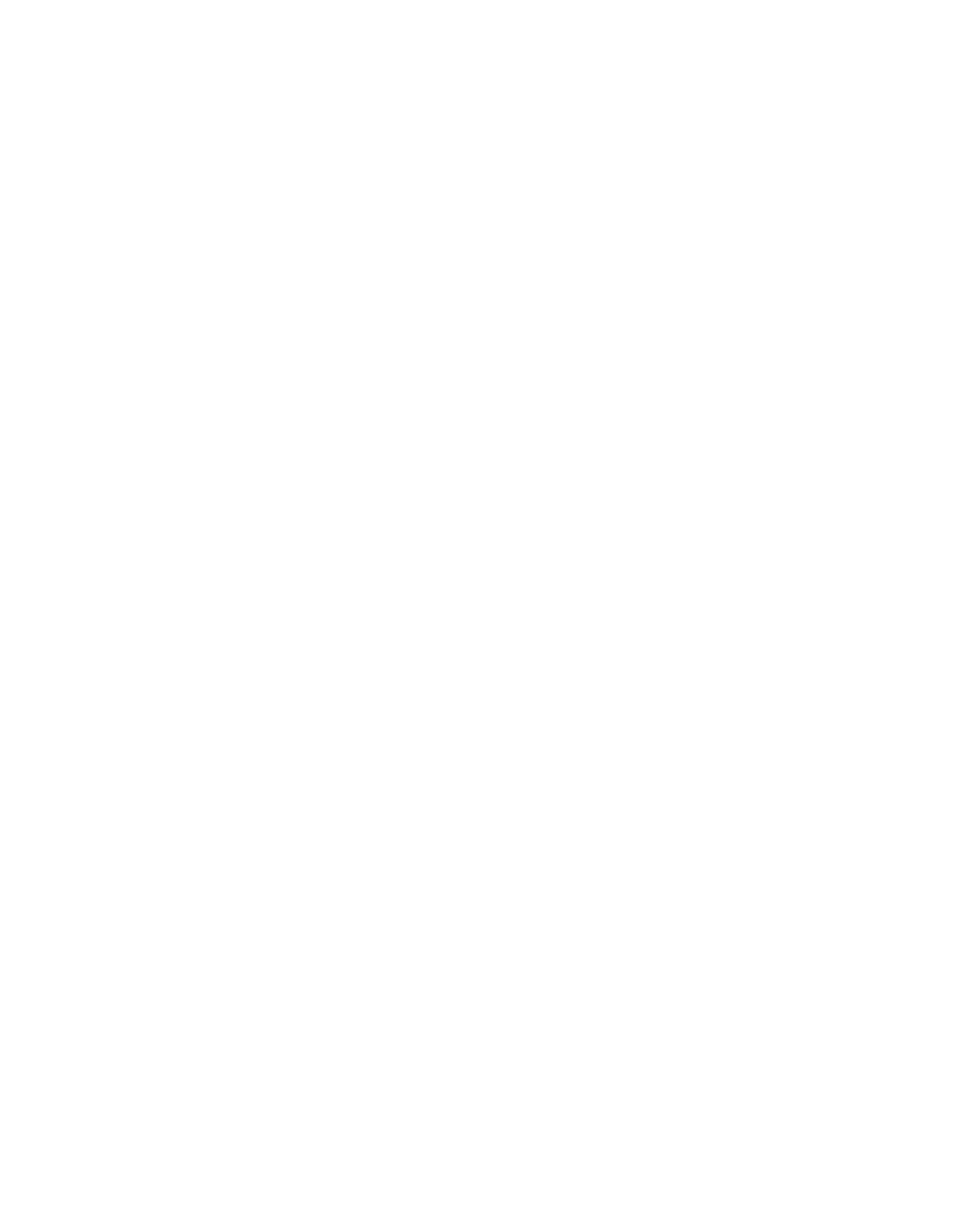### <span id="page-6-0"></span>**SUMMARY**

The City of Toronto is in an exciting period of growth and renewal. The proliferation of new development over the past decade coincides with a period of renewed interest in environmentalism, energy efficiency, and smart growth goals. This development has created job growth in key green sectors in the city, including energy efficient building (new and retrofits) and expansion of public transit infrastructure.<sup>1</sup> As Toronto builds better, greener buildings and invests in the transition away from car-based travel and urban sprawl, it is easy to get swept up in the excitement of the gains we are making toward becoming a sustainable city. But as things currently stand, not all Torontonians are set to benefit from the jobs, improved infrastructure, and enhanced quality of life being offered by this new, green economy.

The United Nations Environment Programme (UNEP) defines a green economy as an economy that addresses a reduction in carbon outputs, while demonstrating resource efficiency and social inclusivity.<sup>2</sup> As an important step in moving toward such a green economy, Toronto must reconcile the gap between its increasingly racialized population and the challenges that racialized workers encounter in the labour market. This includes labour market segregation, under-employment and precarious employment, and discrimination.

There has been a recognized paucity, in literature and in practice, of discussions that combine green economies with equity issues. There is a need to build consensus around issues of equity, labour, and environmental sustainability, including how to ensure traditionally disadvantaged groups are a central component of the transition to a green economy. Social inclusion in the emerging green economy requires equitable opportunities for decent work. It would be naïve to assume that such an outcome will naturally result from the transition to a green economy. Social inclusion requires innovative approaches and collaboration among stakeholders in government, corporations and small businesses in the private sector, the third sector (i.e. nongovernmental organizations, such as not-for-profits and charities), unions, and communities. Examples of such collaboration are illustrated through the three tools considered in this paper:

- **1.** Employment equity
- **2.** Community benefits agreements
- **3.** Social enterprises

<sup>1</sup> Toronto Workforce Innovation Group, *Tending Green Shoots: Green skill building programs in the GTA* (2012). Accessed August 1, 2015 at: [http://www.workforceinnovation.ca/workforce-development-trends/](http://www.workforceinnovation.ca/workforce-development-trends/tending-green-shoots) [tending-](http://www.workforceinnovation.ca/workforce-development-trends/tending-green-shoots)green-shoots

<sup>2</sup> United Nations Environment Programme (UNEP), *Towards a Green Economy: Pathways to Sustainable Development and Poverty Eradication* (2011). Accessed August 1, 2015 at: [www.unep.org/](http://www.unep.org/greeneconomy) [greeneconomy](http://www.unep.org/greeneconomy)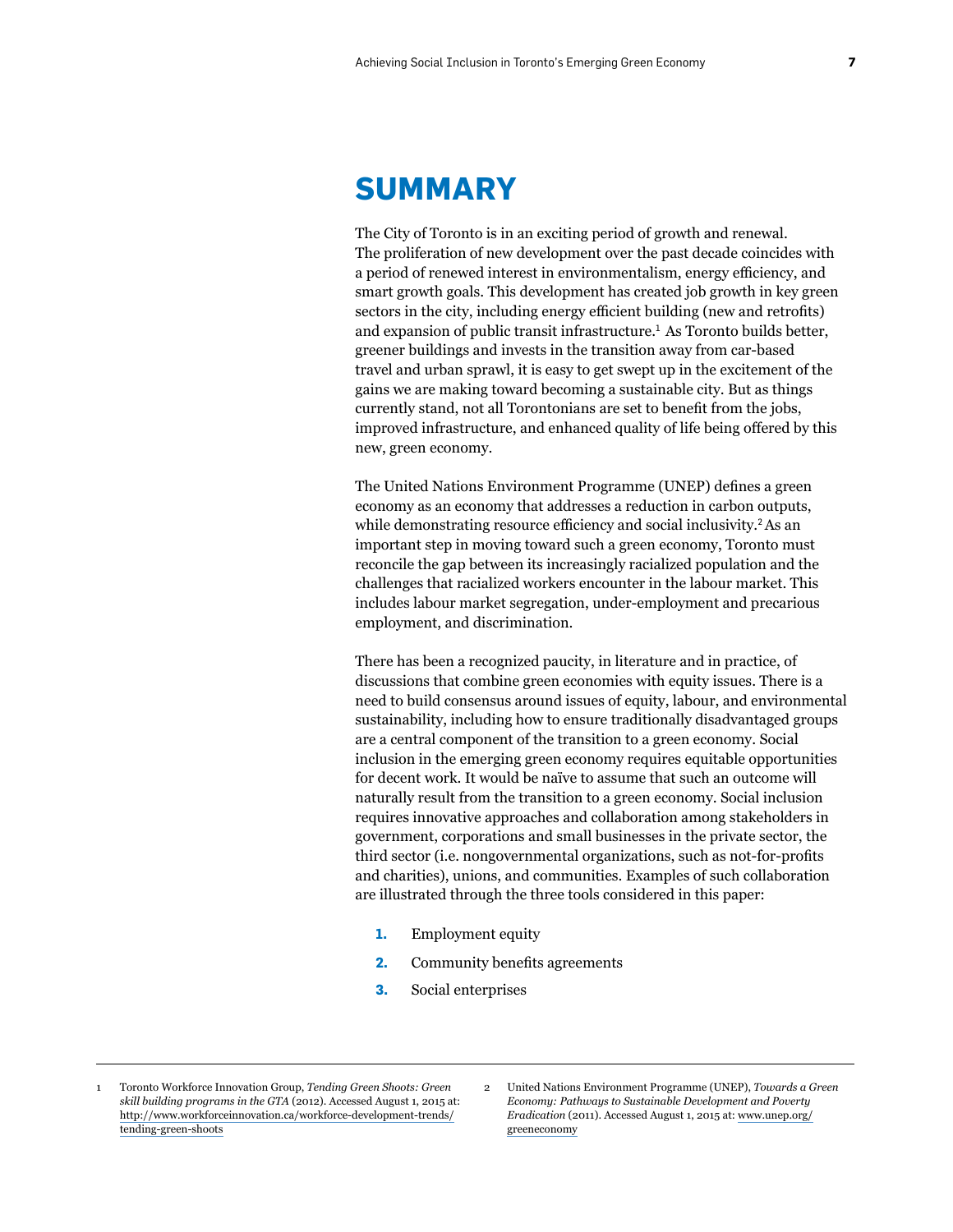<span id="page-7-0"></span>Based on case examples from Toronto and other Canadian jurisdictions, we believe the proposed tools represent tangible, achievable, and potentially transformative approaches to a socially inclusive green economy approaches underpinned by decent work. This report provides an introductory level of background information around the tools themselves, with a focus on demonstrating their potential for connecting racialized communities with work in decent green jobs. We use the term "racialized" to refer to native-born visible minorities, as well as many immigrants and other social groups who are stigmatized by racial stereotypes. We will also provide recommendations toward implementing these tools effectively in the current context in Toronto.

The purpose of this paper is to address the opportunity gap faced by particular individuals who wish to participate in the green jobs market, and to address how to facilitate a just transition to a socially inclusive green economy.

# **THE GREEN GAP: THE GREEN ECONOMY AND INEQUITY IN TORONTO**

#### **WHAT IS A GREEN ECONOMY AND WHY DO WE NEED IT?**

Despite the widespread popularity of the term, there is no singularly agreed-upon definition of "green economy." Some treat it as a subset of the existing economy. Others see it as a new economy that contrasts with the existing "grey," "brown," or "traditional" economy. One of the most widely-accepted definitions is that of the United Nations Environment Programme (UNEP), which defines a green economy as a new economy that is oriented toward reducing carbon outputs, while demonstrating resource efficiency and social inclusivity.<sup>3</sup> Toronto Workforce Innovation Group defines it more simply as "an economy that functions to bring about short and long-term *economic, social* and *environmental* benefits for society as a whole."<sup>4</sup>

In a report published by the Metcalf Foundation,<sup>5</sup> the *local level focus* for a green economy was explored as a foundation for sustainable, community-based economic activities. The need for local enterprise and investment was discussed and there was an emphasis on the importance of work that is

<sup>3</sup> UNEP, *Towards a Green Economy*.

<sup>4</sup> Toronto Workforce Innovation Group, *Tending Green Shoots*.

<sup>5</sup> Jackson, T. and Victor, P., *Green Economy at Community Scale* (Toronto: Metcalf Foundation, 2013). Accessed August 1, 2015 at: [http://metcalffoundation.com/wp-content/uploads/2013/10/](http://metcalffoundation.com/wp-content/uploads/2013/10/GreenEconomy.pdf) [GreenEconomy.pdf](http://metcalffoundation.com/wp-content/uploads/2013/10/GreenEconomy.pdf)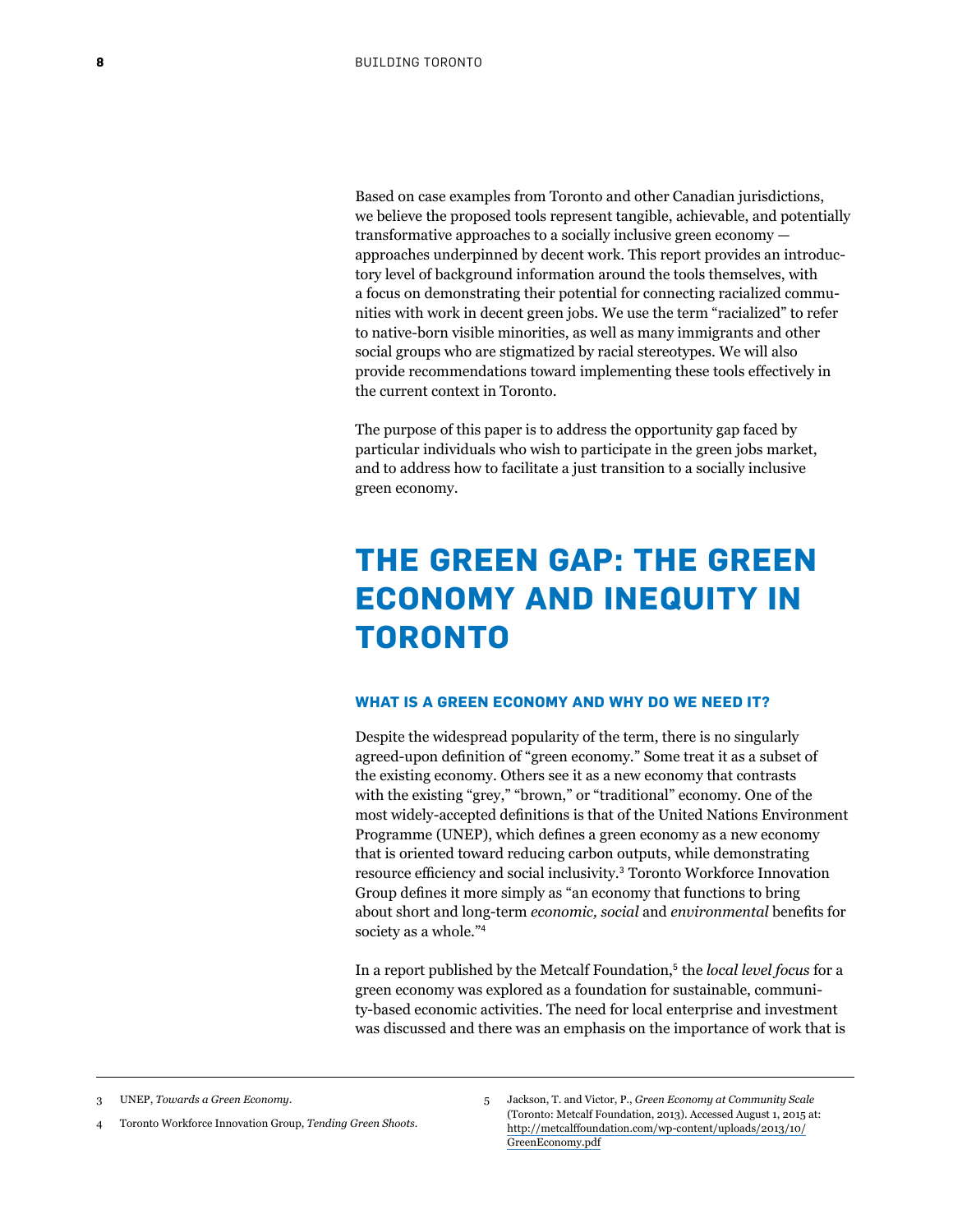

not only paid, but that is meaningful. Our model of a green economy takes into account the need for a balance between environmental sustainability, social inclusion and equity, and a strong labour market. Decent green jobs at the local level are seen as a tangible way to address all three goals.

Stakeholders, including academics, policy makers, business leaders, and job training stakeholders, present different reasons for moving toward a green economy. Environmental advocates have made the case for a green economy based on the unsustainable nature of industrial economies (e.g. Poland, Dooris & Haluza-Delay; Klein; UNEP).<sup>6</sup> Economists have offered financial reasons, including the potential to delve into untapped markets (e.g. Sustainable Prosperity)<sup>7</sup> and the higher number of jobs associated with renewable energy industries, including entry-level jobs, compared to traditional energy systems (e.g. BlueGreen Canada; EcoCanada; Thompson and Joseph; Demerse).<sup>8</sup> Others have called for a green economy on the basis of its connection to broader social and cultural benefits, such as the opportunity to build healthy communities (e.g. Burrows; Renner; Jackson and Victor), $9$  and as a strategy to fight local and global poverty (e.g. UNEP).<sup>10</sup> There is increased acceptance that the goals of environmental sustainability and the goals of labour market growth are no longer as incompatible as previously thought.

This broad discussion around the importance of a green economy led to the Green Gap study (see Appendix 1 for more detail). The Green Gap is a multi-year research project housed at Ryerson University, funded by the Social Sciences and Humanities Research Council of Canada, with researchers from both Ryerson University and the University of Toronto. The Green Gap study seeks to address three questions:

- **1.** What are the multiple social constructions of green jobs by various stakeholders?
- **2.** What do green jobs mean for racialized communities?
- 6 Poland, B, Dooris, M, and Haluza-Delay, R, "Securing 'supportive environments' for health in the face of ecosystem collapse: meeting the triple threat with a sociology of creative transformation," *Health Promotion International*, 26(Suppl 2): 202-215. doi: [10.1093/heapro/](http://10.1093/heapro/dar) [dar](http://10.1093/heapro/dar)073 (2011); Klein, N, *This Changes Everything: Capitalism vs. the Climate* (Toronto: Alfred A. Knopf Canada, 2014); UNEP, *Uncovering Pathways Towards and Inclusive Green Economy: A Summary for Leaders* (2015). Accessed at: [http://www.unep.org/greeneconomy/](http://www.unep.org/greeneconomy/Portals/88/documents/GEI%20Highlights/IGE_NARRATIVE_SUMMARY.pdf) [Portals/88/documents/GEI%20Highlights/IGE\\_NARRATIVE\\_SUM-](http://www.unep.org/greeneconomy/Portals/88/documents/GEI%20Highlights/IGE_NARRATIVE_SUMMARY.pdf)[MARY.pdf](http://www.unep.org/greeneconomy/Portals/88/documents/GEI%20Highlights/IGE_NARRATIVE_SUMMARY.pdf)
- 7 Sustainable Prosperity, *Environmental Markets 2012: A Survey and Assessment of Environmental Markets in Canada* (2012). Accessed August 1, 2015 at: [http://www.sustainableprosperity.ca/content/](http://www.sustainableprosperity.ca/content/environmental-markets-2012) [environmental-markets-2012](http://www.sustainableprosperity.ca/content/environmental-markets-2012)
- 8 BlueGreen Canada, *More Bang for our Buck: How Canada Can Create More Energy Jobs and Less Pollution* (2012). Accessed August 1, 2015 at: [http://bluegreencanada.ca/](http://bluegreencanada.ca); EcoCanada, *The Green Jobs Map: Tracking Employment through Canada's Green Economy, Labour Market Research Study 2012* (2012). Accessed November 1, 2015 at:

[http://www.eco.ca/ecoreports/pdf/2012-Green-Jobs-Map-Tracking-](http://www.eco.ca/ecoreports/pdf/2012-Green-Jobs-Map-Tracking-Employment-through-Canadas-Green-Economy.pdf)[Employment-through-Canadas-Green-Economy.pdf;](http://www.eco.ca/ecoreports/pdf/2012-Green-Jobs-Map-Tracking-Employment-through-Canadas-Green-Economy.pdf) Thompson, D. and Joseph, SA., *Building Canada's Green Economy: The municipal role* (Ottawa, ON: Federation of Canadian Municipalities, 2011). Accessed August 1, 2015 at: [https://fcm.ca/Documents/reports/](https://fcm.ca/Documents/reports/Building_Canadas_green_economy_the_municipal_role_EN.pdf) [Building\\_Canadas\\_green\\_economy\\_the\\_municipal\\_role\\_EN.pdf;](https://fcm.ca/Documents/reports/Building_Canadas_green_economy_the_municipal_role_EN.pdf) Demerse, C., *Reducing Pollution, Creating Jobs: The employment effects of climate change and environmental policies*. (The Pembina Institute, 2011). Accessed August 1, 2015 at: [http://www.pembina.org/](http://www.pembina.org/reports/reducing-pollution-creating-jobs.pdf) [reports/reducing-pollution-creating-jobs.pdf](http://www.pembina.org/reports/reducing-pollution-creating-jobs.pdf)

- 9 Burrows, M., "Just transition: Moving to a green economy will be more attractive when program are designed to remove job loss fears, and focus on transition to a more sustainable future," *Alternatives Journal*, 27(1): 29-32 (2001); Renner, M.,"Making the Green Economy Work for Everybody," *Moving Towards Sustainable Prosperity, State of the World 2012*. (Washington DC: The Worldwatch Institute 2012); Jackson and Victor, *Green Economy at Community Scale*.
- 10 UNEP, *Uncovering Pathways Towards and Inclusive Green Economy*.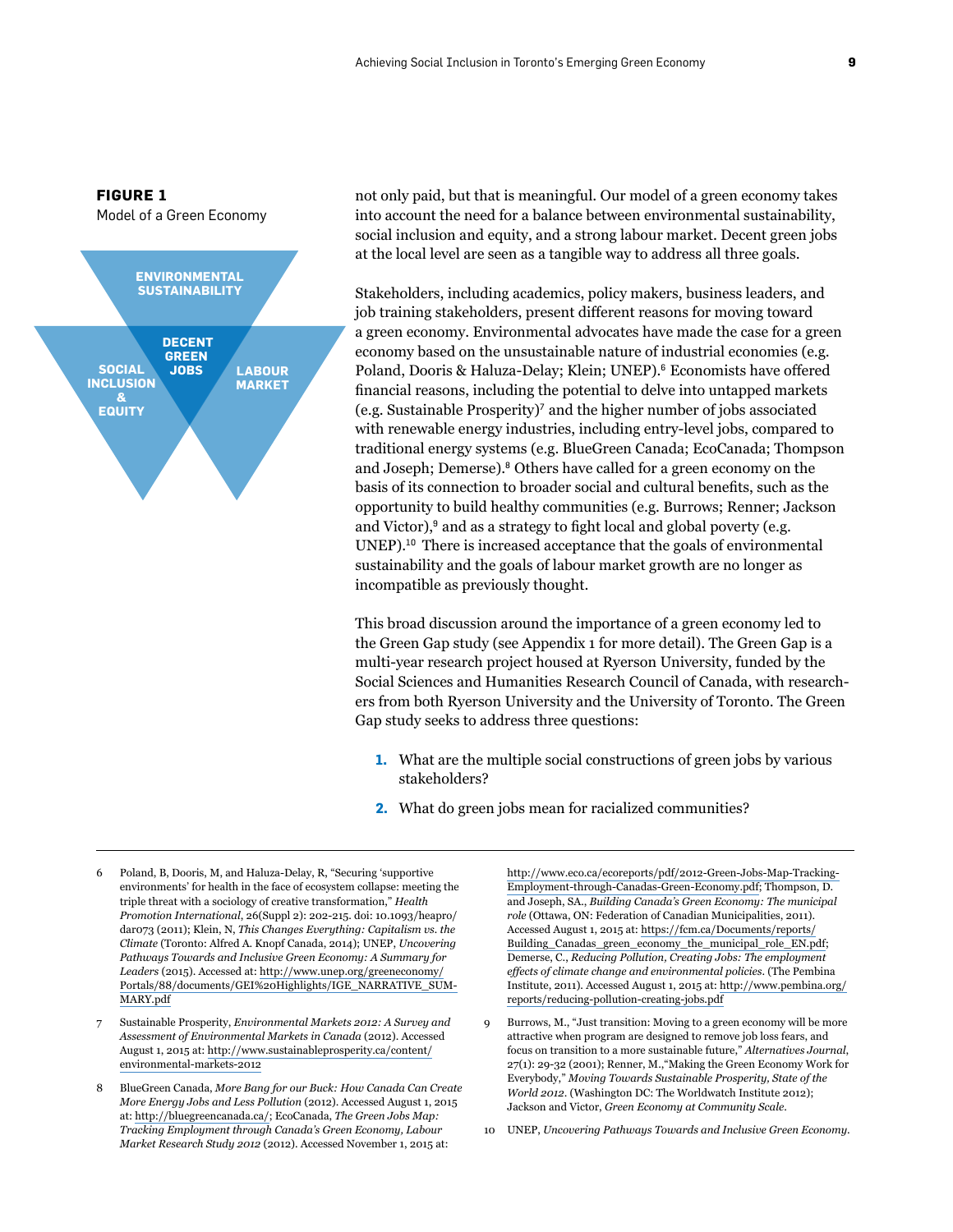<span id="page-9-0"></span>**3.** What do various stakeholders see as solutions to moving the green agenda forward?

This paper draws on broad findings from the Green Gap research and incorporates a review of relevant literature to expand on the three tools considered in this paper: employment equity, community benefits agreements, and social enterprises. We are making the case for transitioning to a socially inclusive green economy by creating local level opportunities for racialized and other marginalized workers to access decent green jobs.

#### **WHAT IS A DECENT GREEN JOB?**

Decent green jobs are a central component of our model of a green economy, situated at the confluence of environmental sustainability, social inclusion and equity, and a strong labour market. According to the International Labour Organization, decent green jobs that contribute to socially inclusive and sustainable development have four attributes. See box below.

| <b>Our Working</b><br><b>Definition</b><br>of a Decent<br><b>Green Job:</b> | <b>1.</b> adequate remuneration and equal pay;                                                                        |
|-----------------------------------------------------------------------------|-----------------------------------------------------------------------------------------------------------------------|
|                                                                             | <b>2.</b> high labour standards in terms of contracts, hours, and benefits, and<br>the potential for upward mobility; |
|                                                                             | <b>3.</b> accountability of the employer to ensure these standards; and                                               |
|                                                                             | <b>4.</b> workers' rights to union representation, collective bargaining and<br>social protections <sup>11</sup>      |

The defining feature of a decent green job is not environmental impacts alone, although this is a necessary component. Other defining features are how the job affects the community in which it is situated, how it respects the dignity of its workers, how it protects its workers against the risks of unemployment, exclusion and disability, and how it empowers its workers to speak and act freely toward making environmentally-sustainable choices.<sup>12</sup>

Some green jobs will be entirely new jobs in new sectors (e.g. renewable energy), whereas others will require applying news skills and objectives to existing jobs (e.g. designing energy efficient buildings). Some green jobs

11 Stevens, C., *Green Jobs and Women Workers: Employment, Equity, Equality* (Draft Report). International Labour Foundation for Sustainable Development, Sustainlabour, 2009. Accessed August 1, 2015 at:<http://www.sustainlabour.org/IMG/pdf/women.en.pdf>; Harden-Donahue, A. and Peart, A., *Green, Decent and Public, Canadian Labour Congress and The Council of Canadians* (2009) Accessed August 1, 2015 at: [http://canadians.org/sites/default/files/publica](http://canadians.org/sites/default/files/publications/Green%20Decent%20and%20Public%20-%20Report%20Final.pdf)- [tions/Green%20Decent%20and%20Public%20-%20Report%20Final.](http://canadians.org/sites/default/files/publications/Green%20Decent%20and%20Public%20-%20Report%20Final.pdf) [pdf](http://canadians.org/sites/default/files/publications/Green%20Decent%20and%20Public%20-%20Report%20Final.pdf)

<sup>12</sup> United Nations Environment Programme (UNEP), *Green Jobs: Towards Decent Work in a Sustainable Low-Carbon World*. Washington, DC: Worldwatch Institute for the UNEP (2008); Stevens, *Green Jobs and Women Workers*.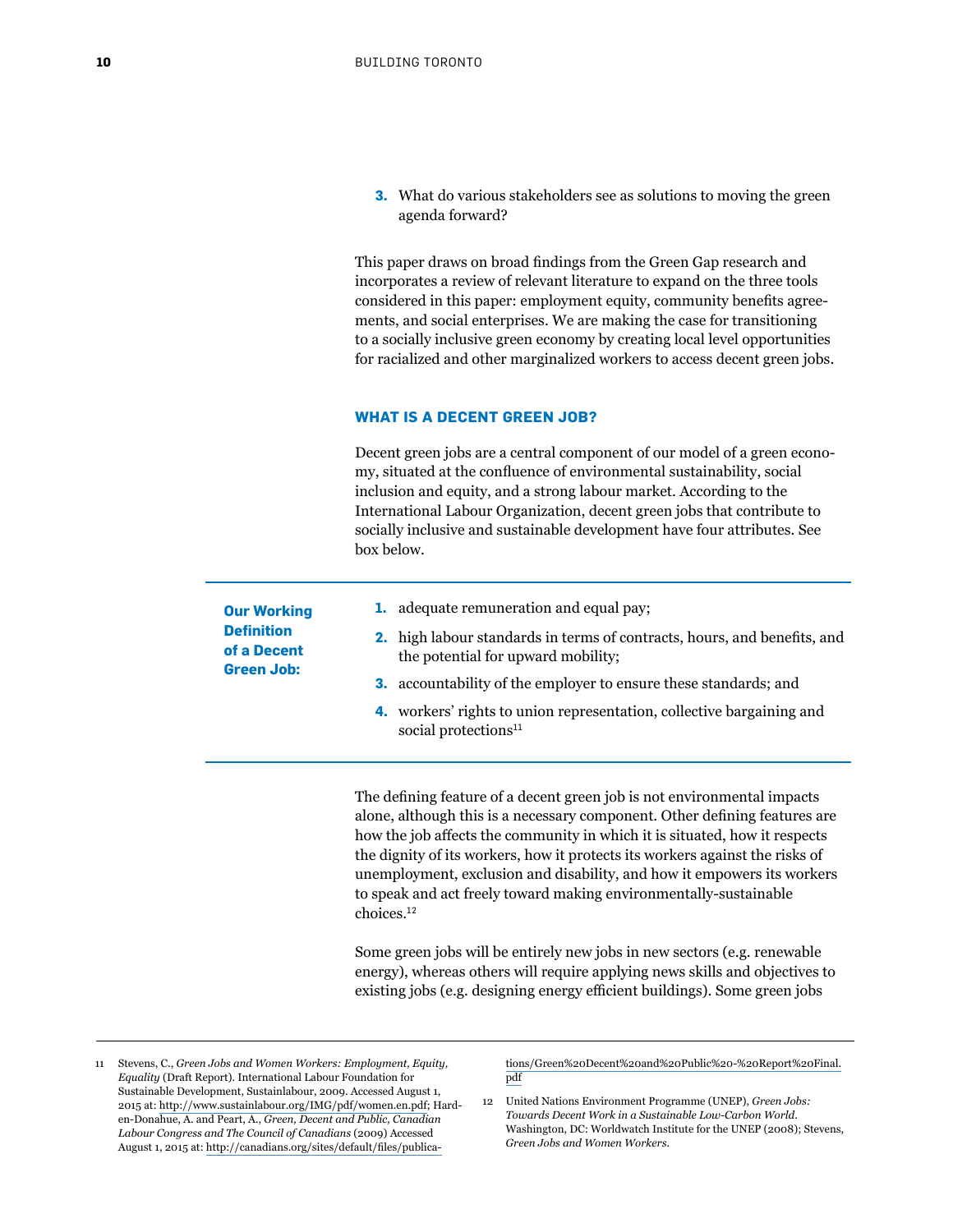may require specialized environmental skills, knowledge, experience, or competencies. Others may employ skills that are transferable from other sectors.<sup>13</sup> For the purposes of this paper, the defining "green" feature of the job will be that it contributes to an environmentally sustainable product, service or other outcome, and this includes individuals working in roles that directly support that work. Some examples of green jobs might include:

- **•** Roofer whose work includes installing of green roofs and/or solar panels
- **•** Energy efficiency manager for a company
- **•** Entrepreneur with a business focused on reducing or repurposing waste
- **•** Grower/distributer/retailer of sustainably-produced and ethically-sourced foods
- **•** Construction worker helping to build public transit or cycling infrastructure
- **•** Accountant for a renewable energy business

Regardless of the job sector, the defining feature of a "decent" green job is social inclusion. For example, sweatshops that create cheap solar panels for mass distribution may create new jobs with "green" material outputs, while trapping racialized workers in a cycle of poverty. In this case, we would not consider solar panel manufacturing to be a decent green job. Likewise, participants in the Green Gap project spoke to this misappropriation of the term "green" by some employers. Participants explained that employers sometimes frame policies to customers as examples of how they are an environmentally friendly business, when in reality these policies are detrimental to employees, particularly marginalized workers in precarious jobs. For example, hotels claiming they are being "green" by washing guest towels or sheets less frequently may be doing so as a cost-cutting measure at the expense of hotel staff whose hours are now being reduced, rather than redistributing these employees' hours into other tasks. This raises the issue of how "green" businesses need to address not only environmental concerns, but also the well-being of those they employ by offering decent green jobs.

So where are the best opportunities for decent green jobs in Toronto? While the emphasis of Ontario's *Green Energy Act* (2009) is largely on renewable energy and green manufacturing, many of the green manufacturing jobs are located outside of Toronto. The Toronto Workforce Innovation Group's TOP Report for 2014 indicates professional, scientific, and technical services have seen the largest increase in the number of employers in

<sup>13</sup> EcoCanada, The Green Jobs Map; [Goodwork.ca](http://Goodwork.ca)., *What is a green job?*  (2015).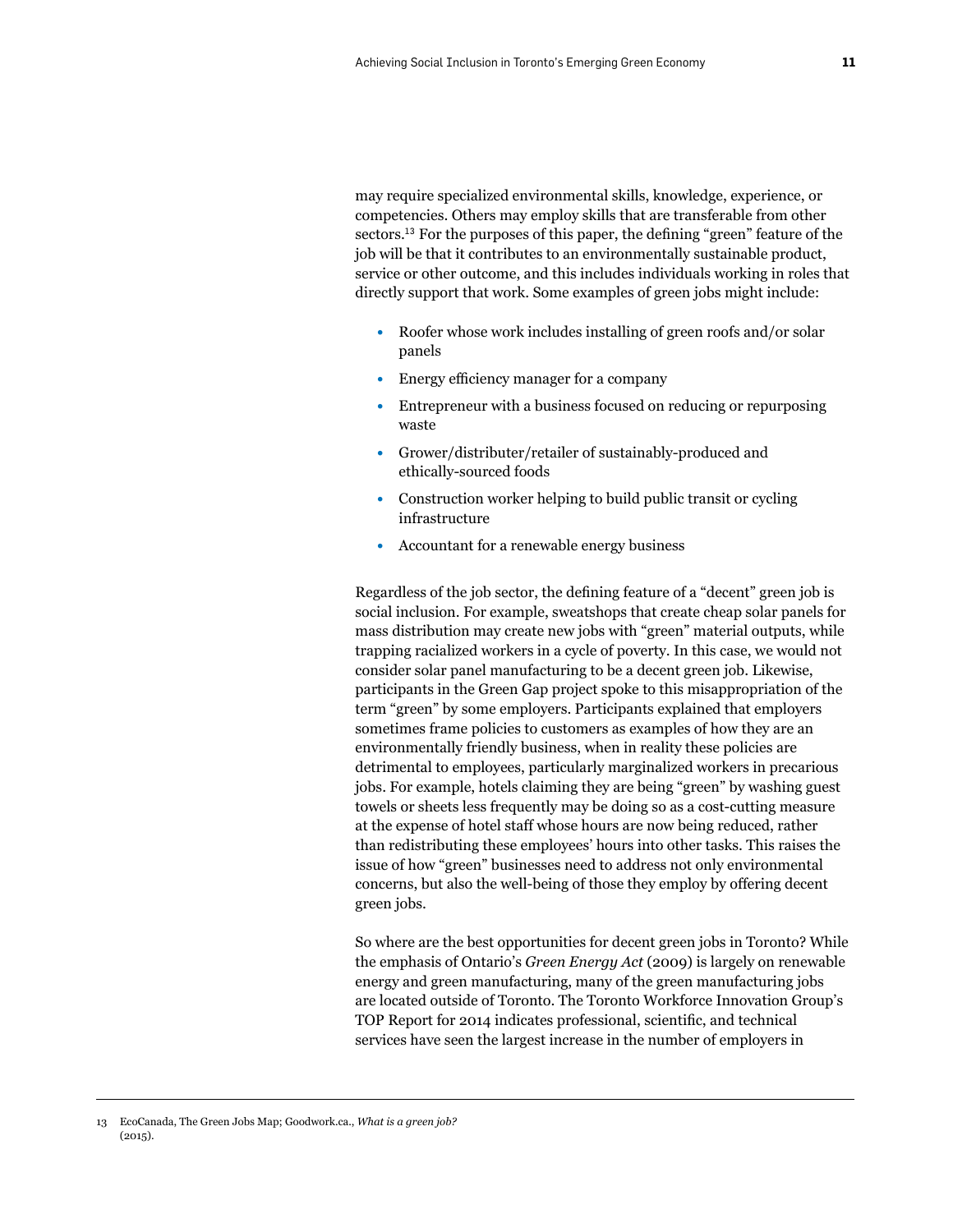<span id="page-11-0"></span>Toronto, followed by construction.<sup>14</sup> A search of the Canada Job Bank <sup>15</sup> indicates that occupations with the best employment outlook for the 2014-2016 period include: construction managers, residential home builders and renovators, civil engineers, civil engineering technologists and technicians, construction estimators, construction inspectors, and other occupations within the construction trades.<sup>16</sup> These occupations are aligned with all aspects of green building and energy retrofits, as well as with building public transit infrastructure, which can be considered a green sector because of its potential to contribute to greenhouse gas reductions. The Green Skills Network also identified jobs in green construction as one of the most promising areas of green jobs for entry-level workers.<sup>17</sup> New jobs in retrofitting social housing to be energy efficient are expected as part of strategies to address climate change drawing on Ontario's new Green Investment Fund.<sup>18</sup>

Again, these labour market trends do not necessarily reflect *decent green jobs* which depend on the conditions of employment as much as the jobs themselves. It bears repeating that this aspect of green jobs must not be overlooked in any discussion of a socially inclusive green economy.

#### **RACE AND INEQUITY IN TORONTO'S JOB MARKET**

Toronto's labour market is changing. At the same time that there is increasing pressure on businesses to become more environmentally sustainable, it is also becoming increasingly difficult for jobseekers to find work — green or otherwise. The current market is characterized by the loss of local manufacturing jobs, which have historically been middle-class jobs. In addition, there has been a labour market shift toward more precarious employment characterized by non-unionized, part-time and/or temporary work offering minimal job security, fewer (or no) employee benefits, fewer opportunities for upward mobility, and lower pay.<sup>19</sup>

- 14 Toronto Workforce Innovation Group, *Toronto's Opportunities and Priorities Report: Local Labour Market Update 2014* (2014). Accessed November 1, 2015 at: [http://www.workforceinnovation.ca/sites/](http://www.workforceinnovation.ca/sites/default/files/Labour_Market_Update_1.pdf) [default/files/Labour\\_Market\\_Update\\_1.pdf](http://www.workforceinnovation.ca/sites/default/files/Labour_Market_Update_1.pdf)
- 15 Unfortunately, quantifying green job opportunities is difficult, given that green jobs do not currently have their own National Occupational Classification Codes (NOC Codes), but are subsumed within other categories of jobs (Government of Canada, n.d.).
- 16 Government of Canada, *Job Bank: Explore Careers Outlook Report*  (2015). Accessed November 1, 2015 at: [http://www.jobbank.gc.ca/](http://www.jobbank.gc.ca/LMI_report_area.do?&area=9219&reportOption=outlook) [LMI\\_report\\_area.do?&area=9219&reportOption=outlook](http://www.jobbank.gc.ca/LMI_report_area.do?&area=9219&reportOption=outlook)
- 17 Green Skills Network, *Emerging Green Jobs in Canada: Insights for Employment Counsellors into the Changing Labour Market and its Potential for Entry-Level Employment* (2012). Accessed November 1, 2015 at: [http://www.firstwork.org/wp/wp-content/uploads/2012/06/](http://www.firstwork.org/wp/wp-content/uploads/2012/06/Emerging-Green-Jobs-in-Canada.pdf) [Emerging-Green-Jobs-in-Canada.pdf](http://www.firstwork.org/wp/wp-content/uploads/2012/06/Emerging-Green-Jobs-in-Canada.pdf)
- 18 Ontario Ministry of Municipal Affairs (2016) News Release "Ontario Investing \$92 Million to Create Jobs and Retrofit Social Housing."

February 12, 2016. Accessed April 5, 2016 at: [https://news.ontario.ca/](https://news.ontario.ca/mah/en/2016/02/ontario-investing-92-million-to-create-jobs-and-retrofit-social-housing.html) [mah/en/2016/02/ontario-investing-92-million-to-create-jobs-and-ret](https://news.ontario.ca/mah/en/2016/02/ontario-investing-92-million-to-create-jobs-and-retrofit-social-housing.html)[rofit-social-housing.html](https://news.ontario.ca/mah/en/2016/02/ontario-investing-92-million-to-create-jobs-and-retrofit-social-housing.html)

19 Walks, A., *Income Inequality and Polarization in Canada's Cities: An Examination and New Form of Measurement*, University of Toronto Cities Centre, Research Paper 227 (2013). Accessed August 1, 2015 at: [http://neighbourhoodchange.ca/documents/2014/04/walks-2013-in](http://neighbourhoodchange.ca/documents/2014/04/walks-2013-income-inequality-rp227.pdf)[come-inequality-rp227.pdf](http://neighbourhoodchange.ca/documents/2014/04/walks-2013-income-inequality-rp227.pdf); Zizys, T., *Better Work: The path to good jobs is through employers* (Toronto: Metcalf Foundation, 2014). Accessed August 1, 2015 at: [http://metcalffoundation.com/wp-con](http://metcalffoundation.com/wp-content/uploads/2014/10/2014-10-02-Better-Work.pdf)[tent/uploads/2014/10/2014-10-02-Better-Work.pdf;](http://metcalffoundation.com/wp-content/uploads/2014/10/2014-10-02-Better-Work.pdf) Lewchuk, W, Lafleche, M, Procyk, S, Cook, C, Dyson, D, Goldring, L, Lior, K, Meisner, A, Shields, J, Tambureno, A and Viducis, P., *The Precarity Penalty: The impact of employment precarity on individuals, households and communities and what to do about it*, Poverty and Employment Precarity in Southern Ontario, McMaster University and United Way (2015). Accessed August 1, 2015 at: [http://www.](http://www.unitedwaytoronto.com/document.doc?id=307) [unitedwaytoronto.com/document.doc?id=307](http://www.unitedwaytoronto.com/document.doc?id=307); Ontario Ministry of Labour, *The Changing Workplaces Review* (2015). Accessed August 1, 2015 at:<http://www.labour.gov.on.ca/english/about/workplace>/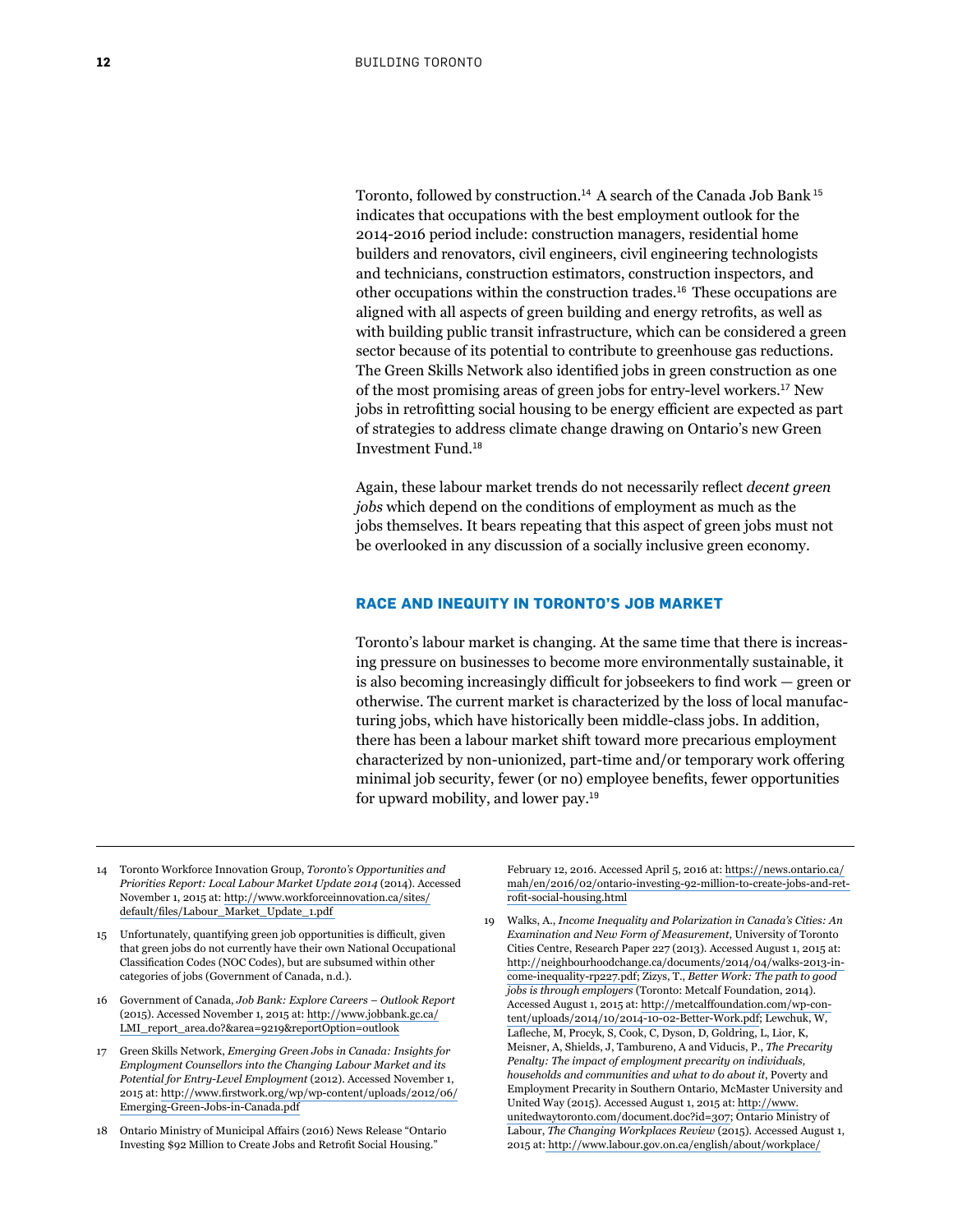"The term racialized is used to acknowledge "race" as a social construct and a way of describing a group of people. Racialization is the process through which groups come to be designated as different and on that basis subjected to differential and unequal treatment. In the present context, racialized groups include those who may experience differential treatment on the basis of race, ethnicity, language, economics, religion."25

As racialized and marginalized jobseekers struggle to find work, there has also been a move away from employer-provided training and a shift toward credentialism. Credentialism increases requirements for job applicants to have formal designations or types of education and training in order to be considered for jobs.<sup>20</sup> The Green Gap study identified that the move toward credentialism is highly problematic. Many jobs that have traditionally been considered entry-level jobs with room for career growth, including frontline work in the energy sector, are now requiring prerequisite training and education. This has the negative consequence of excluding those who do not have the means to pursue such credentials. Credentialism also disadvantages foreign-trained immigrants whose international credentials are often not recognized in Canada, and who therefore must often turn to lower-skilled or even entry-level jobs.<sup>21</sup>

In short, the current economy has a notable shortage of decent jobs, let alone decent green jobs.<sup>22</sup> Disturbingly, city-level data indicate that those affected by poorer employment outcomes and poverty are disproportionately racialized people, particularly racialized women.<sup>23</sup> Racialized people include native-born visible minorities, immigrants, and other social groups, who are stigmatized by racial stereotypes. Racialized workers are often positioned outside of mainstream social and employment networks.<sup>24</sup> We acknowledge that not all racialized jobseekers face the same barriers to inclusion in the green job market. Racialized and marginalized jobseekers include both highly skilled foreign-trained jobseekers and low-skilled entry-level jobseekers.

Our discussion must also consider subtle but persistent processes of *social exclusion*. Social exclusion is a concept that is increasingly applied to the condition of racialized and marginalized groups in Canada.<sup>26</sup> It has been defined as both the structures and the dynamic processes of inequality among groups. Over time, social exclusion creates unequal access to

- 20 Zizys, T., *Working Better: Creating a High-Performing Labour Market in Ontario* (Toronto: Metcalf Foundation, 2011). Accessed August 1, 2015 at: [http://metcalffoundation.com/wp-content/](http://metcalffoundation.com/wp-content/uploads/2011/05/working-better.pdf) [uploads/2011/05/working-better.pdf](http://metcalffoundation.com/wp-content/uploads/2011/05/working-better.pdf)
- 21 Turegun, A., "Rebuilding Professional Lives: Immigrant Professionals Working in the Ontario Settlement Service Sector," *Journal of International Migration and Integration*, 14(3): 597-614. doi: 10.1007/ s12134-012-0258-0 (2013); Access Alliance, *Where are the Good Jobs? Ten stories of working rough, living poor* (Toronto: Access Alliance Multicultural Health and Community Services, 2013). Accessed August 1, 2015 at: [http://accessalliance.ca/wp-content/uploads/2015/03/](http://accessalliance.ca/wp-content/uploads/2015/03/Summary_Where-are-the-Good-Jobs-Report-2013.pdf) [Summary\\_Where-are-the-Good-Jobs-Report-2013.pdf](http://accessalliance.ca/wp-content/uploads/2015/03/Summary_Where-are-the-Good-Jobs-Report-2013.pdf)
- 22 United Nations Environment Programme (UNEP), "Green Jobs:Towards Decent Work in a Sustainable Low-Carbon World." Washington, DC: Worldwatch Institute for the UNEP (2008); Stevens, Green Jobs and Women Workers.
- 23 Wilson, RM, Landolt, P, Shakya, YB, Galabuzi, GE, Zahoorunissa, Z, Pham, D, Cabrera, F, Dahy, S, and Joly, MP, *Working Rough, Living*

*Poor: Employment and Income Insecurities Faced by Racialized Groups in the Black Creek Area and their Impacts on Health* (Toronto: Access Alliance Multicultural Health and Community Services, 2011). Accessed August 1, 2015 at: [http://accessalliance.ca/wp-content/](http://accessalliance.ca/wp-content/uploads/2015/03/Access-Alliance_Working-Rough-Living-Poor-Final-Report-June-2011.pdf) [uploads/2015/03/Access-Alliance\\_Working-Rough-Living-Poor-Final-](http://accessalliance.ca/wp-content/uploads/2015/03/Access-Alliance_Working-Rough-Living-Poor-Final-Report-June-2011.pdf)[Report-June-2011.pdf](http://accessalliance.ca/wp-content/uploads/2015/03/Access-Alliance_Working-Rough-Living-Poor-Final-Report-June-2011.pdf)

- 24 DiverseCity, *Insights on Diversity in Leadership: Learnings from the Toronto Region* (2013). Accessed August 1, 2015 at: [http://diversecity](http://diversecitytoronto.ca/wp-content/uploads/DC-InsightsOnDiversity-FinalReport2013-FA-web.pdf)[toronto.ca/wp-content/uploads/DC-InsightsOnDiversity-FinalRe](http://diversecitytoronto.ca/wp-content/uploads/DC-InsightsOnDiversity-FinalReport2013-FA-web.pdf)[port2013-FA-web.pdf](http://diversecitytoronto.ca/wp-content/uploads/DC-InsightsOnDiversity-FinalReport2013-FA-web.pdf)
- 25 Block, S and Galabuzi, G.E., *Canada's Colour Coded Labour Market: The gap for racialized workers* (Toronto: Wellesley Institute and Canadian Centre for Policy Alternatives, 2011). Accessed August 1, 2015 at: [http://www.wellesleyinstitute.com/wp-content/uploads/2011/03/](http://www.wellesleyinstitute.com/wp-content/uploads/2011/03/Colour_Coded_Labour_MarketFINAL.pdf) [Colour\\_Coded\\_Labour\\_MarketFINAL.pdf](http://www.wellesleyinstitute.com/wp-content/uploads/2011/03/Colour_Coded_Labour_MarketFINAL.pdf)
- 26 Galabuzi, G.E., *Canada's Economic Apartheid: The Social Exclusion of Racialized Groups in Canada's New Century* (Toronto: Canadian Scholar's Press, 2006).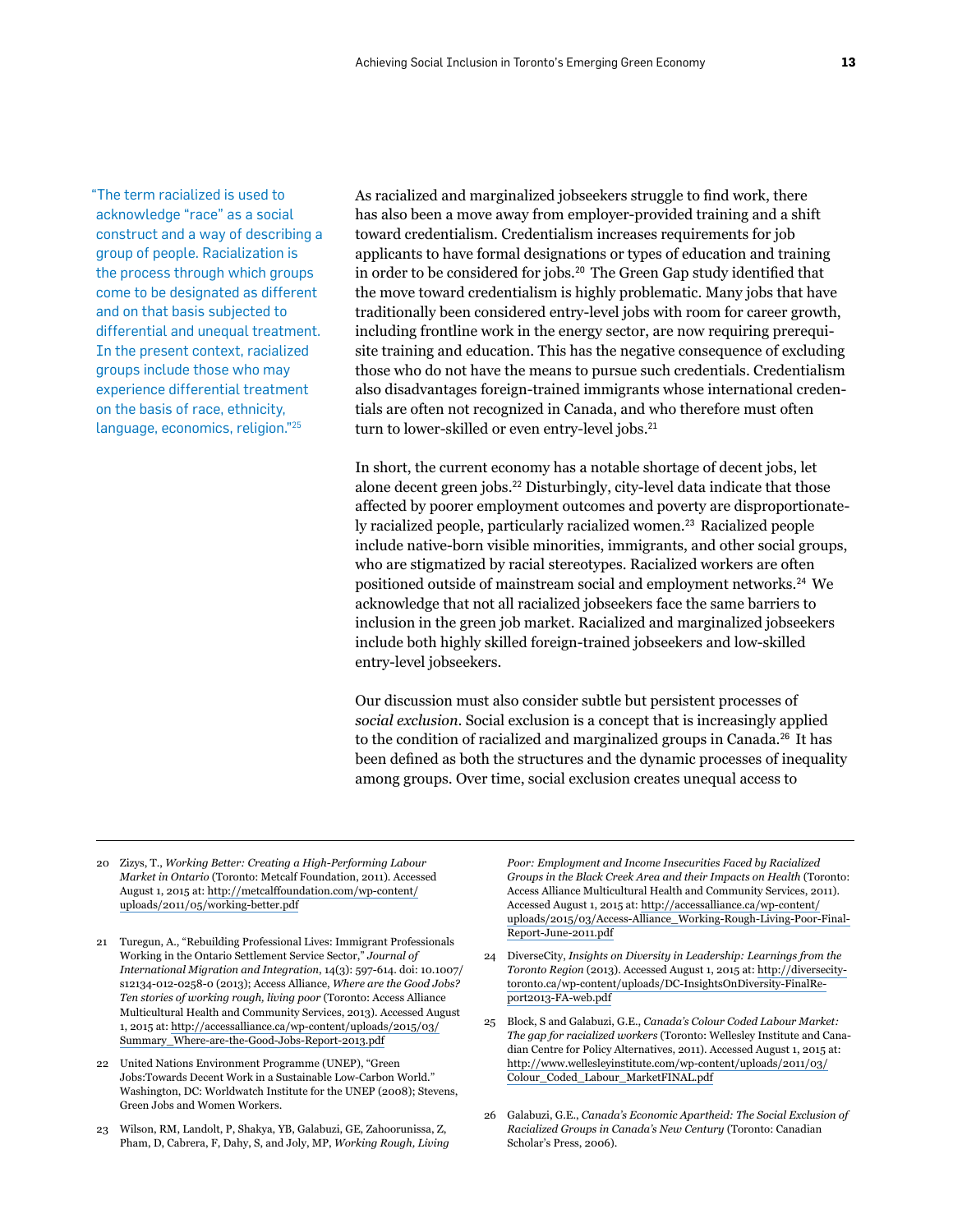<span id="page-13-0"></span>Social inclusion is about working together as a society to foster active participation and equality of life chances for all citizens. It is not about assimilation or handouts; but rather, it is about recognizing differences in access to opportunities, and removing barriers toward levelling the playing field for all. It must also be differentiated from diversity, which is primarily about variety.

"critical resources that determine the quality of membership in society and ultimately produce and reproduce a complex of unequal outcomes."<sup>27</sup>

*Social inclusion,* on the other hand, is about working together as a society to foster active participation and equity of life chances for all citizens.<sup>28</sup> It is not about assimilation or handouts. Rather, it is about recognizing differences in access to opportunities and removing barriers toward equity in the allocation of resources. Inclusion must also be differentiated from diversity, which is primarily about variety, but does not necessarily "take appropriate account of historical and contemporary injustices and unequal outcomes."<sup>29</sup> Social inclusion seeks to change dominant systems of power and decision-making.

As an important step in moving toward a green economy, Toronto must address historical forms of exclusion in the traditional economy as it works to reconcile the employment outcomes gap between different racial and marginalized groups (e.g. Block and Galabuzi; Stapleton, Murphy and Xing; Access Alliance).<sup>30</sup> If a green economy hopes to address this issue it must purposely work to be more inclusive of race and marginalized groups than the traditional economy. This includes outreach and engagement into marginalized communities, particularly youth, who might not be aware of opportunities in the green jobs market. Inclusivity also includes providing appropriate supports for job training, including pre-training supports such as English literacy through to assistance in job placement.

#### **TORONTO'S GREEN ECONOMY: OPPORTUNITIES AND POINTS OF PAUSE**

Policy has played an important role in the development of Toronto's green economy. In 2005, Ontario introduced its *Places to Grow Act*, which focused on land use intensification of urban areas to counter urban sprawl consistent with smart growth. In 2009, the province introduced its *Green Energy and Green Economy Act* (commonly known as the *Green Energy Act*) which strove to stimulate green employment, including funding into training in the skilled trades and community power initiatives. In 2009, the City of Toronto released its *Toronto Green Standard*, which demanded higher standards of energy efficiency in its new buildings than mandated by the provincial code. More recently, Ontario passed its *Infrastructure for* 

- 27 Galabuzi, G.E. and Teelucksingh, C., *Social Cohesion, Social Exclusion, Social Capital*. Discussion Paper for the Region of Peel, Funded by Citizenship and Immigration Canada (2010). Accessed November 1, 2015 at: [https://www.peelregion.ca/social-services/pdfs/discus](https://www.peelregion.ca/social-services/pdfs/discussion-paper-1.pdf)[sion-paper-1.pdf](https://www.peelregion.ca/social-services/pdfs/discussion-paper-1.pdf) p.9.
- 28 Sen, A., *Development as Freedom* (London: Oxford University Press, 2001).
- 29 Yen Lui, Y and Keleher, T., *Green Equity Toolkit: Standards and Strategies for Advancing Race, Gender and Economic Equity in the*

*Green Economy*. Published by Race Forward: The Centre for Racial Justice Innovation (2009). Accessed at: [https://www.raceforward.org/](https://www.raceforward.org/system/files/pdf/reports/Green_Toolkit_112009.pdf) [system/files/pdf/reports/Green\\_Toolkit\\_112009.pdf](https://www.raceforward.org/system/files/pdf/reports/Green_Toolkit_112009.pdf) p.5.

30 Block and Galabuzi, *Canada's Colour Coded Labour Market*; Stapleton, J., Murphy, B. & Xing, Y., *The Working Poor in the Toronto Region: Who they are, where they live, and how trends are changing* (Toronto: Metcalf Foundation, 2012). Accessed August 1, 2015 at: [http://metcalffoundation.com/stories/publications/the-working-poor](http://metcalffoundation.com/stories/publications/the-working-poor-in-the-toronto-region-who-they-are-where-they-live-and-how-trends-are-changing/)[in-the-toronto-region-who-they-are-where-they-live-and-how-trends](http://metcalffoundation.com/stories/publications/the-working-poor-in-the-toronto-region-who-they-are-where-they-live-and-how-trends-are-changing/)[are-changing/](http://metcalffoundation.com/stories/publications/the-working-poor-in-the-toronto-region-who-they-are-where-they-live-and-how-trends-are-changing/); Access Alliance, *Where are the Good Jobs?*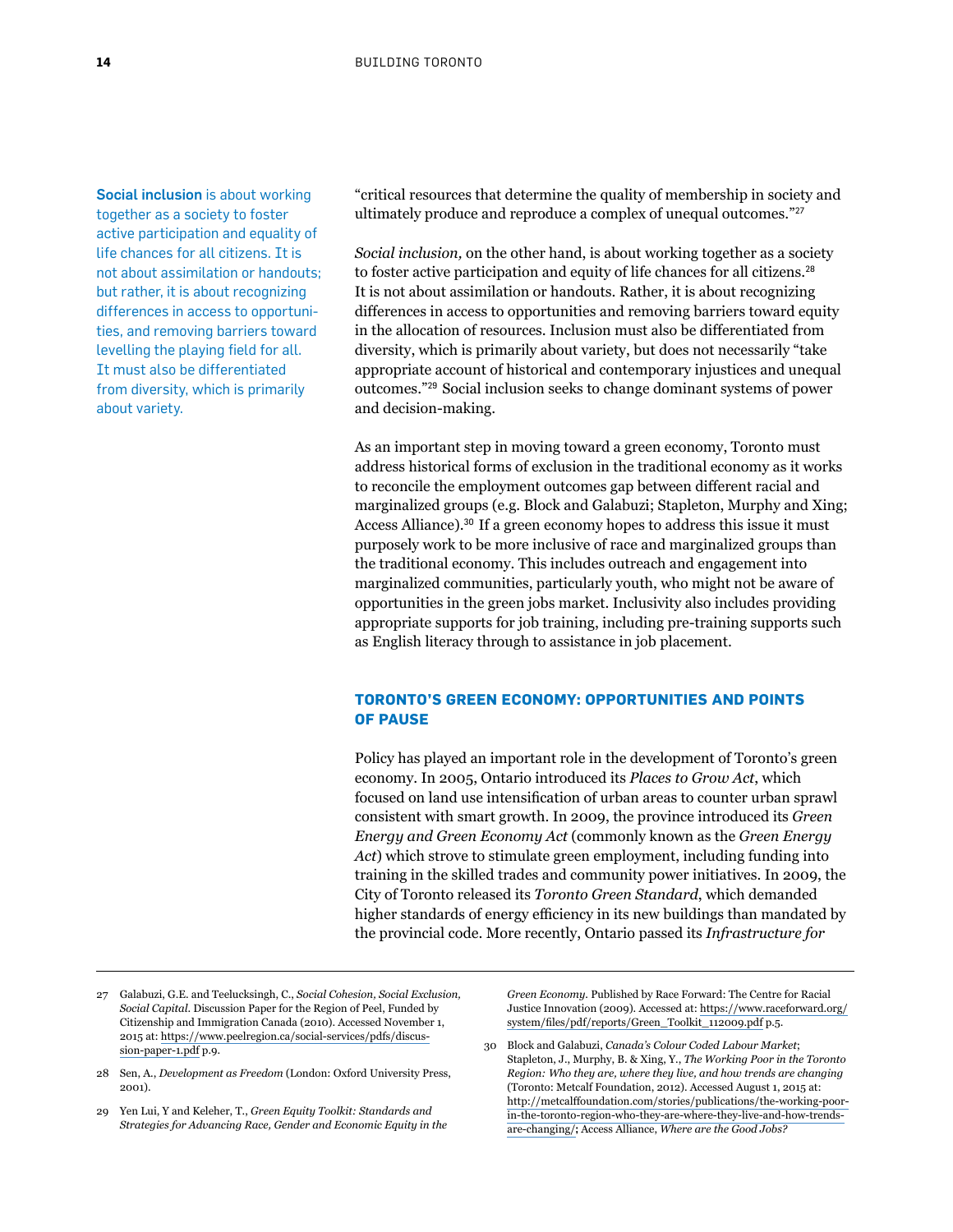*Jobs and Prosperity Act* (2015), while at the same time there has been a renewed enthusiasm for infrastructure funding from a newly-elected Federal government.

Together, these policies have spurred job growth in key green sectors in the city, including energy efficient building (new and retrofit) and development of public transit infrastructure. Along with associated jobs in the skilled trades, these sectors provide a range of professional, administrative, and technical jobs. The *Green Energy Act* also brought renewable energy to the fore as an area for investment. While renewable energy manufacturing may not be a key sector of job growth in the City of Toronto, it has spurred innovation in other areas, including cleantech engineering and the growth of innovation centres in the city such as MaRS Discovery District, Ryerson's Centre for Urban Energy, and the Centre for Social Innovation.

This proliferation of green-related work in Toronto must not be celebrated uncritically. To begin, only those with the necessary qualifications, or knowledge of these job opportunities, can benefit from this job growth. Many of the construction-related jobs being created are non-unionized, contract jobs that end upon completion of the project. Many of these positions have little to no long-term security and therefore are outside our definition of decent green jobs.

There is another side to the green economy to be considered. As Raffol argues<sup>31</sup>, governments have gradually narrowed the options for urban development. Public-private reinvestment in inner cities, consistent with smart growth objectives, has mainly focused on housing, businesses, and amenities in the downtown areas of cities. Smart growth's critique of urban sprawl has included strong environmental discourses, and seems arguably to be in line with a green economy. But urban development and improvement of urban environments have excluded many of Toronto's lower income and racialized communities because as areas become gentrified, many marginalized residents can no longer afford to live in areas close to the downtown where amenities and access to public transit are concentrated. At the same time as there have been diminishing opportunities for inclusion in Toronto's labour market in general, the city's urban development boom has led to increasing exclusion of racialized and marginalized groups and to inequities in access to transit, affordable housing, and jobs.<sup>32</sup>

To address the inequitable and racialized nature of poverty in Toronto through a green economy, employment initiatives must simultaneously focus on two issues. First is the creation of *decent green jobs.* Second is *purposefully connecting and empowering racialized and marginalized* 

<sup>31</sup> Raffol, M., "Community Benefits Agreements in the Political Economy of Urban Development" *Advocates' Forum 2012*, University of Chicago School of Social Service Administration (2012). Accessed August 1, 2015 at: [http://ssa.uchicago.edu/sites/default/files/uploads/](http://ssa.uchicago.edu/sites/default/files/uploads/AdvocatesForum_2012_web_1.pdf) [AdvocatesForum\\_2012\\_web\\_1.pdf](http://ssa.uchicago.edu/sites/default/files/uploads/AdvocatesForum_2012_web_1.pdf) 

<sup>32</sup> Hulchanski, JD., *The Three Cities Within Toronto: Income Polarization Among Toronto's Neighbourhoods, 1970-2005*. University of Toronto Cities Centre (2010). Accessed August 1, 2015 at: [http://www.](http://www.urbancentre.utoronto.ca/pdfs/curp/tnrn/Three-Cities-Within-Toronto-2010-Final.pdf) [urbancentre.utoronto.ca/pdfs/curp/tnrn/Three-Cities-Within-Toron](http://www.urbancentre.utoronto.ca/pdfs/curp/tnrn/Three-Cities-Within-Toronto-2010-Final.pdf)[to-2010-Final.pdf](http://www.urbancentre.utoronto.ca/pdfs/curp/tnrn/Three-Cities-Within-Toronto-2010-Final.pdf); Freeman, B., *The New Urban Agenda: The Greater Toronto and Hamilton Area* (Toronto: Dundurn Press, 2015).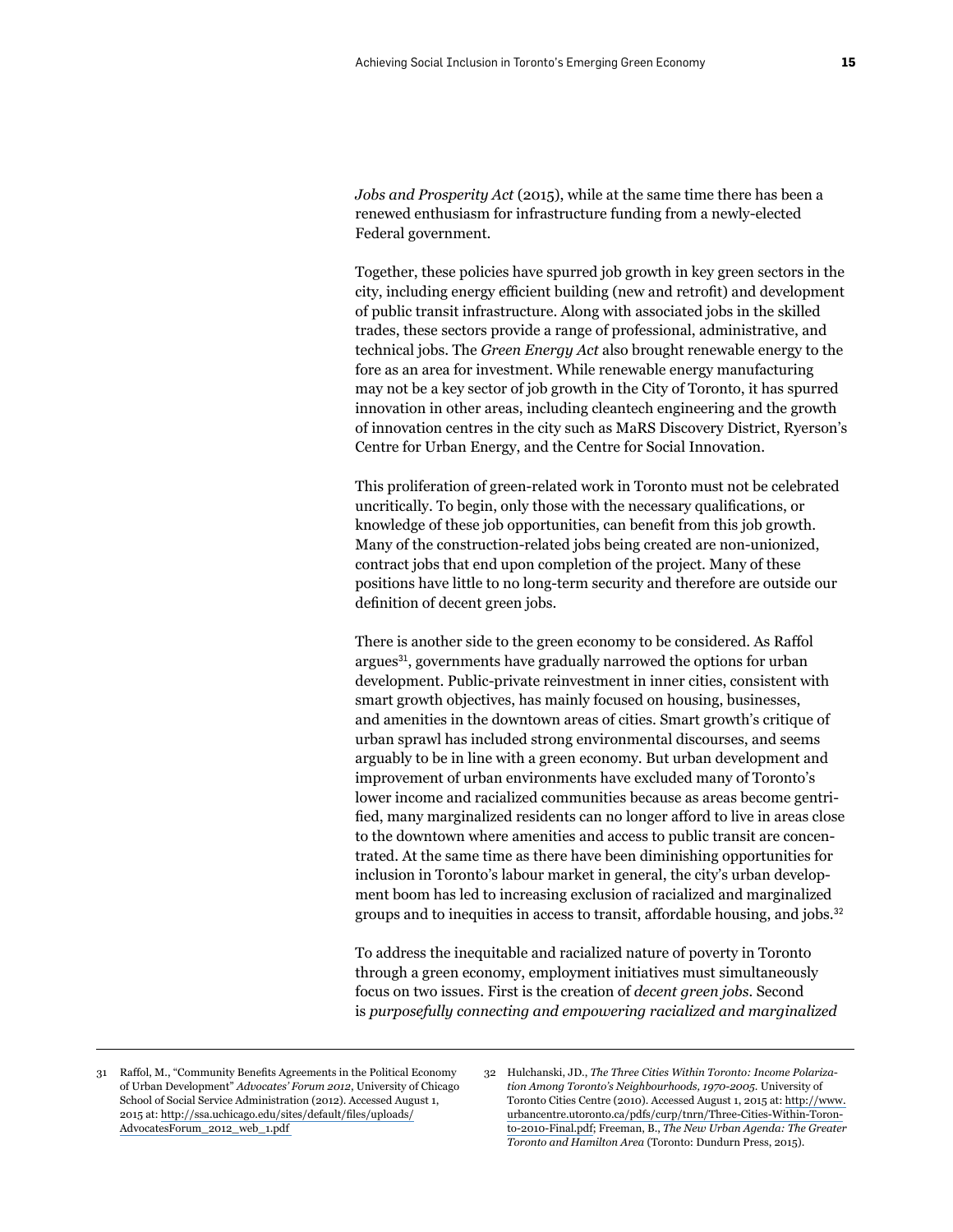<span id="page-15-0"></span>*people* with these opportunities in the city's burgeoning green economy through access to training and education.

# **TOOLS FOR A JUST TRANSITION TO A GREEN ECONOMY**

A report on the green economy in the City of Victoria, British Columbia, suggests that complex social issues such as unemployment and income inequality have not been successfully addressed by top-down approaches alone.

"The growing consensus is that: a) the traditional economy has excluded significant populations; b) exclusion has been detrimental to individuals and expensive to address; c) the social and public sector cannot address these issues alone; d) the green economy offers a different approach to economic development; and e) the imperative exists to innovate across sectors to develop a prosperous region."<sup>33</sup>

Given this, it is necessary to assess a range of solutions across the spectrum from the public, private, and third sectors, as well as the role of unions, and also communities. To achieve a green economy consistent with goals of equity and social inclusion, it is posited that green employment initiatives in Toronto should give greater consideration to the integration of the best practices learned from the following "tools": employment equity, community benefits agreements (CBAs), and social enterprise.

Each of the tools requires contributions and collaboration from a variety of stakeholders. There is also notable overlap between the scope of each of these three tools and they are believed to be highly complementary. Employment equity is the most broad and is implicated in the other two tools. CBAs are more focused, and include social enterprise as a component. Social enterprises are the most focused and specific tool and are also becoming increasingly prevalent in Toronto, making them the most directly tangible of our three approaches.

33 Fairholm Mader, K., *Green Economy, Good Jobs: Integrating Economic Opportunities and Employment for Vulnerable Populations Within Victoria's Healthy and Green Economy Strategy,* Commissioned by the City of Victoria, British Columbia (2013).

Accessed August 1, 2015 at: [http://www.victoria.ca/assets/Depart](http://www.victoria.ca/assets/Departments/Sustainability/Documents/Green%20Economy%20Good%20Jobs%20.pdf)[ments/Sustainability/Documents/Green%20Economy%20Good%20](http://www.victoria.ca/assets/Departments/Sustainability/Documents/Green%20Economy%20Good%20Jobs%20.pdf) [Jobs%20.pdf](http://www.victoria.ca/assets/Departments/Sustainability/Documents/Green%20Economy%20Good%20Jobs%20.pdf) p.5.

#### **FIGURE 2**

Interrelation of the three tools for an inclusive green economy.

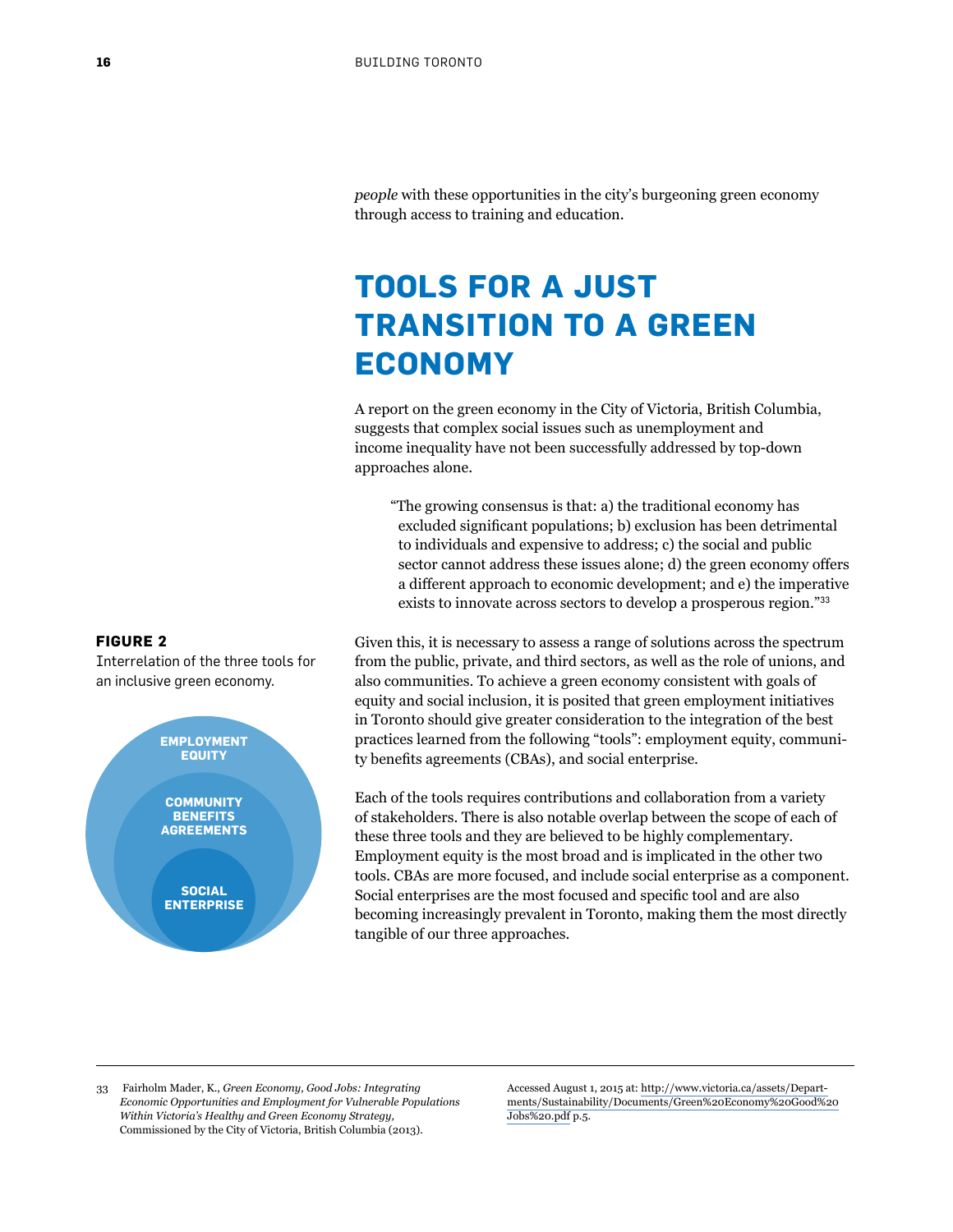### **TOOL #1: EMPLOYMENT EQUITY**

#### <span id="page-16-0"></span>**TABLE 1**

Key benefits of employment equity for a socially inclusive green economy

#### **DIRECTLY MEASURABLE BENEFITS**

#### **Access to green jobs**

In the context of exclusive social networks in the green labour market, marginalized groups gain better access to employment.

#### **INDIRECTLY MEASURABLE BENEFITS**

#### **Social inclusion**

Marginalized individuals and communities enjoy the benefits of employment in decent green jobs.

#### **Skill building opportunities**

Where training is provided in the workplace, marginalized groups have access to skill development and opportunities for career growth through green jobs.

#### **Democratic citizenship**

Promotes environmentally-conscious decision-making and democratic participation, as historically marginalized and equity-seeking groups are empowered through access to decent green jobs.

#### **Strengthening of green economy in general**

Bringing in diverse employees into a sector that has been traditionally culturally homogenous creates opportunities for innovation.

#### **WHAT IS EMPLOYMENT EQUITY?**

Employment equity can be understood as both a governmental regulatory tool mandating certain hiring practices, and as a guiding directive for enhancing inclusion in the job market in general. In Canada, employment equity aims to remedy systemic labour market inequalities faced by equity-seeking and historically disadvantaged groups, including recruitment, training, hiring, and promotion practices. It is not just about getting a job, green or otherwise. It is also about making sure racialized Canadians are not overrepresented in jobs and sectors that pay poorly and have few upward mobility opportunities, and that they have the opportunity to fully develop and apply their skills and human capital to the best of their potential once they are in a green job. This approach to inclusion will benefit not only racialized workers but it will benefit Canadian society in general. Considerations of employment equity rarely intersect with discussions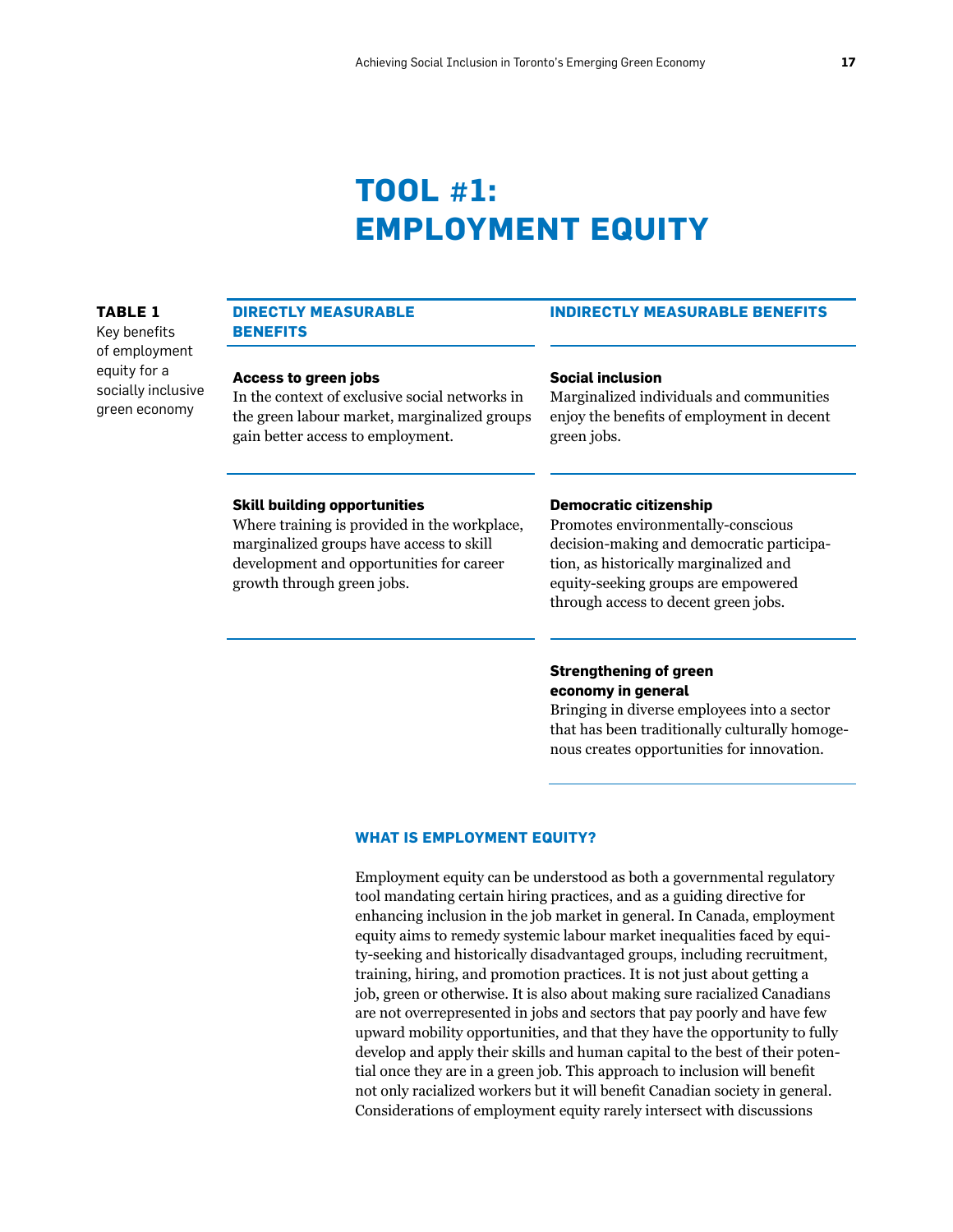<span id="page-17-0"></span>about the green economy.<sup>34</sup> A report by Environmental Careers Organization Canada<sup>35</sup> reveals that most professional jobs in the green economy have lacked diversity in the same way that the mainstream environmental movement and environmental institutions have lacked representation from racial minority groups.36 Applying aspects of employment equity thinking to the green economy would ensure that the environmental workforce is diversified in terms of race, immigrant status, and class.<sup>37</sup> It would also ensure the use of an established policy tool to conceptualize and implement a "just transition" to the green economy by supporting the environmental initiatives of equity-seeking groups.

Participants in the Green Gap project have spoken to the cultural exclusivity of Toronto's green economy. For example, a recurring theme related to the renewable energy sector is that it is still a relatively small sector largely comprised of those who are already relatively economically successful. It tends to employ few racial minorities. Since networking is key to finding work in this sector, and people often hire who they know, this necessarily excludes many racialized jobseekers. Many Green Gap participants expressed the perception that racialized individuals are not aware of job opportunities in the green sector, or they do not consider green jobs as a viable option when they are working their way up the system. It was also mentioned that whether or not a job is "green" might have little bearing for some jobseekers, as long as it provides an income.

At the same time, we must caution against making blanket assumptions about the motives or experiences of others. Among racialized jobseekers in the Green Gap study, motives for seeking work in the green economy were varied. They ranged from a personal sense of responsibility to care for the environment, to the recognition that a green economy is the way of the future and will be a lucrative focus for career development. Employment equity efforts in a green economy must not only take into account providing opportunities for different marginalized groups, but the diversity of motives and experiences among racialized jobseekers themselves.

#### **RELEVANT EMPLOYMENT EQUITY POLICY: THE TORONTO CONTEXT**

Formal employment equity policy in Toronto applies only in the public sector and businesses regulated by the federal government. Canada's federal *Employment Equity Act* (1986, 1995) "encourages the establishment of working conditions that are free of barriers, corrects the conditions of

- 34 Teelucksingh, C, Zeglen, L, and Galabuzi, G.E., *Transition to an Inclusive Green Employment: Employment Equity and the Green Economy.* Work in a Warming World Conference, York University: Toronto, November 28, 2013.
- 36 Taylor, D., *Green Jobs and the potential to diversify the environmental workforce.* Utah Environmental Law Review, 13(1): 47-77; Yen Lui and Keleher, *Green Equity Toolkit*.
- 35 Environmental Careers Organization Canada, *Defining the green economy: Labour market research study* (2010).
- 37 Taylor, *Green Jobs and the potential to diversify*.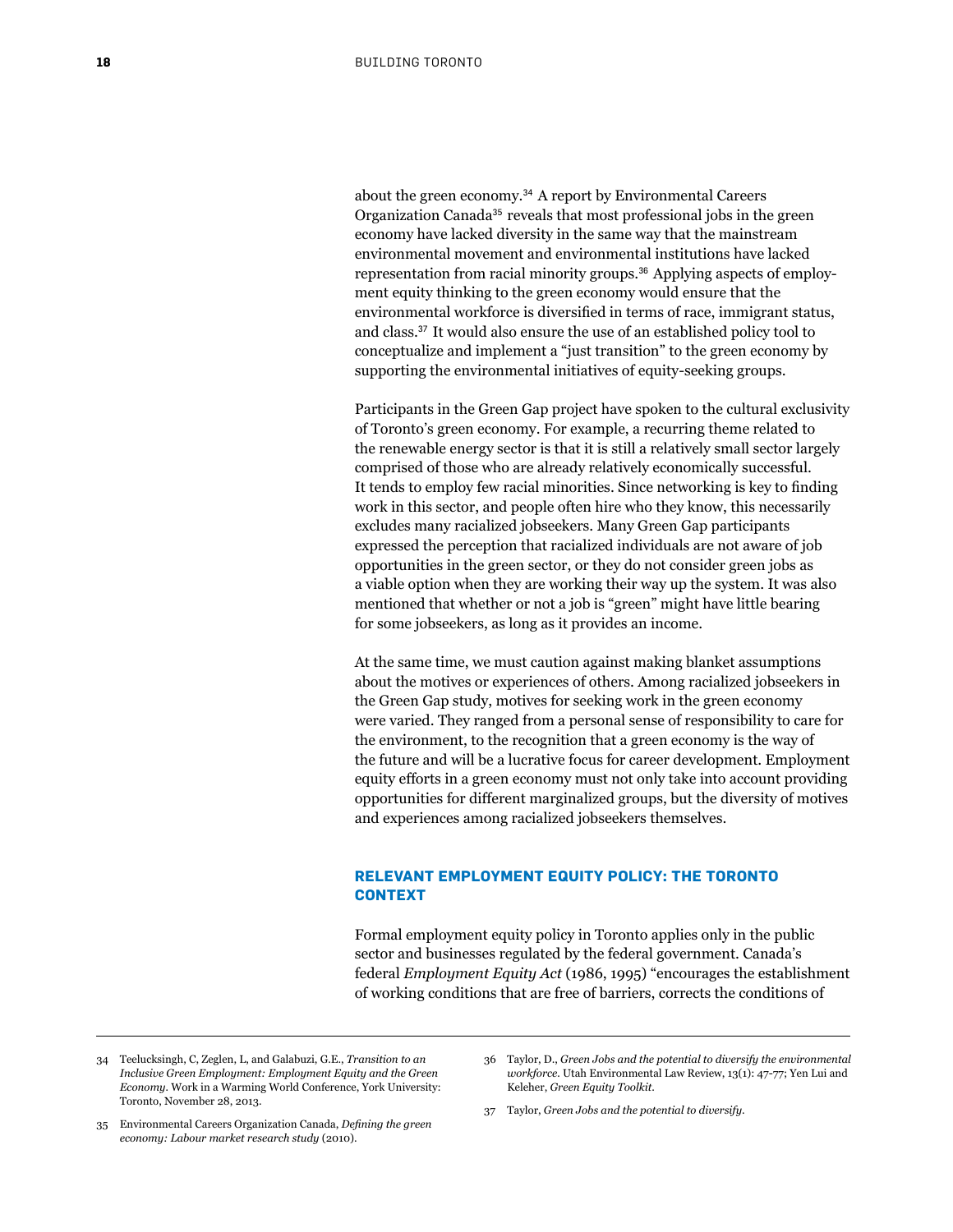<span id="page-18-0"></span>disadvantage in employment and promotes the principle that employment equity requires special measures and the accommodation of differences for the four designated groups in Canada."38 It identifies four main categories of historically vulnerable groups: visible minorities, women, Aboriginal people, and people with disabilities. It also states that employers must consider equity hires with respect to different occupational groups, so equity hires are not overrepresented within certain levels or types of jobs. It applies to all members of the federal public service, federally-regulated employers, crown corporations, and provincially-regulated contractors of large-scale federal-level contracts. This Act recognizes the need for the government to intervene in the private sector/free market in order to counter employment discrimination and the reliance of mainstream employment recruitment strategies that disadvantages racialized workers.<sup>39</sup> The City of Toronto has also formalized its own *Employment Equity Policy* (2000), which applies to all employees and prospective employees of the City of Toronto and targets the same four priority groups as the federal policy.

#### **HOW IS EMPLOYMENT EQUITY POLICY WORKING?**

Some recent reports have indicated that employment equity policies in the public sector have led to significant improvements over time, and that federally-regulated employers are making progress toward achieving a fully representative workforce.<sup>40</sup> Despite important progress made toward employment equity, there is still work to be done. Racialized men and women still continue to experience forms of employment discrimination.<sup>41</sup>

They continue to be underrepresented in management and other professions and over-represented in lower paying jobs  $42$ 

Efforts have been made to measure and celebrate employment equity in Canada. One example is MediaCorp Canada Inc's annual publication "Canada's Best Diversity Employers," <sup>43</sup> which ranks Canadian employers

- 38 Government of Canada Labour Program, *Employment Equity* (2015). Accessed August 1, 2015 at: [http://www.labour.gc.ca/eng/standards\\_](http://www.labour.gc.ca/eng/standards_equity/eq/emp/index.shtml) [equity/eq/emp/index.shtml](http://www.labour.gc.ca/eng/standards_equity/eq/emp/index.shtml)
- 39 For a summary of employment equity policy initiatives in Canada, see the Public Service Alliance of Canada website: [http://psacunion.ca/](http://psacunion.ca/brief-history-employment-equity-canada) [brief-history-employment-equity-canada](http://psacunion.ca/brief-history-employment-equity-canada)
- 40 Employment and Social Development Canada, *Employment Equity Act Annual Report: Labour Program 2014*. (2014). Accessed August 1, 2015 at: [http://www.labour.gc.ca/eng/standards\\_equity/eq/pubs\\_eq/](http://www.labour.gc.ca/eng/standards_equity/eq/pubs_eq/annual_reports/2014/docs/eear2014.pdf) [annual\\_reports/2014/docs/eear2014.pdf](http://www.labour.gc.ca/eng/standards_equity/eq/pubs_eq/annual_reports/2014/docs/eear2014.pdf)
- 41 Block and Galabuzi, *Canada's Colour Coded Labour Market;* Teelucksingh, C and Galabuzi, G.E., *Working Precariously: The impact of race and immigrants status on employment opportunities and outcomes in Canada.* (Toronto: The Centre for Social Justice and The Canadian Race Relations Foundation (2005). Accessed August 1, 2015

at: [http://www.socialjustice.org/uploads/pubs/WorkingPrecariously.](http://www.socialjustice.org/uploads/pubs/WorkingPrecariously.pdf) [pdf](http://www.socialjustice.org/uploads/pubs/WorkingPrecariously.pdf)

- 42 Block and Galabuzi, *Canada's Colour Coded Labour Market*; DiverseCity, *Insights on Diversity in Leadership*; Ryerson University Diversity Institute, *Diversity Leads: Women and Visible Minorities in Senior Leadership Positions: A Profile of the Greater Toronto Area (GTA)* (2014). Accessed August 1, 2015 at: [http://www.ryerson.ca/](http://www.ryerson.ca/diversity/publications/index.html) [diversity/publications/index.html](http://www.ryerson.ca/diversity/publications/index.html) MediaCorp Canada Inc. and the Globe and Mail, *Canada's Best Diversity Employers: 2015 Magazine* (2015). Accessed November 1, 2015 at: [http://issuu.com/ct100./docs/](http://issuu.com/ct100./docs/diversity-2015?e=14200235/11978967) [diversity-2015?e=14200235/11978967](http://issuu.com/ct100./docs/diversity-2015?e=14200235/11978967)
- 43 MediaCorp Canada Inc. and the Globe and Mail, *Canada's Best Diversity Employers: 2015 Magazine* (2015). Accessed November 1, 2015 at: [http://issuu.com/ct100./docs/diversity-2015?e=14200235](https://issuu.com/ct100./docs/diversity-2015?e=14200235/11978967) [/11978967](https://issuu.com/ct100./docs/diversity-2015?e=14200235/11978967)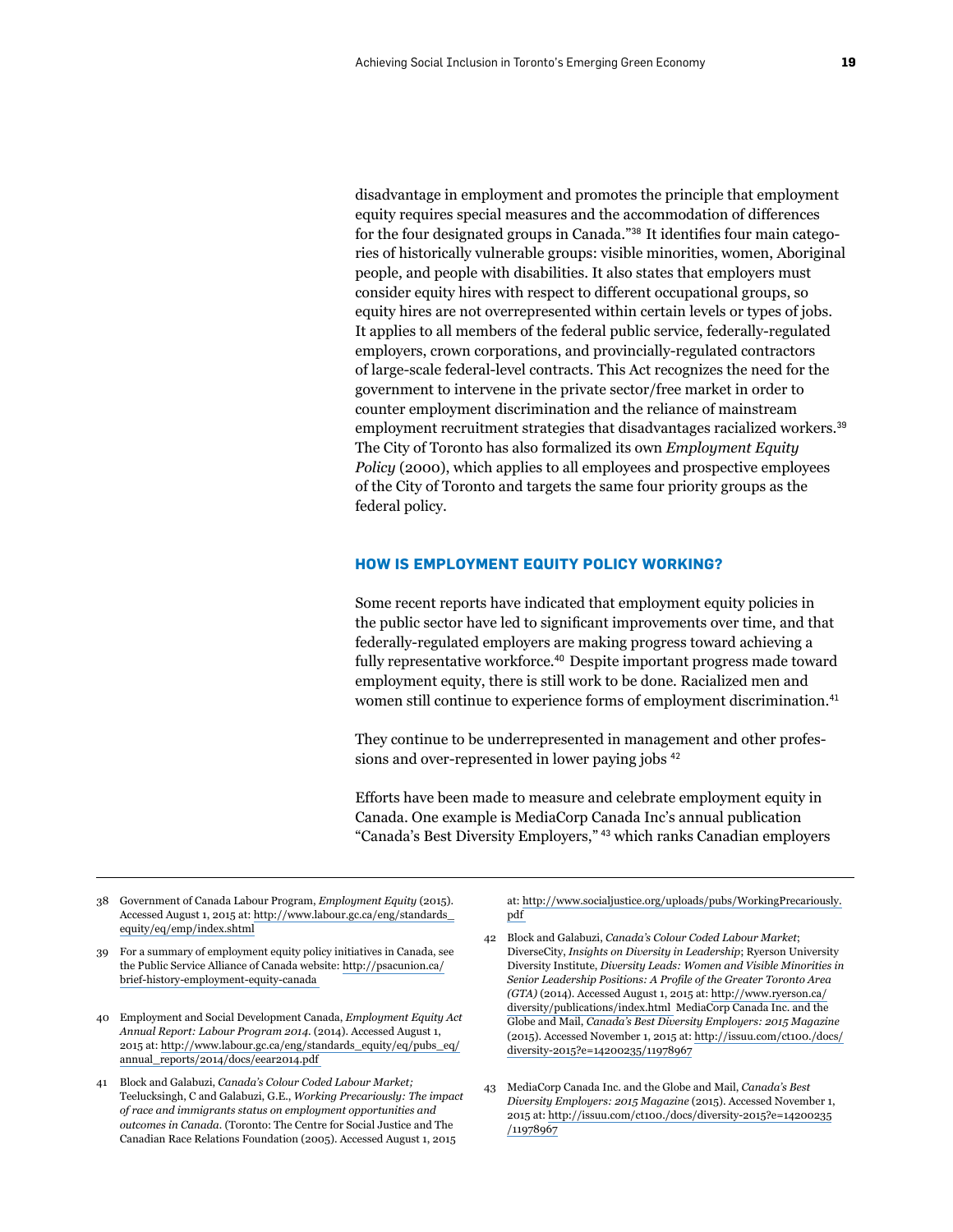<span id="page-19-0"></span>by their efforts to address equity according to the four identified priority groups. Some companies of note include Boeing Canada Operations Limited (based in Winnipeg). Boeing has established an Aboriginal recruitment and retention strategy and partnered with a local college to develop Boeing-specific skills. Graduates of the program are hired in cooperation with the Centre for Aboriginal Human Resource Development.

Canada Mortgage and Housing Corporation (based in Ottawa) is another noteworthy employer on this list. They work with a variety of organizations that support the employment efforts of new Canadians. In partnership with the Immigrant Services Association of Nova Scotia, they provide six-week work placements for new Canadian job-seekers. It is interesting to note that relatively few of the employers on the list of Canada's Best Diversity Employers are also on the list of Canada's Greenest Employers.<sup>44</sup> YMCA of Greater Toronto is one of the few exceptions and they have many examples of embedding both inclusive programming and environmental initiatives into their work.

A recent public opinion poll in Toronto highlighted that Torontonians support greater representation of the region's diversity, especially in leadership roles, not only because it is "right" but as a way to create prosperity.<sup>45</sup> This has important implications for connecting racialized and marginalized jobseekers with the city's most promising public sector green job opportunities.

To challenge how race operates at the structural level in organizations, employment equity must go beyond technocratic solutions (e.g. a reliance on quotas and statistical reporting) and an overly-narrow focus on diversity hiring. Many who support employment equity in theory are not engaging with the hidden systemic issues at play (e.g. embedded structures of power and privilege) and focus on surface-level approaches to measuring success (e.g. counting the number of perceived racialized people in an office, without considerations of their level of power within the organization).

#### **EMPLOYMENT EQUITY IN THE PRIVATE SECTOR**

Many green sector jobs are in private businesses, including the majority of jobs related to renewable energy technology and the energy efficient building sector. The private sector is not currently regulated by employment equity policy. Such regulation is generally deemed too intrusive to free market forces, a criticism that has also been made of employment equity policy in the public sector.<sup>46</sup> Statistics on the representation of racialized

<sup>44</sup> MediaCorp Canada Inc., *2015 Canada's Greenest Employers* (2015). Accessed November 1, 2015 at: [http://www.canadastop100.com/](http://www.canadastop100.com/environmental) [environmental](http://www.canadastop100.com/environmental)/

<sup>45</sup> DiverseCity, *Insights on Diversity in Leadership.*

<sup>46</sup> Grundy, J. and Smith, M., *Evidence and Equity: Struggles over federal employment equity policy in Canada, 1984-95*. Canadian Public Administration, 54(3): 335-357. doi:10.1111/j.1754-7121.2011.00179.x (2015).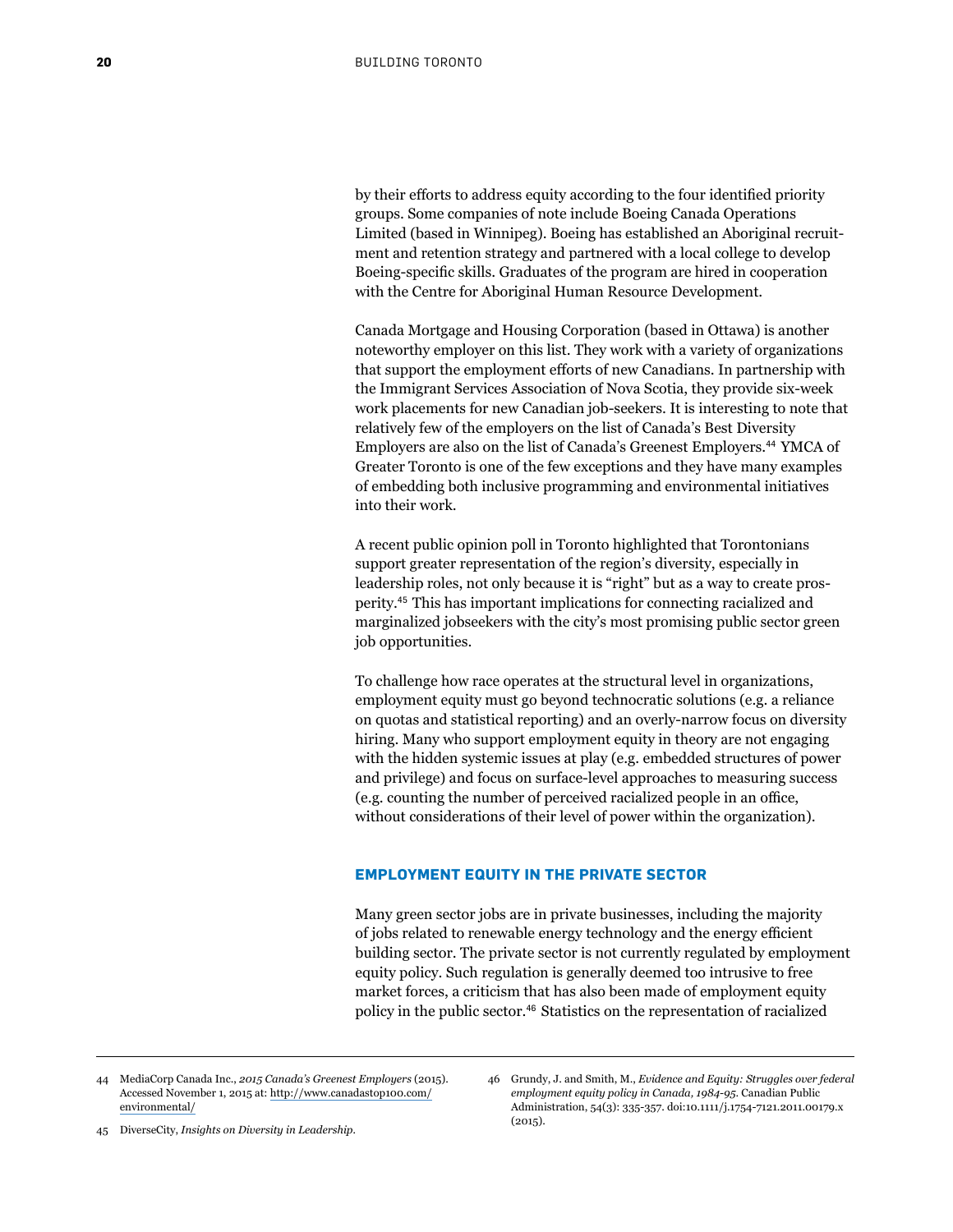<span id="page-20-0"></span>people in leadership positions in the GTA have demonstrated that racialized employees remain concentrated in entry-level and middle-management positions,<sup>47</sup> and that the proportion of racialized employees in leadership positions is lowest in the corporate sector.<sup>48</sup> The move away from employerprovided training and the shift toward credentialism has made it increasingly difficult for racialized and marginalized jobseekers to have upward mobility.

#### **The role of unions**

Unions have an important role to play with respect to employment equity in the green private sector. Unionized jobs are typically associated with elements of decent work such as a living wage, job security and benefits, opportunities for career growth, and the right to collective bargaining and social protection. Since the 1990s, private sector unions have been active advocates for the role of blue-collar workers in a green economy.<sup>49</sup> The just transition movement has been about "protecting the social and economic integrity of workers and their communities whenever environmental policies lead to unavoidable job losses."<sup>50</sup> Groups such as the BlueGreen Alliance and Good Green Jobs for All combine objectives of labour and the environment.<sup>51</sup> The next step is to integrate objectives of employment equity into the conversation.

#### **RECOMMENDATIONS**

Questions related to employment equity as a tool to help Toronto build a socially inclusive green economy are:

- **•** How can the public sector successfully strengthen its existing employment equity policies, particularly in departments and policies tied to sustainability and support for the green economy?
- **•** How can the objectives of employment equity be better incorporated into private sector green businesses?

#### **1. Teach green sector employers how to implement employment equity initiatives**

Many employers may fail to properly implement existing employment equity policies and focus on hiring quotas based on the racial background

47 Block and Galabuzi, *Canada's Colour Coded Labour Market*.

- 48 Ryerson University Diversity Institute, *Diversity Leads*.
- 49 Nugent, JP., *Changing the Climate: Ecoliberalism, Green New Dealism, and the Struggle over Green Jobs in Canada*. Labour Studies Journal 36(1), 58-92. doi: 10.1177/0160449X10392528 (2011).
- 50 Nugent, *Changing the Climate*, p.63.
- 51 Nugent, *Changing the Climate*.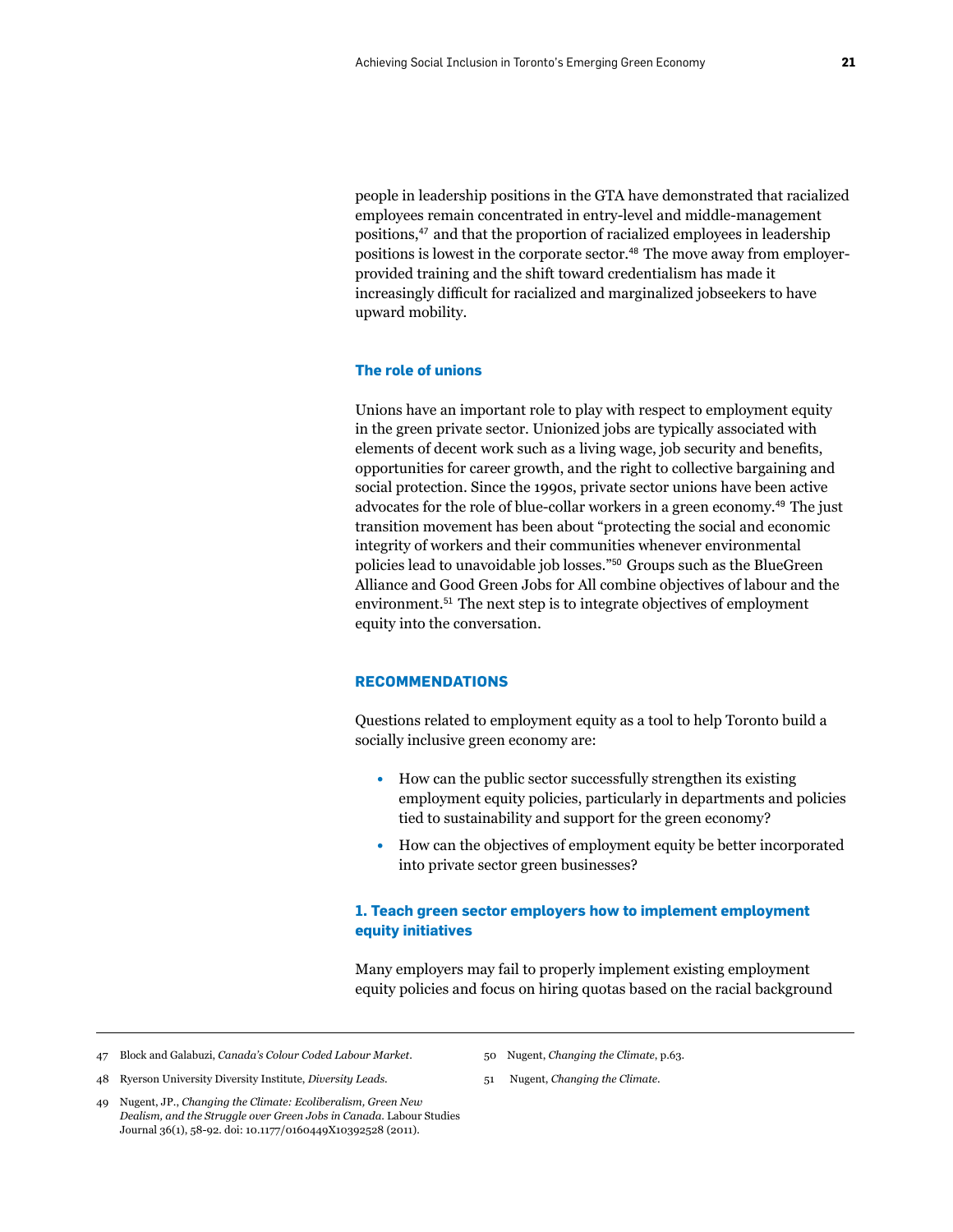#### <span id="page-21-0"></span>**Recommendations**

- 1. Teach green sector employers how to implement employment equity initiatives
- 2. Reach out to racialized and marginalized communities with opportunities for green work
- 3. Align employment equity with the goals of green business
- 4. Support unions and collective bargaining

of their job applicants (i.e. a focus on diversity rather than inclusion). Public sector employers have been criticized for focusing on the technocratic tasks of reporting on the statistical representation of equity groups in their organizations consistent with a diversity approach.<sup>52</sup> Instead, in order to move toward social inclusion, employers should challenge how equity and social exclusion operate at the structural in their organizations by examining unequal power relations and questioning how inequities inform organizational procedures and discourses. This is believed to be due more to a lack of conceptual understanding of employment equity, than a lack of interest or support for such policies.<sup>53</sup> In the context of green jobs, where considerations of equity could be seen as peripheral to environmental goals, programs are needed to teach employers how to implement employment equity in practice. Employment equity should also include greater pre-employment and on-the-job supports for racialized and marginalized jobseekers, leading to more meaningful green employment opportunities.

#### **2. Reach out to racialized and marginalized communities with opportunities for green work**

Employment equity should provide green economy public education and awareness events for racialized Toronto jobseekers to enable them to take advantage of the opportunities within this job market. Toronto Renewable Energy Cooperative (TREC) Education ([http://treceducation.ca/](http://treceducation.ca/)%20is)) is democratizing knowledge about the green economy. They have a program for students in Indigenous communities to learn about existing and future jobs in the renewable energy sector. Another example is the Central Ontario Building Trades Hammer Heads ([http://www.cobtrades.com/hammer](http://www.cobtrades.com/hammerheads/)[heads/](http://www.cobtrades.com/hammerheads/)). It is an employment-based skills training program within the construction industry offering career opportunities via apprenticeships to youth in under-resourced, primarily racialized, neighbourhoods.

One example of jobseeker-focused employment equity at the community scale is work being done with the building of the Eglinton Crosstown Light Rail Transit line. Recruitment and training of racialized groups is a central component of this project. The section on Community Benefits Agreements includes a detailed discussion about this.

#### **3. Align employment equity with the goals of green business**

Given the large number of green jobs in the private sector, it is important that employment equity discourse speaks a language that businesses

52 Grundy, J. and Smith, M. (2011). "Evidence and Equity: Struggles over federal employment equity policy in Canada, 1984-95." *Canadian Public Administration*, 54(3): 335-357. doi:10.1111/j.1754-7121.2011.00179.x

<sup>53</sup> Bakan, AB and Kobayashi, A., *Employment equity policy in Canada: An interprovincial comparison.* (Canada: Status of Women Canada 2000). Accessed August 1, 2015 at: [http://www.academia.](http://www.academia.edu/3063071/Employment_Equity_Policy_in_Canada_An_Interprovincial_Comparison) [edu/3063071/Employment\\_Equity\\_Policy\\_in\\_Canada\\_An\\_Interpro](http://www.academia.edu/3063071/Employment_Equity_Policy_in_Canada_An_Interprovincial_Comparison)[vincial\\_Comparison;](http://www.academia.edu/3063071/Employment_Equity_Policy_in_Canada_An_Interprovincial_Comparison) Grundy and Smith, *Evidence and Equity*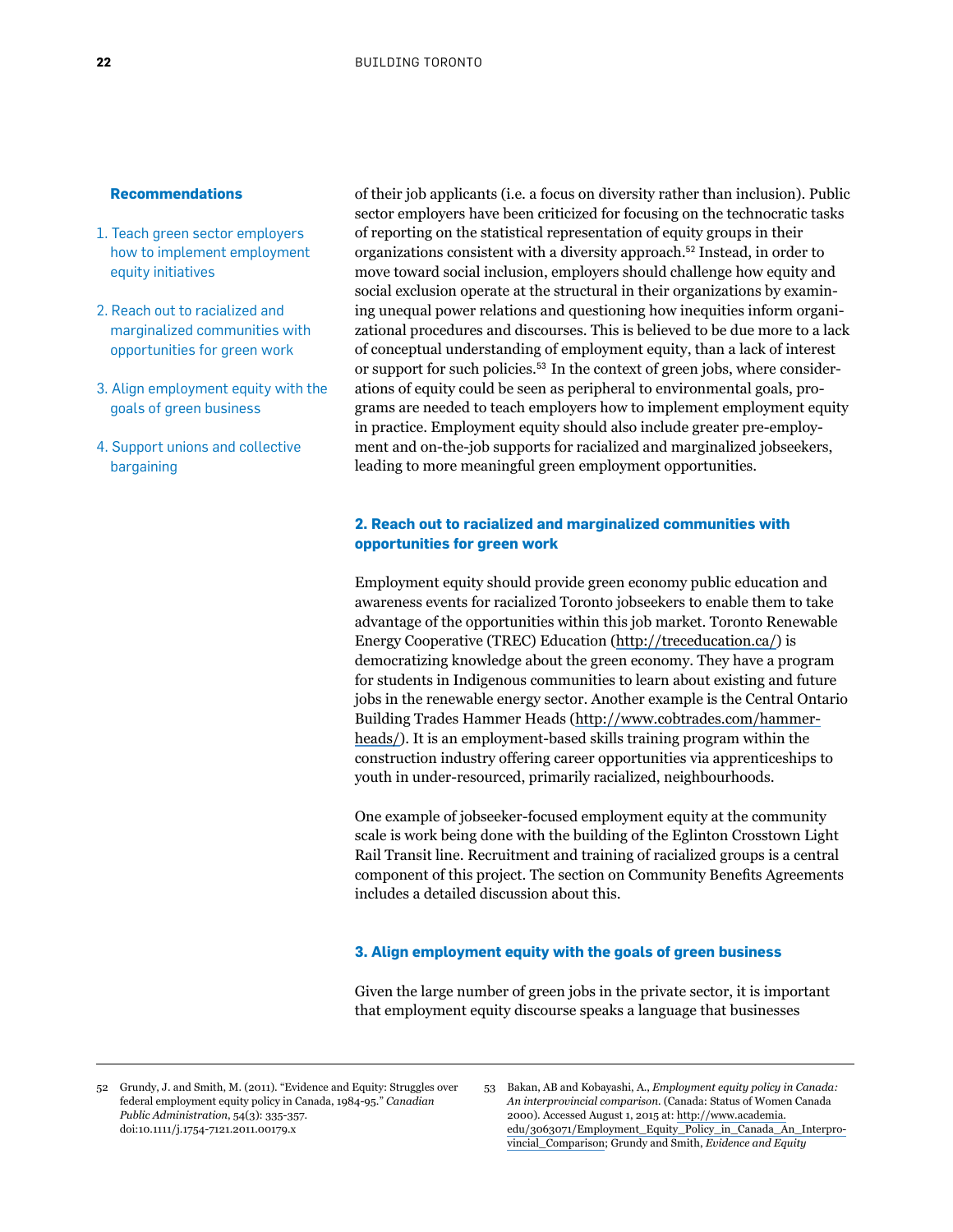<span id="page-22-0"></span>understand. It has been recognized that hiring from various racial and immigrant groups helps businesses attract new markets. In this regard, hiring strategies focused at equity groups often make good business sense.<sup>54</sup> Many Toronto-based intermediaries are already working to promote the benefits to businesses of hiring employees from different racial, immigrant, and cultural backgrounds. For example, Toronto's DiverseCity leadership project provides suggestions for making corporate leadership more inclusive and including diversity as a strategic priority. They also provide case examples of how businesses operating in Toronto have leveraged the diversity of their employees for greater innovation and to attract broader demographic markets.<sup>55</sup> Participants in the Green Gap project also spoke about how individuals from different racial and immigration backgrounds bring fresh ideas and perspectives that foster innovative thinking in the green sector.

It must be emphasized that a socially inclusive green economy requires more than simply hiring qualified racialized and marginalized workers. It is also necessary to address systemic inequalities in workplaces connected to processes of decision-making and power structures. Otherwise, systemic discrimination may unintentionally be perpetuated in the green economy, although appearing on the surface that it is being addressed (Hart, 2009).

#### **4. Support unions and collective bargaining**

Government-mandated policy, at least as a standalone approach, is unlikely to be an effective solution for employment equity in the private sector. In response to this, some (e.g.  $Hart<sup>56</sup>$ ) have advocated that workers hold employers to certain standards of employment equity. Indeed, unions have been at the forefront of advocating for a "just transition" to the green economy, whereby workers' rights are a key consideration.<sup>57</sup> One potentially effective approach is greater support for unions, since they can advocate for workers' equity rights as part of collective bargaining processes. For example, the International Labour Foundation for Sustainable Development has argued the need for unions to advocate for proportional involvement of women in green jobs,<sup>58</sup> the case for which can arguably be applied to racialized populations, as well. They outline five focus areas for union advocacy:

- employment through anti-discrimination laws;
- recruitment for non-traditional jobs (e.g. green jobs) through quotas and targeted schemes;
- 54 Grundyand Smith, *Evidence and Equity*; DiverseCity, *Insights on Diversity in Leadership*; Ryerson University Diversity Institute, *Diversity Leads*.
- 56 Hart, *Self-regulation, corporate social responsibility*.
- 57 Nugent, *Changing the Climate*.
- 58 Stevens, *Green Jobs and Women Workers*.
- 55 DiverseCity, *Insights on Diversity in Leadership*.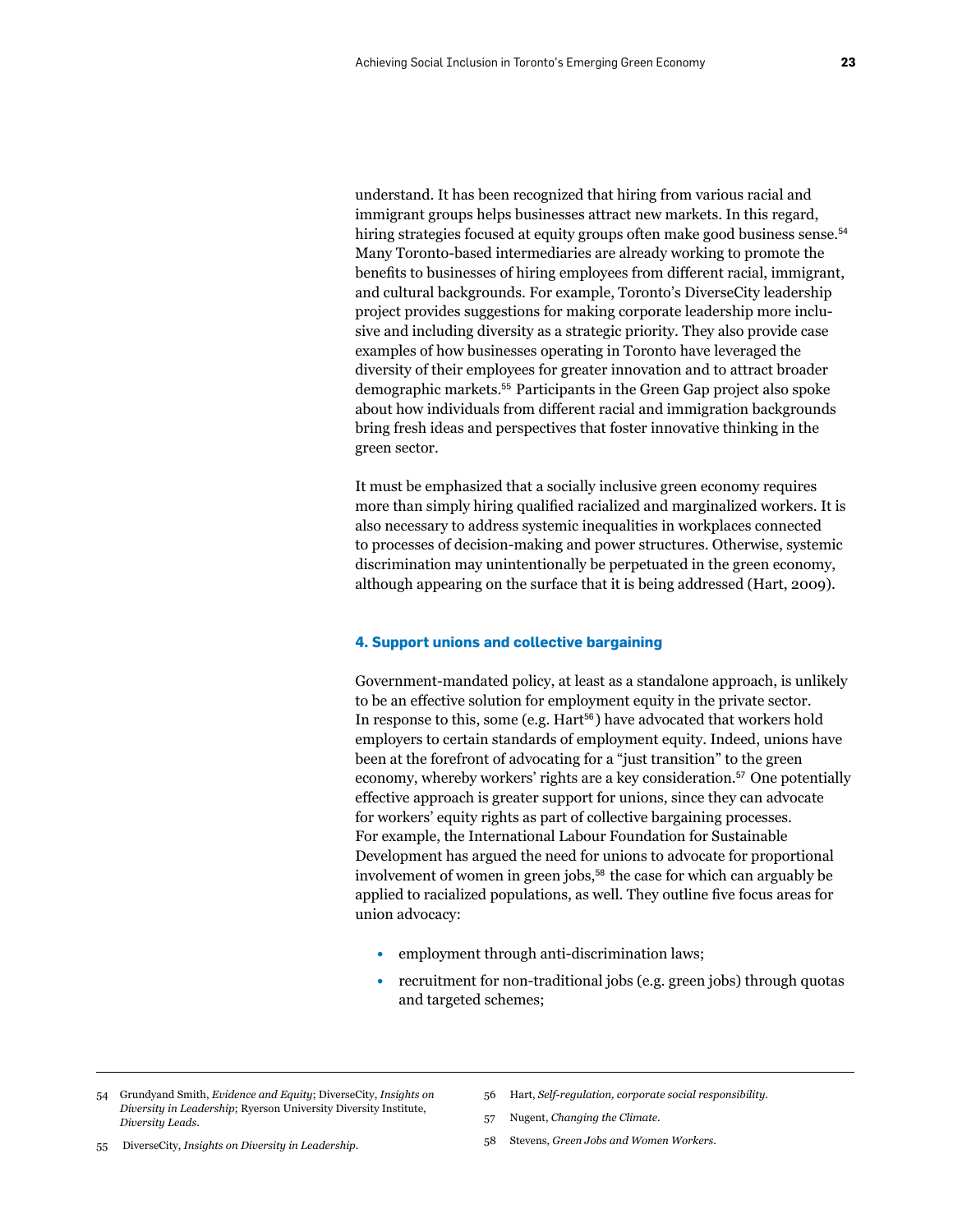- <span id="page-23-0"></span>**•** training in green jobs skills through specialized apprenticeship and training initiatives;
- **•** equitable pay by reducing job segmentation and wage gaps between different demographic groups; and
- **•** organization through increasing the union membership of racialized workers in potential green sectors

#### **CONCLUSION**

Employment equity, as both a regulatory tool and as a guiding principle, shows promise in helping move Toronto toward a socially inclusive green economy. It is fundamental that employment equity not only apply in hiring practices, but that it also addresses systemic inequalities along the lines of race and other forms of exclusion. As stakeholders in the Green Gap study explained, we cannot assume that those who have been disadvantaged and left out of the current economy will be part of a green economy unless the green economy adapts goals of social inclusion and equity.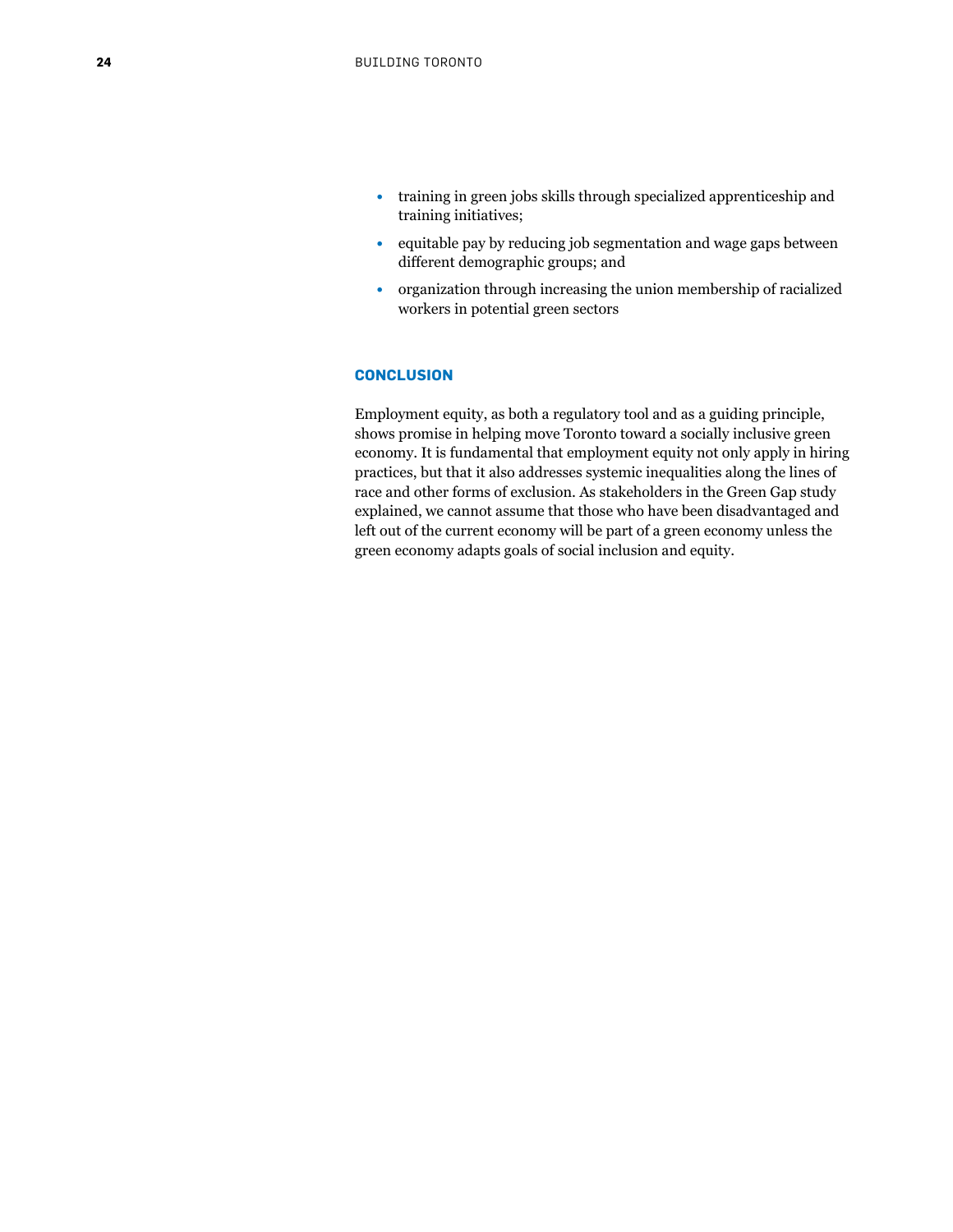# **TOOL #2: COMMUNITY BENEFITS AGREEMENTS**

#### <span id="page-24-0"></span>**TABLE 2**

Key benefits of CBAs for a socially inclusive green economy

#### **DIRECTLY MEASURABLE BENEFITS**

#### **Access to green jobs**

Marginalized groups have better access to employment in green jobs associated with the development in their community.

#### **Skill building opportunities**

Marginalized groups have access to skill development and training toward better long-term job prospects once the development is complete.

#### **Deliberative democracy**

Promotes grassroots decision-making and participation to empower historically marginalized and equity-seeking groups.

**INDIRECTLY MEASURABLE BENEFITS**

#### **Balancing the role of the private sector**

Greater visibility of the community's needs helps government act in favour of the community at large, while still supporting development that is compatible with the private sector.

#### **Reinvestment in marginalized communities**

Community benefits considerations are a necessary component of new developments, such that marginalized communities can enjoy improved community amenities such as access to public transit. Social procurement can also support local small businesses, including social enterprises.

#### **Building better partnerships between the private, public and third sectors**

The need for collaboration between different stakeholders builds stronger understandings of the roles and responsibilities of each, as well as highlighting areas of common interest and mutual benefit.

#### **WHAT IS A COMMUNITY BENEFITS AGREEMENT?**

Community Benefits Agreements (CBAs) have been embraced by policymakers and academics in other parts of the world — particularly the UK and the US — but are relatively rare in Canada. CBAs are legally-enforceable contracts between communities and developers. They are a tool for purposefully linking social and environmental goals with major infrastructure development projects and they help to build community wealth. CBAs have been defined as: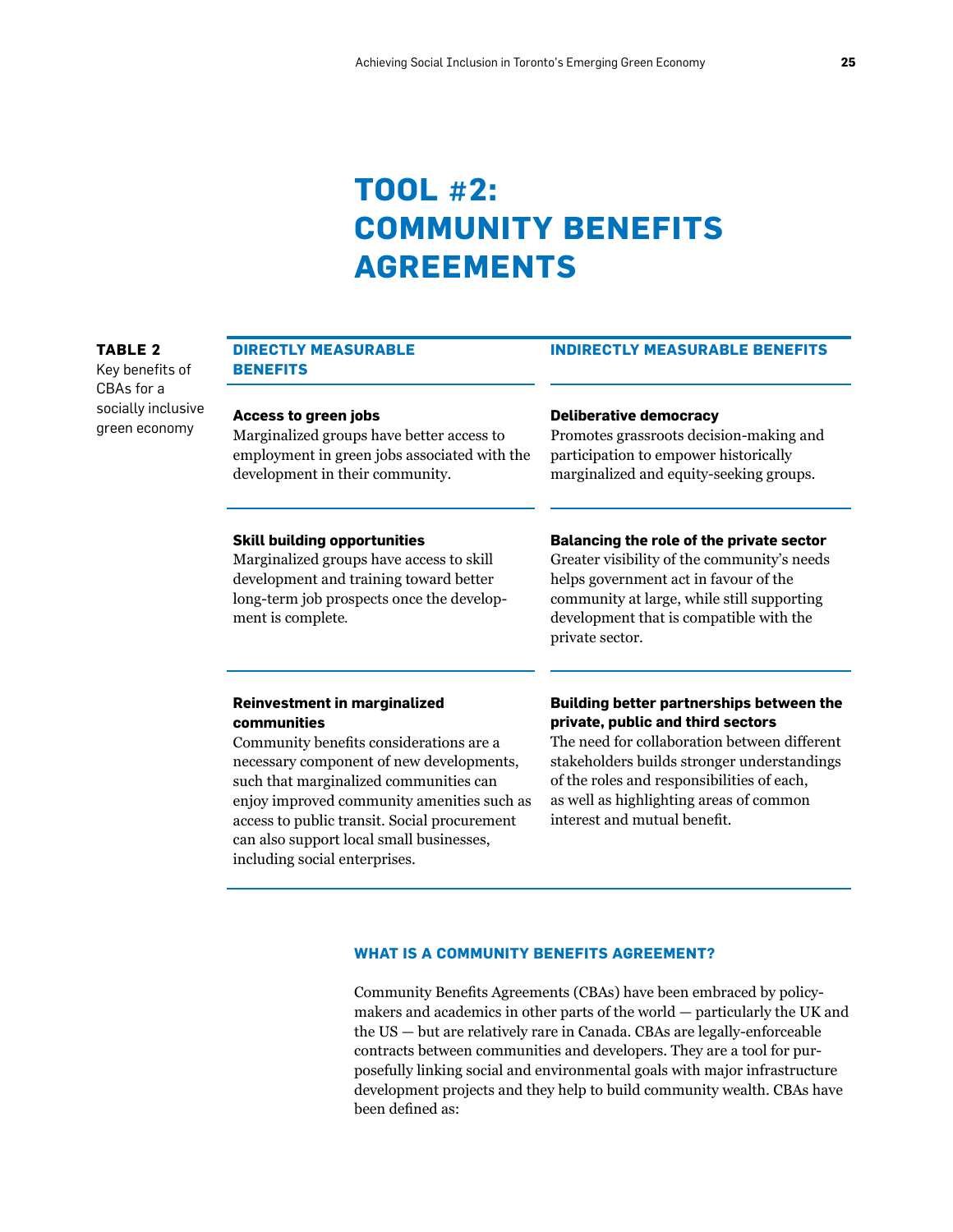- **1.** A signed, *legally enforceable agreement*, having clear monitoring and enforcement mechanisms;
- **2.** Specificity to a particular construction project (rather than an institutional policy);
- **3.** An inclusive, collaborative, and accountable process of leveraging a development project towards achieving a broader range of policy objectives such as equity, poverty reduction, environmental sustainability and local economic development;
- **4.** A CBA details in writing the specific benefits that a community will receive from a given development project. These benefits might include equitable hiring practices, funding for training, neighbourhood improvements, support for social enterprises, etc.;
- **5.** There is substantial community involvement in all phases of the CBA.<sup>59</sup>

CBAs require developers to mitigate the impact of development and to also attach benefits from the perspective of residents and local businesses, which might improve the quality of life in the community.<sup>60</sup> They typically include considerations of economic development related to land use regulation, infrastructure and real estate, and ways to include the communities affected by the development in mutually beneficial ways. They may also include environmental considerations, such as sourcing materials from environmentally-responsible companies, or building energy efficient structures. Community benefits agreements include provisions such as improved quality of life for local residents in the form of jobs (e.g. quotas for hiring locally-based jobseekers, sourcing materials from local businesses, and ensuring that jobs provide decent work), affordable housing, and other community services. In terms of the impact on developers, Raffol $61$  explains that CBAs function like a redistributive tax on developers so that development benefits a broad range of stakeholders. The primary benefit in a CBA for developers is community support, which can help facilitate a smooth approval process for the project.

Importantly, CBAs are designed to be based in the communities where developments are taking place and to involve local residents as a key player in negotiations. It has been noted that the process of creating CBAs is part of the benefit, in that it is a tool for "deliberative democracy." Marginalized communities have a say in developments that will directly affect them, $62$  and are involved in "building grassroots capacity and expertise to impact a

61 Raffol, *Community Benefits Agreements*.

62 Baxamusa, M., "Empowering communities through deliberation: The model of community benefits agreements," *Journal of Planning Education and Research*, 27(3): 261–276 doi: 10.1177/0739456X07308448 (2008).

<sup>59</sup> Gross, J., "Community Benefits Agreements: Definitions, Values, and Legal Enforcement," *Journal of Affordable Housing*, 17 (1-2): 35-58 (2007).

<sup>60</sup> Salkine, PE and Lavine, A., "Understanding Community Benefits Agreements: Equitable Development, Social Justice and Other Considerations for Developers, Municipalities and Community Organizations," *UCLA Journal of Environmental Law and Policy*, 26: 291-332 (2008).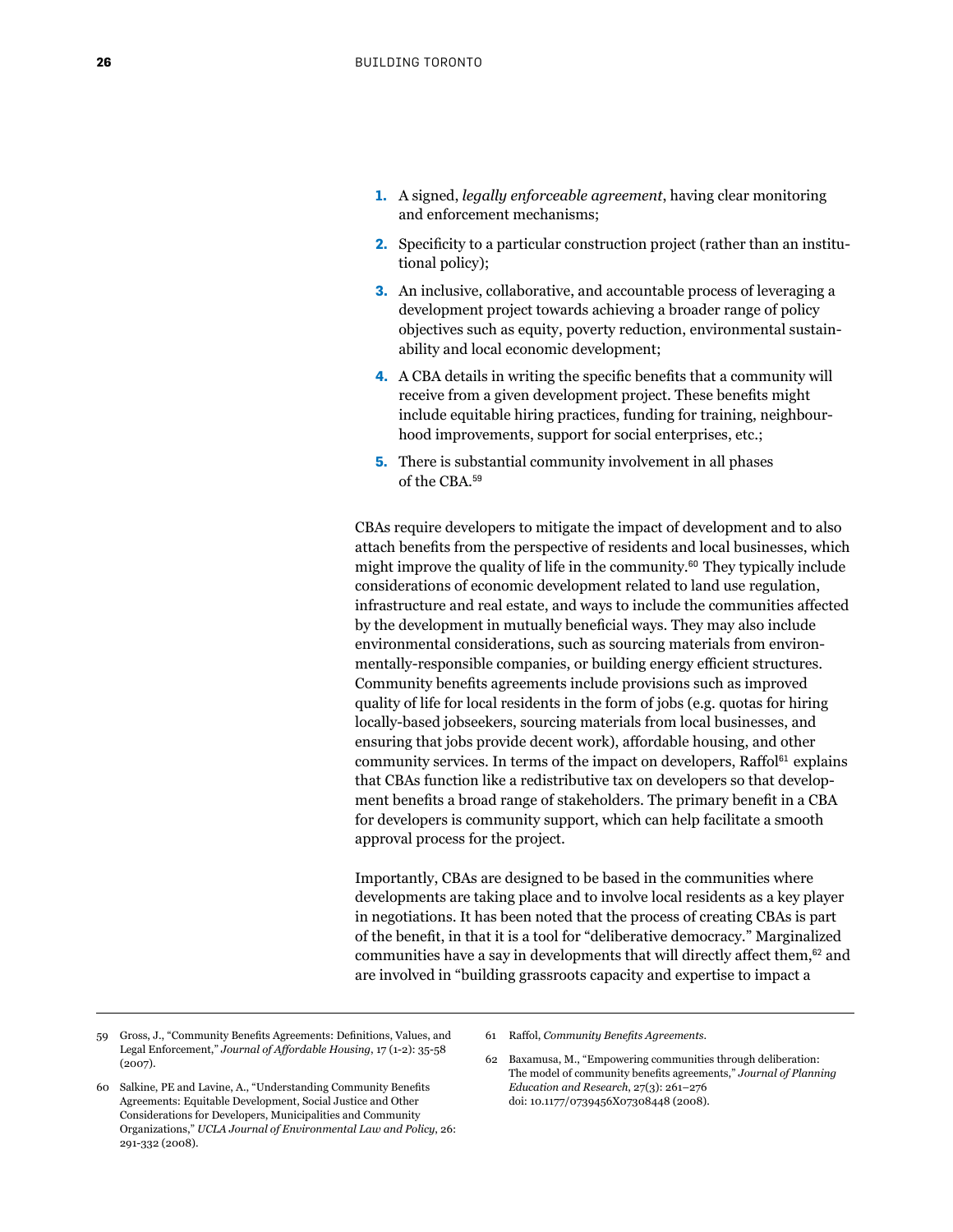<span id="page-26-0"></span>wide range of land use and urban growth issues."<sup>63</sup> The grassroots element that is so fundamental to CBAs has the built-in benefit of social inclusion by involving community members, who may not normally be represented in decision-making positions, in civic action and community engagement. It is important that advocacy coalitions are broad-based and representative of the community to be affected by the development, so that those representing the community do not give the impression of inclusion while actually pursuing their own interests.<sup>64</sup>

CBAs began in California and have spread in connection to smart growth initiatives.<sup>65</sup> They arose largely in response to fears about displacement of existing residents that often accompany gentrification and new development in marginalized urban areas. CBAs strive to address weaknesses or gaps in community consultation processes regarding land use planning that are normally done by city government officials in advance of a development.<sup>66</sup> This is particularly relevant to Toronto, where the biggest sectors of the green economy are urban development projects, including green buildings and public transit infrastructure.

#### **CBAs AND THE GREEN ECONOMY**

As explored in the section *Toronto's Green Economy: Opportunities and Points of Pause*, those who are racialized and marginalized have so far been doubly disadvantaged in Toronto's green economy. At the same time as they face limited access to green jobs, they face geographic segregation and are relegated to disinvested areas with poor access to public transit and other amenities. CBAs address this in a positive way. CBAs improve access to green jobs while building greener and more inclusive communities.

As discussed in the section on employment equity, concerns around social inclusion are often seen as peripheral to private sector development projects — green or otherwise. A true green economy must have a diversity of opportunities for green jobs for all workers. Efforts to democratize access to green jobs require the active participation of equity-seeking communities, and collaboration between these communities and government, the private sector, and job skills training providers. CBAs provide an opportunity to formalize this collaboration and ultimately provide more deliberate training and access to green jobs for racialized communities. CBAs aim to give access to employment opportunities and benefits to

10.1080/01944360903490923 (2010). A paper released by the Mowat Centre in August of 2015 (Galley, 2015) does a thorough job describing CBAs in Toronto. It is a good reference for more detailed information on the CBA process.

- 65 Gross, LeRoy, and Janis-Aparicio, *Community Benefits Agreements*.
- 66 Wolf-Powers, *Community Benefits Agreements and Local Government*.

64 Wolf-Powers, L., "Community Benefits Agreements and Local Government: A Review of Recent Evidence," *Journal of the American Planning Association,* 76 (2), 449-508. doi:

<sup>63</sup> Gross, J, LeRoy, G, and Janis-Aparicio, M, *Community Benefits Agreements: Making Development Projects Accountable.* Good Jobs First and the California Partnership for Working Families (2005). Accessed August 1, 2015 at: [http://www.goodjobsfirst.org/sites/](http://www.goodjobsfirst.org/sites/default/files/docs/pdf/cba2005final.pdf) [default/files/docs/pdf/cba2005final.pdf](http://www.goodjobsfirst.org/sites/default/files/docs/pdf/cba2005final.pdf) p.5.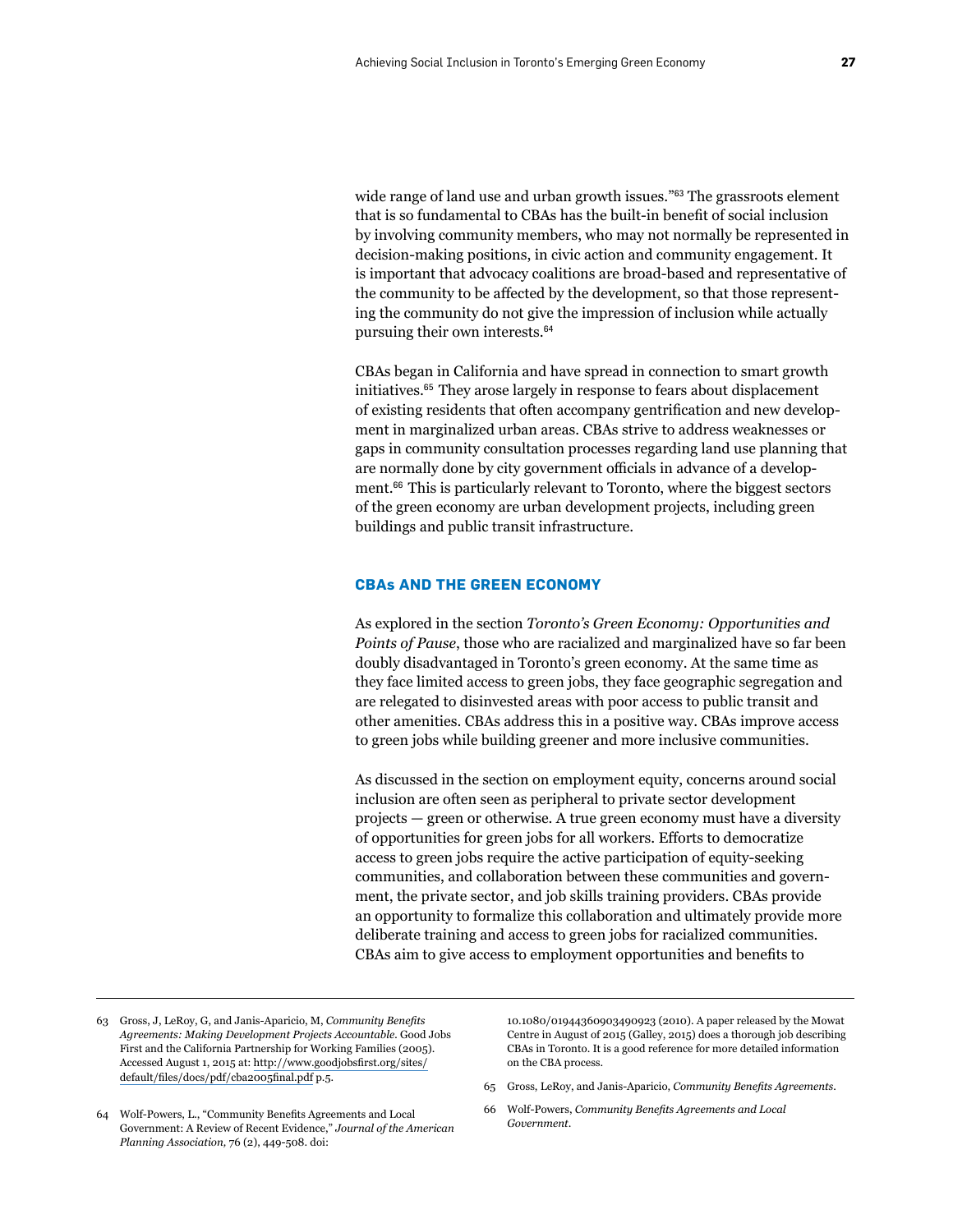<span id="page-27-0"></span>marginalized groups who are often disadvantaged by mainstream systems including unionized employment in green jobs.<sup>67</sup>

Environmental injustices associated with urban development, such as the chronic disinvestment in lower-income communities, are often hidden in zoning by-laws and development agreements that favour private developers over lower-income, racialized, and marginalized communities.<sup>68</sup> The building of grassroots capacity and expertise that is facilitated through CBAs is one way to counterbalance this inequitable distribution of decision-making and empower racialized and marginalized people in Toronto to participate meaningfully in a green economy. Indeed, as some have argued, "the process is (in part) the product."<sup>69</sup> It has also been suggested that the CBA negotiation process is, "an effective mechanism for communities to negotiate for environmental benefits and mitigations beyond those required by law. CBAs can also allow community groups to step in when government enforcement is lax, supplementing the always-important process of working with the government to ensure enforcement of environmental laws."<sup>70</sup> CBAs are also a proactive rather than reactive process and draw on the community's power to organize.

#### **CBAs IN ACTION: TORONTO'S EGLINTON CROSSTOWN PROJECT**

In Toronto, the city's current and forthcoming Light Rail Transit (LRT) System projects have included a Community Benefits Framework as a component of their work. The building of an LRT may be considered a green project as it increases access to public transit, which, in turn, facilitates greenhouse gas reductions as fewer people are forced to use their cars. These infrastructure development projects are being led by Metrolinx, a government agency of the province of Ontario, who is contracting out the construction work to a private sector third party. In April of 2014, the Community Benefits Framework for the Eglinton Crosstown LRT project was signed by representatives of Metrolinx and the Toronto Community Benefits Network (TCBN).<sup>71</sup> An important distinction is that the current Framework is not a legally-binding or enforceable agreement, but rather, a guide for action on the part of the developer.

- 67 One potential issue with union jobs in CBAs is, in some cases, workers with higher seniority may have a right to the jobs that become available over newly unionized members of the local community. Specific issues associated with this are beyond the scope of this paper but must be acknowledged.
- 68 Gobert, J., "Environmental Justice, Community Benefits and the Right to the City: The case of Detroit." *Justice Spatiale | Spatial Justice,* Number 2 (2010). Accessed August 1, 2015 at: [http://www.jssj.org/](http://www.jssj.org/article/justice-environnementale-community-benefits-et-droit-a-la-ville-le-cas-de-detroit/) [article/justice-environnementale-community-benefits-et-droit-a-la](http://www.jssj.org/article/justice-environnementale-community-benefits-et-droit-a-la-ville-le-cas-de-detroit/)[ville-le-cas-de-detroit/](http://www.jssj.org/article/justice-environnementale-community-benefits-et-droit-a-la-ville-le-cas-de-detroit/)
- 69 Broadbent, A and Bravo, A., *Community Benefit Agreements a New*

*Tool to Reduce Poverty and Inequality*, Maytree Opinion (2014). Accessed August 1, 2015 at: [http://maytree.com/policy-and-insights/](http://maytree.com/policy-and-insights/opinion/community-benefit-agreements-new-tool-reduce-poverty-inequality.html) [opinion/community-benefit-agreements-new-tool-reduce-poverty-in](http://maytree.com/policy-and-insights/opinion/community-benefit-agreements-new-tool-reduce-poverty-inequality.html)[equality.html](http://maytree.com/policy-and-insights/opinion/community-benefit-agreements-new-tool-reduce-poverty-inequality.html), para 8.

- 70 Gross, LeRoy, and Janis-Aparicio, *Community Benefits Agreements*, p.51.
- 71 Metrolinx and Toronto Community Benefits Network, *Metrolinx Community Benefits Framework* (2014). Accessed August 1, 2015 at: [http://www.thecrosstown.ca/sites/default/files/pdf/communitybene](http://www.thecrosstown.ca/sites/default/files/pdf/communitybenefitsframework.pdf)[fitsframework.pdf](http://www.thecrosstown.ca/sites/default/files/pdf/communitybenefitsframework.pdf)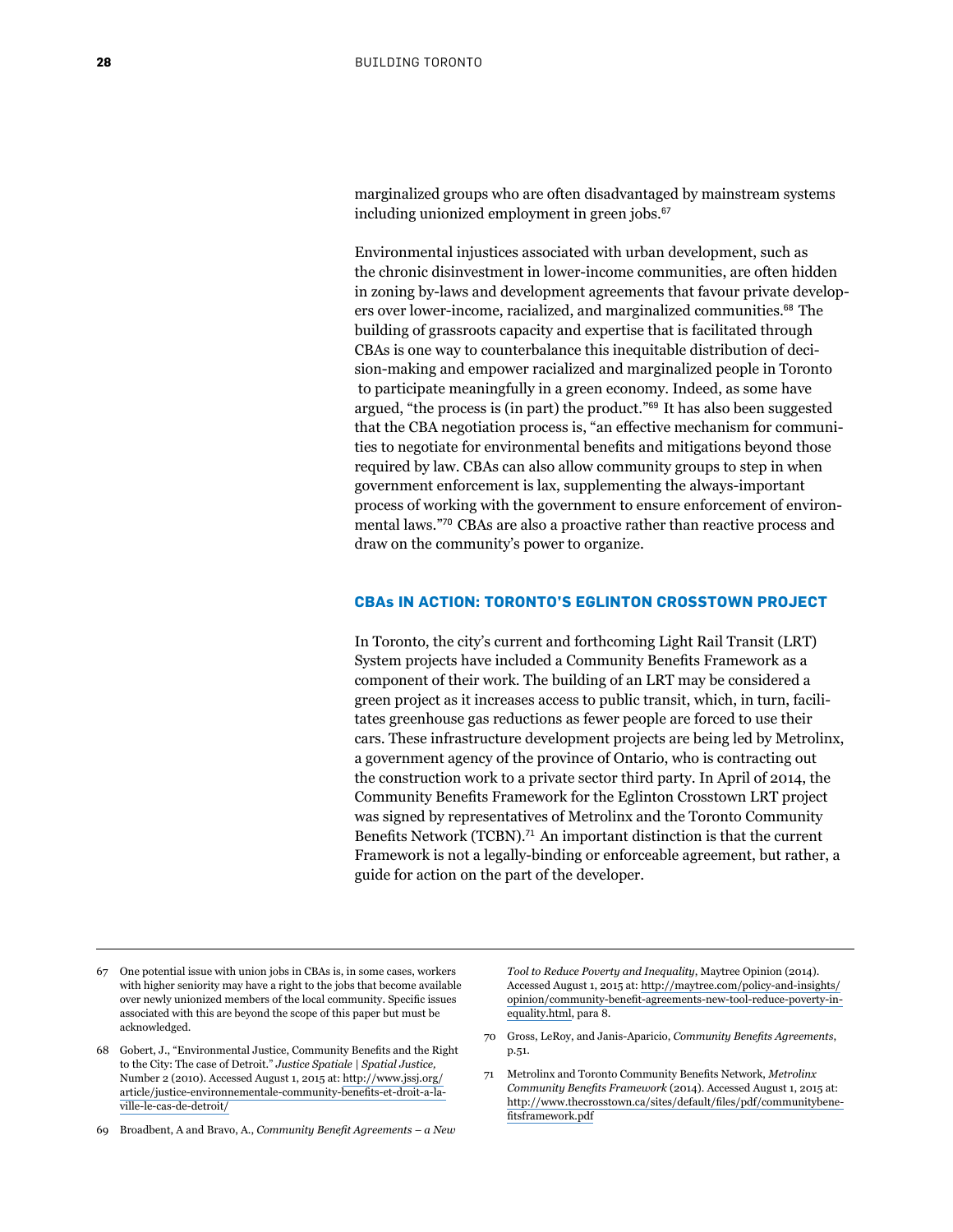One important place where community benefits considerations in Toronto began to take root was with a group of community-focused and grassroots organizations across the city, who eventually came together to form the TCBN. This coming together of smaller labour and community organizations to form a network or coalition is a common element of CBAs.<sup>72</sup> In the case of the TCBN, these organizations had been advocating for provisions around local employment in conjunction with development projects in their neighbourhoods. Many of these neighbourhoods are highly racialized and residents saw the opportunity for the development to benefit their community through the provision of good jobs and by improving accessibility and green space in their neighbourhoods. While sustainability or green jobs have not been the primary focus of TCBN, these are valued and have been acted upon through its community engagement activities, community benefits advocacy and annual strategy workshops.

For example, the Mount Dennis Community Association (MDCA), a founding member of TCBN, was initially responding to closure and sale of the local Kodak Canada plant and resisting conversion of these employment lands to big box retail before the connection to public transit development was made. Leading a local network that involved unions, other community groups, local agencies, learning institutions and faith groups, MDCA began a campaign to revitalize the local economy by advocating its connection to the new green economy, including converting the previously industrial site as a 'Green Centre of Excellence' that included green energy production, energy efficient buildings, and green jobs training and innovations. (City of Toronto, 2009; Mattos and Ciccarelli, 2015).

Prior to the signing of the framework agreement, the TCBN had begun recruitment and outreach sessions to local communities as part of its "jobs pipeline," with information sessions about future jobs related to construction of the LRT lines. The jobs pipeline includes recruitment and outreach; assessment of candidate skills and provision of pre-employment supports and skills, where necessary; job training; job placement; and tracking and accountability of the employment outcomes of community members involved in the pipeline.

The scope of these community benefits reaches wider than connecting racialized jobseekers with construction jobs. One of the key potential "green" pieces of this project lies in its broader support for social enterprises. The TCBN's core objectives include the need to support social enterprises through social procurement, which are built-in considerations for contractors "to source their products and services (e.g. poster printing, catering, etc.,) from local social enterprises, and to support local businesses with equity goals."73 In this way, CBAs can attend to environmental

<sup>72</sup> Wolf-Powers, *Community Benefits Agreements and Local Government*.

<sup>73</sup> Toronto Community Benefits Network, *On track to Opportunities: Objectives for an Eglinton-Scarborough Crosstown Line Community Benefits Agreement* (2013). Accessed August 1, 2015 at: [http://](http://communitybenefits.ca/?page_id=951) [communitybenefits.ca/?page\\_id=951](http://communitybenefits.ca/?page_id=951) (Link no longer active)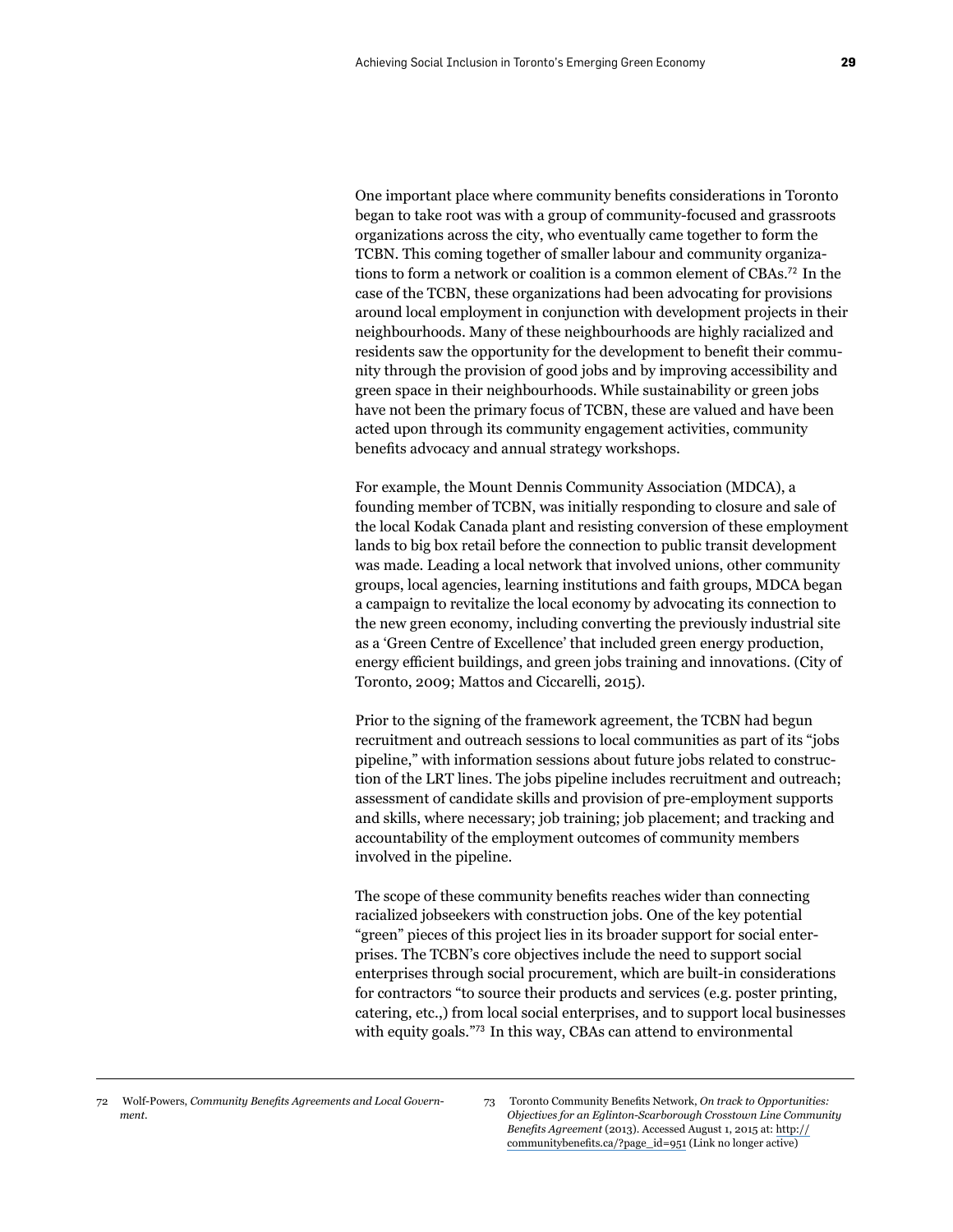<span id="page-29-0"></span>considerations, even if the project itself is not explicitly green in focus by negotiating for contractors to source locally and from *environmentally-responsible social* enterprises. This helps build the local economy while also addressing issues of equity.

#### **THE MOVEMENT TO STANDARDIZE CBAs IN TORONTO**

A case study of four American cities, each with unique examples of a CBA, suggests overarching themes of successful CBAs: "In order for a CBA to be workable, the cases suggest that the climate for real estate investment in the locality must be robust while bargaining is underway, the public subsidy to the project must be substantial, and the potential for community opposition to derail government support must be great enough to justify developers meeting advocates' demands rather than resisting them or declining to invest."<sup>74</sup> Likewise, in order for environmental considerations to be feasible, the context must be supportive of green jobs and sustainable development practices.

In Toronto, many of these context factors appear to be present. As a start, the economic context in Toronto is ripe for CBAs. The *Places to Grow Act* (2005), the *Infrastructure for Jobs and Prosperity Act* (2015) and other policies supporting urban land use intensification support a development boom, and developers are more likely to build even with additional employment equity and environmental stipulations from the community, as demand and customer willingness to pay is there. In markets like Toronto, where businesses are already inclined to invest, CBAs have a greater chance of being successful.

In the case of public transit and infrastructure development in the city, public subsidy is already substantial. And in terms of support for environmental considerations, the City of Toronto has long been considered by many to be a "groundbreaker" in environmental policy. Its *Toronto Green Standard* (2009) demands higher standards of energy efficiency in new buildings than the provincial code. Toronto's Strategic Actions report for 2013 to 2018 includes specific focuses on environmental sustainability and social development.<sup>75</sup> The least measurable context factor is that of potential for community opposition, but in the case of the community benefit negotiations between the TCBN and Metrolinx, the voice of the community has proven to be strong.

Additionally, there has been widespread political support for community benefits in Toronto. The efforts of the TCBN have been funded by the

74 Wolf-Powers, *Community Benefits Agreements and Local Government*, p.502.

[Toronto/City%20Manager's%20Office/City%20Manager%20Profile/](https://www1.toronto.ca/City%20Of%20Toronto/City%20Manager) [City%20Initiatives/Strategic%20Actions%20for%202013%20to%20](https://www1.toronto.ca/City%20Of%20Toronto/City%20Manager) [2018\\_FINAL.pdf](https://www1.toronto.ca/City%20Of%20Toronto/City%20Manager)

<sup>75</sup> City of Toronto, *City of Toronto Strategic Actions 2013-2018* (2013). Accessed August 1, 2015 at: [https://www1.toronto.ca/City%20Of%20](https://www1.toronto.ca/City%20Of%20Toronto/City%20Manager)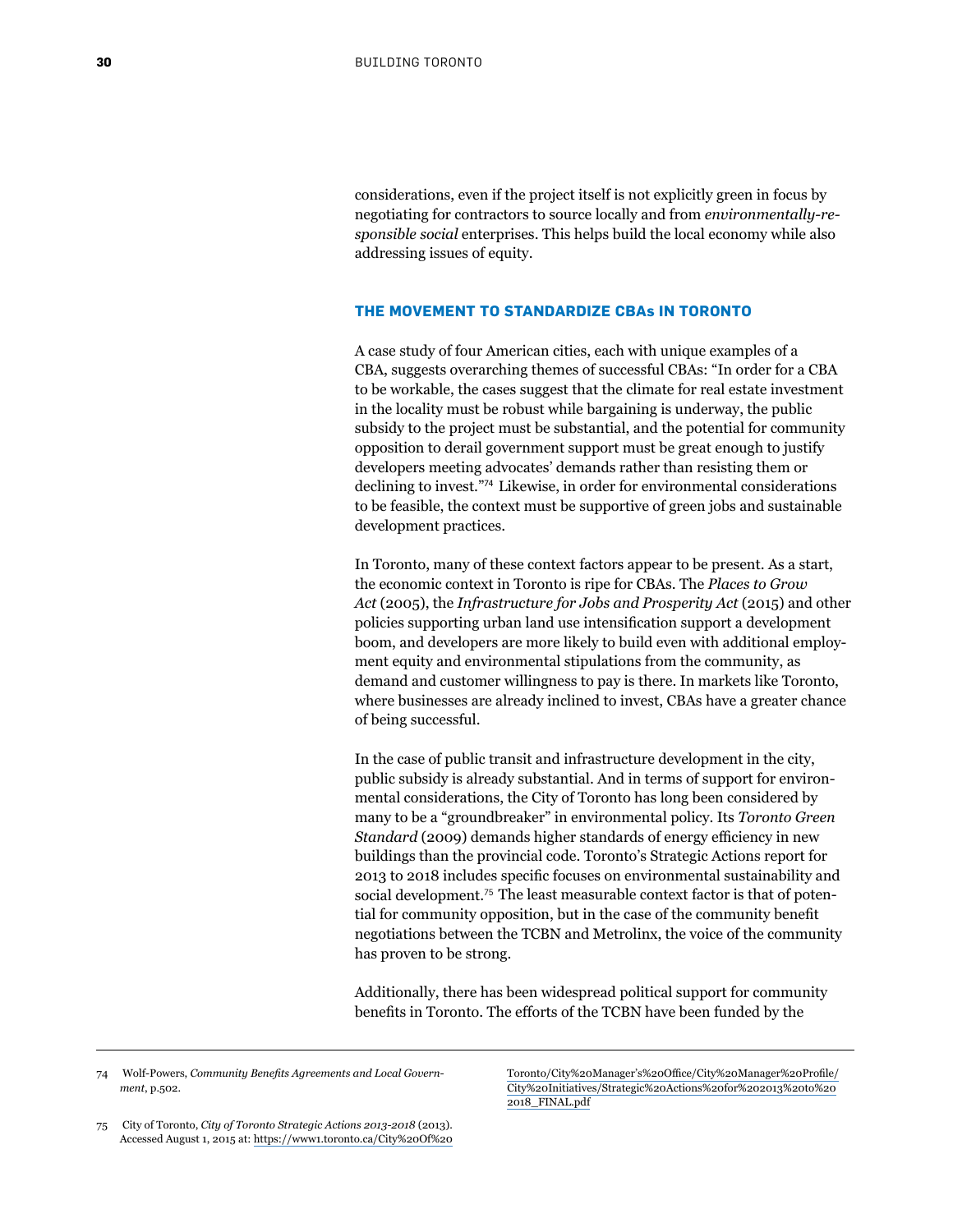<span id="page-30-0"></span>Ministry of Training, Colleges and Universities and by various charitable foundations, including United Way Toronto and York Region, the Metcalf Foundation, and the Atkinson Foundation. At the provincial level, the *Infrastructure for Jobs and Prosperity Act* (2015) is arguably in line with support for CBAs. This Act has the purpose "to establish mechanisms to encourage principled, evidence-based and strategic long-term infrastructure planning that supports job creation and training opportunities, economic growth and protection of the environment, and incorporate design excellence into infrastructure planning."<sup>76</sup> Ontario's Premier Kathleen Wynne is a strong supporter of a CBA for Eglinton-Scarborough Crosstown.<sup>77</sup>As recently as April 2015, city councilors recommended that Toronto establish a City of Toronto Community Benefits Working Group. It has also been recommended that Toronto incorporate a focus on community benefits into work currently underway, to make community benefits a consistent part of all land use regulation, infrastructure, and real estate.<sup>78</sup>

In addition to embracing a Community Benefits Framework for all major projects moving forward, Metrolinx has a Community Benefits Working Group. It is comprised of representatives from Metrolinx, the TCBN, the Ministry of Training, Colleges and Universities, Infrastructure Ontario, and the construction consortium that will build the Eglinton Crosstown line. With continued support for community benefits at the political level, it is likely that other public-private partnerships will follow suit in their bids for major green infrastructure projects.

#### **SHORTCOMINGS AND CRITICISMS OF CBAs**

Despite many promising aspects of CBAs, they are not without their critics. Salkine and Lavine<sup>79</sup> caution that the process of negotiation in a CBA, between stakeholders with different levels of power, can lead to challenges. For example, when community groups negotiate with developers, they do not have the same means in terms of time, money, or expertise to negotiate mutually beneficial terms or hold developers accountable in court should items in the agreement not be honoured. Costs associated with establishing the community group can also be prohibitive, particularly if a beneficial outcome is not guaranteed. Since CBAs are community-specific and vary in form and content, aspects of equity, environmental stewardship, and local labour and economic opportunities can vary or be excluded. As such, it is not a given that all CBAs are aligned with a socially inclusive green economy; it is a matter of who is bargaining and the terms specified.

<sup>76</sup> Legislative Assembly of Ontario, *Bill 6, Infrastructure for Jobs and Prosperity Act, 2015* (2015). Accessed November 1, 2015 at: [http://](http://www.ontla.on.ca/web/bills/bills_detail.do?locale=en&BillID=2998) [www.ontla.on.ca/web/bills/bills\\_detail.do?locale=en&BillID=2998](http://www.ontla.on.ca/web/bills/bills_detail.do?locale=en&BillID=2998)

<sup>78</sup> Wong-Tam, K., *Letter to Toronto Mayor John Tory: Community Benefits Agreements (CBAs)* (2015). Accessed August 1, 2015 at: [http://](http://www.toronto.ca/legdocs/mmis/2015/ex/bgrd/backgroundfile-78810.pdf) [www.toronto.ca/legdocs/mmis/2015/ex/bgrd/backgroundfile-78810.](http://www.toronto.ca/legdocs/mmis/2015/ex/bgrd/backgroundfile-78810.pdf) [pdf](http://www.toronto.ca/legdocs/mmis/2015/ex/bgrd/backgroundfile-78810.pdf)

<sup>77</sup> Bedard, E., *What are Community Benefit Agreements?* [Rabble.ca](http://Rabble.ca) (2014). Accessed August 1, 2015 at: [http://rabble.ca/news/2014/10/](http://rabble.ca/news/2014/10/what-are-community-benefit-agreements) [what-are-community-benefit-agreements](http://rabble.ca/news/2014/10/what-are-community-benefit-agreements) 

<sup>79</sup> Salkine and Lavine, *Understanding Community Benefits Agreements.*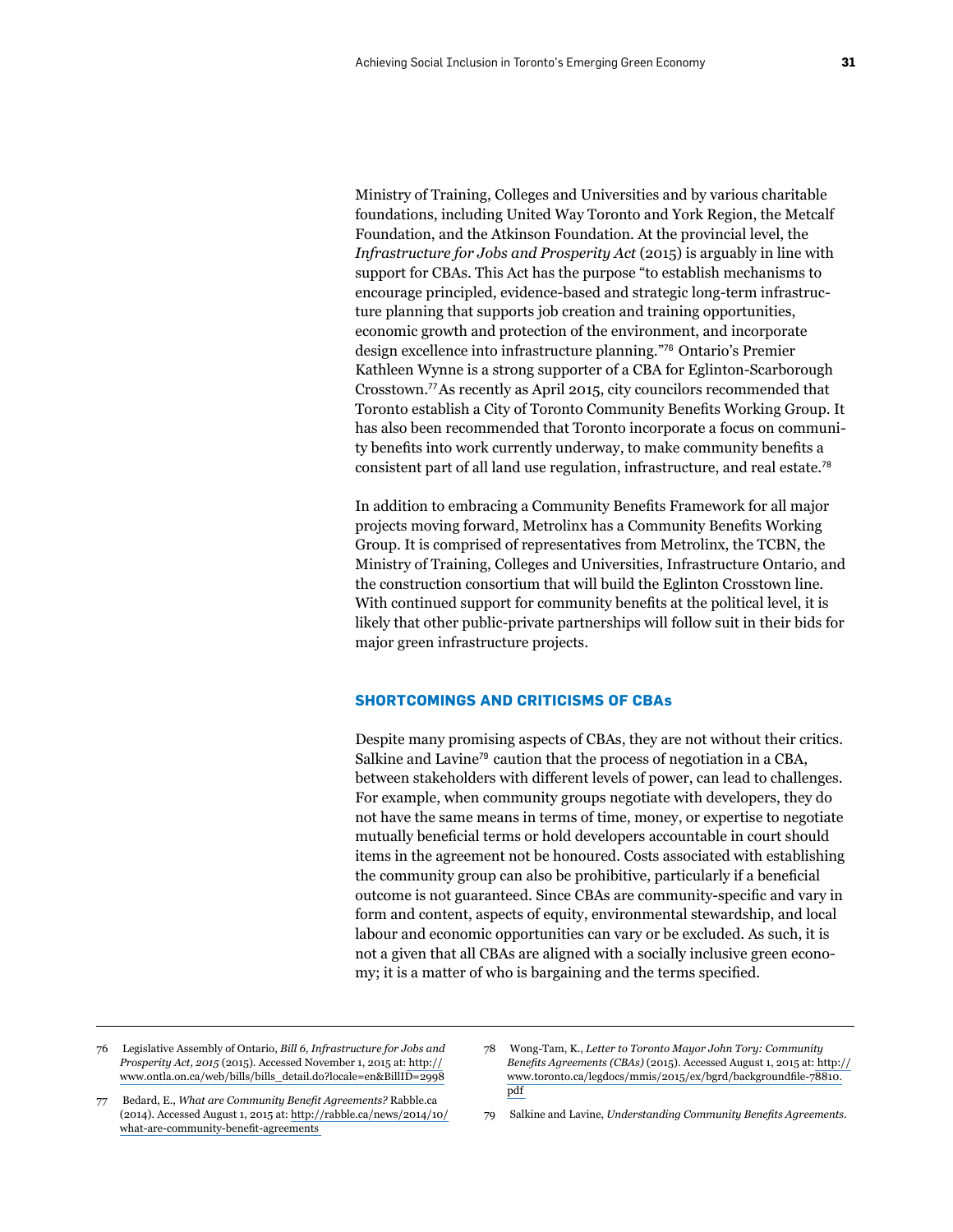Many of the criticisms of CBAs assess them as standalone tools for goals of social inclusion. However, we are advocating for them to be included in concert with the tools of employment equity and social enterprise.

#### **RECOMMENDATIONS**

The big questions related to Community Benefits Agreements as a tool to help Toronto build a socially inclusive green economy are:

- **•** How do we ensure that racialized and marginalized jobseekers and communities truly benefit from the green jobs provided by CBAs?
- **•** How do we bring the "green" aspect into CBAs in a meaningful way?

#### **1. Improve transparency and reporting requirements for CBAs**

Unlike employment equity, where too strong of a focus on monitoring and reporting of results can distract from the broader goal of systemic change, high levels of transparency and accountability are paramount in community benefits agreements. Transparency and reporting requirements to hold developers accountable to their commitments, and claw-back agreements to regulate the terms of the specific agreement, have been identified as important in upholding equity and environmental aspects of CBAs.<sup>80</sup> Some<sup>81</sup> have advocated for monitoring mechanisms through government to ensure compliance by developers, as community-based organizations do not typically have the resources to hold developers accountable to their agreements. However, given the criticism that government enforcement of community benefits is notoriously lax, pressing for formal legally enforceable CBAs is called for so that community organizations have the legal right to enforce developer's commitments.<sup>82</sup> Although Toronto's Eglinton Crosstown has not been formalized into a binding agreement, community advocates continue to push for this goal.

#### **2. Provide support mechanisms for local communities to facilitate legally-binding CBAs**

Government has an important role to play in facilitating CBAs. This can be done through grants to support the work of communities in CBAs, as is happening with TCBN and the Eglinton Crosstown project. The government's role may also be to legislate transparency and reporting on the part of developers to communities, as discussed in the previous recommendation.

80 Newfoundland and Labrador Federation of Labour, *Good Jobs, Green Jobs: Exploring Opportunities for Newfoundland and Labrador* (2009). Accessed August 1, 2015 at: [http://www.nlfl.nf.ca/files/](http://www.nlfl.nf.ca/files/sharethewealth/NLFL_Green_Jobs_Discussion_Paper.pdf) [sharethewealth/NLFL\\_Green\\_Jobs\\_Discussion\\_Paper.pdf](http://www.nlfl.nf.ca/files/sharethewealth/NLFL_Green_Jobs_Discussion_Paper.pdf) 

82 Gross, LeRoy, and Janis-Aparicio, *Community Benefits Agreements*.

#### <span id="page-31-0"></span>**Recommendations**

- 1. Improve transparency and reporting requirements for CBAs
- 2. Provide support mechanisms for local communities to facilitate legally-binding CBAs
- 3. Ensure that training and apprenticeship provisions are a central component of CBAs
- 4. Include provisions for local green procurement in CBAs
- 5. Incorporate environmental goals into CBAs

<sup>81</sup> Wolf-Powers, L., *Community Benefits Agreements and Local Government*.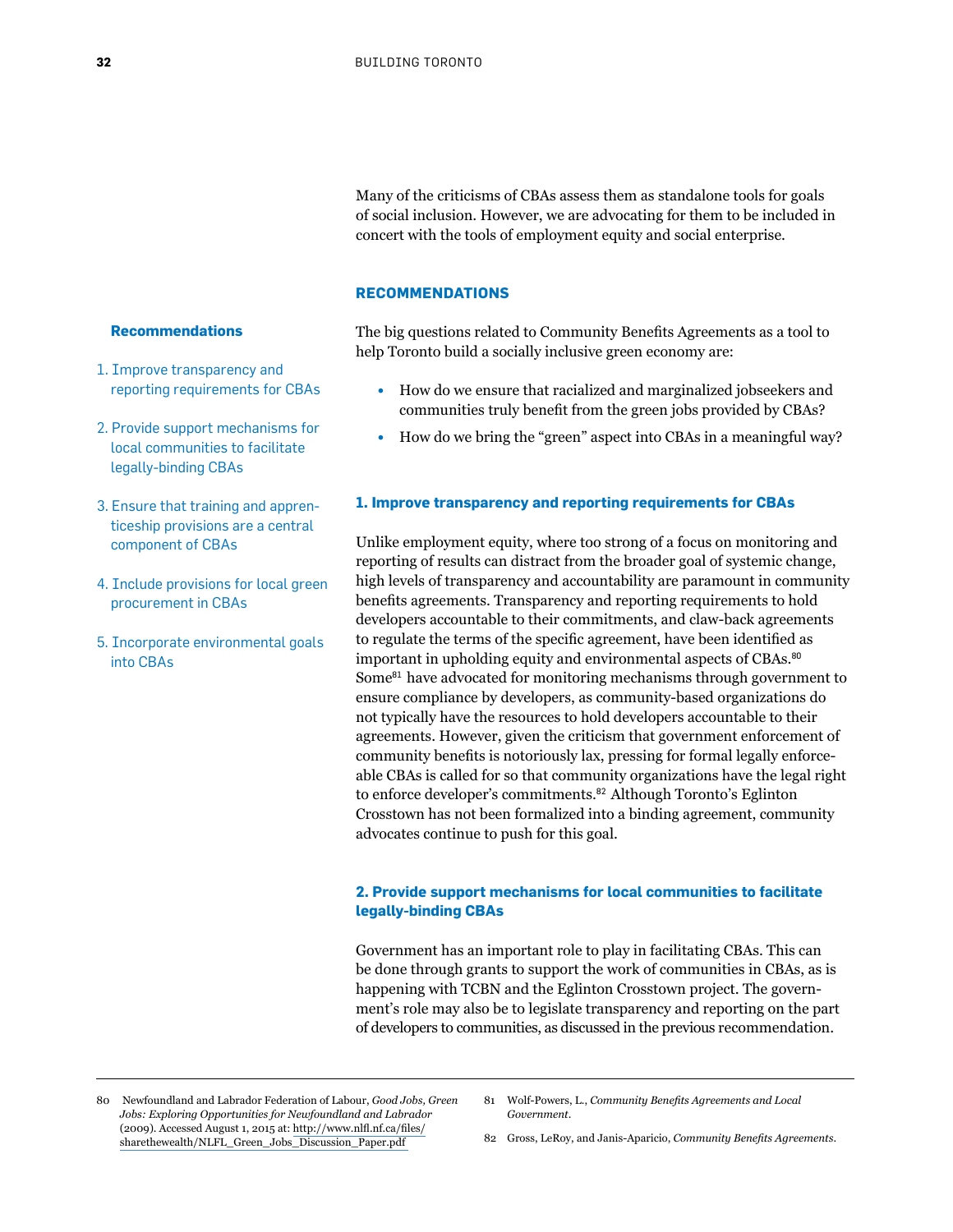The process of community engagement around CBAs is as important, if not more important, than the potential outcomes of a successfully-negotiated agreement. As Broadbent and Bravo have explained:

"The full participation of the community is essential. For this to happen, a diverse set of community stakeholders must identify a shared set of values to inform the process of negotiating priorities. Here, the process is (in part) the product, as a coalition may work from small to larger victories for a project-specific agreement, eventually pursuing public policy change…The plan to build new transit lines across the Greater Toronto Area presents us with a historic opportunity."<sup>83</sup>

If government were to mandate CBAs for developments, an important benefit might be diminished: inclusion of marginalized communities at the grassroots level. The Partnership for Working Families specifically advocates against policies that require developers to negotiate CBAs, giving the following reasons: "it is not clear who will negotiate on behalf of the 'community' in such circumstances, and the process could be coopted by more well-connected and well-resourced interests; and in the case of projects not receiving subsidy (or otherwise the subject of a government agreement), the CBA may be subject to the same set of legal constraints that govern conditions of project approval, limiting the kinds of community benefits that can be included."84 Partnership for Working Families recommends that government facilitate CBAs by providing support to local communities to negotiate them, with important considerations of power dynamics to ensure that community voices are represented

#### **3. Ensure that training and apprenticeship provisions are a central component of CBAs**

A salient criticism of employment equity policy is that job applicants should be hired based on merit, not their racialized status. When a training component is included in CBAs as a way to recognize the relative disadvantage of certain communities to access such training, this criticism can be overcome. It has been recommended that a just transition to a green economy include a range of entry points to accommodate jobseekers' diverse skillsets. It is also recommended that programs be delivered, by existing training centres and agencies, with a specific focus on green economy and green job skills to prepare jobseekers for future labour market needs. Linkages between unions, professional associations and apprenticeship programs, and employers in various sectors of the green economy are also key, as are targeted government subsidies and regulation to provide

[www.forworkingfamilies.org/resources/policy-tools-community-bene](http://www.forworkingfamilies.org/resources/policy-tools-community-benefits-agreements-and-policies)[fits-agreements-and-policies](http://www.forworkingfamilies.org/resources/policy-tools-community-benefits-agreements-and-policies), para 11.

<sup>83</sup> Broadbent and Bravo, *Community Benefit Agreements*, para 8 and 10.

<sup>84</sup> Partnership for Working Families, *Policy & Tools: Community Benefits Agreements and Policies* (2015). Accessed November 1, 2015 at: [http://](http://www.forworkingfamilies.org/resources/policy-tools-community-benefits-agreements-and-policies)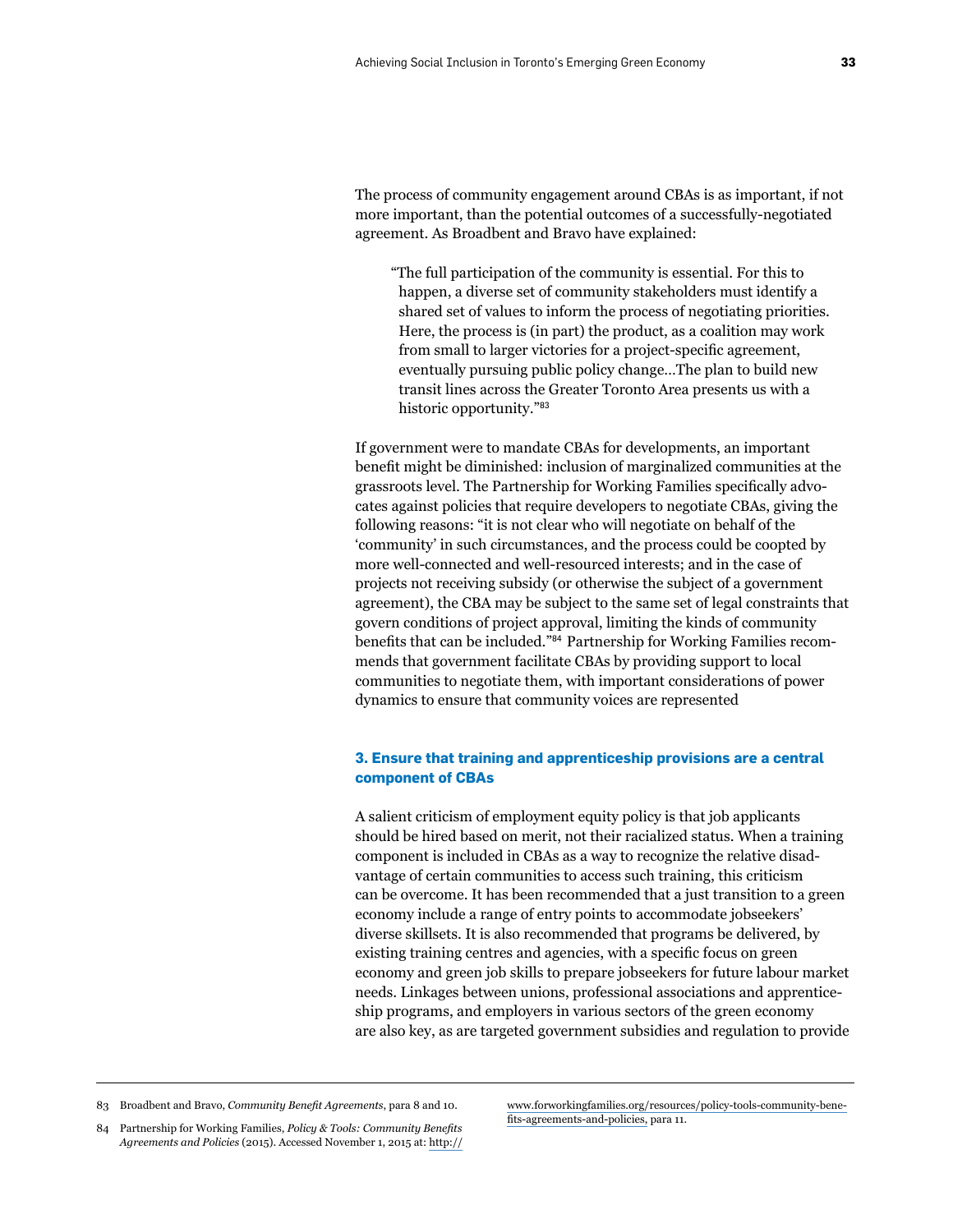<span id="page-33-0"></span>training opportunities in the green jobs sector.<sup>85</sup> The TCBN's "jobs pipeline" is well-aligned with a just transition strategy for a green economy and should be replicated in future CBAs.

The role of the labour movement is also important in CBAs.<sup>86</sup> Unions can provide support for training provisions related to green jobs associated with major development projects. This benefits the community by building skills and improving employability for marginalized individuals. When unions join together with local community groups, including faith-based communities and environmental groups, they can also stand to create a new "power bloc" in local development politics.<sup>87</sup>

#### **4. Include provisions for local green procurement in CBAs**

Procurement practices that prioritize green businesses and green social enterprises, particularly those owned and operated by members of local racialized and marginalized communities, are a potential way to support local residents without needing to hire them directly. This allows for local green entrepreneurs to develop businesses in line with their own interests and skills, and provides them with a level of guaranteed income related to development in their community. This development of the local economy can help build the community not only during the process of construction itself, but offers legacy effects in the form of successful businesses that provide good green jobs for years to come. Further considerations of equity in social enterprises will be discussed in the next section.

#### **5. Incorporate environmental goals into CBAs**

It has been noted that broader environmental considerations are not always incorporated into CBAs, perhaps in favour of focusing on equity-seeking aspects such as local jobs.<sup>88</sup> CBAs present a unique opportunity for communities to demand improvements to the local environment, as well as to attend to broader environmental values. Including environmental goals may also be a way to facilitate collaboration and partnerships with local or other environmental organizations, and a way to support local green social enterprises if social procurement is a part of the CBA model. For example, CBAs in the US are leading to a renewed labour movement whereby labour groups are now working in alliances with environmental advocates and housing developers, rather than in opposition to them.<sup>89</sup>

- 85 Thompson, D and Duffy, R., *Jobs, Justice, Climate: Building a Green Economy for BC*. Report prepared for the Jobs, Justice Climate conference in Vancouver, BC, September 10, 2010. Accessed August 1, 2015 at: [http://www.columbiainstitute.ca/sites/default/files/](http://www.columbiainstitute.ca/sites/default/files/attachments/REVISED_FINAL_Columbia_green_jobs_nov2010.pdf) [attachments/REVISED\\_FINAL\\_Columbia\\_green\\_jobs\\_nov2010.pdf](http://www.columbiainstitute.ca/sites/default/files/attachments/REVISED_FINAL_Columbia_green_jobs_nov2010.pdf)
- 87 Wolf-Powers, *Community Benefits Agreements and Local Government*.
- 88 Salkine and Lavine, *Understanding Community Benefits Agreement*.
- 89 Gross, LeRoy, and Janis-Aparicio, *Community Benefits Agreements*.

<sup>86</sup> Wolf-Powers, *Community Benefits Agreements and Local Government*; Thompson and Duffy, *Jobs, Justice, Climate*.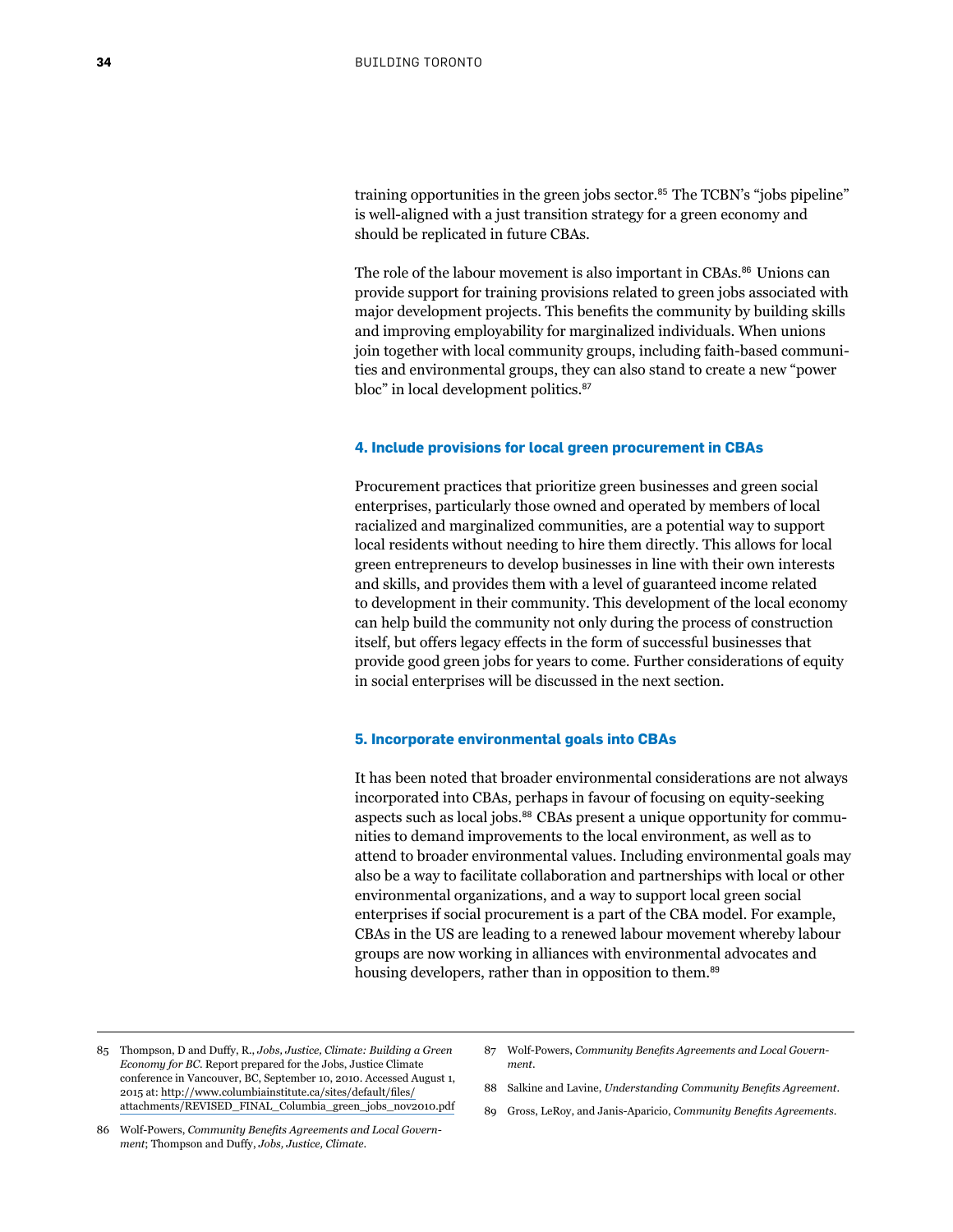#### <span id="page-34-0"></span>**CONCLUSION**

Community Benefits Agreements show strong potential as a tool for achieving a socially inclusive green economy in Toronto, particularly given the current political and economic context in the city. While not yet common practice, the Community Benefits Framework for the Eglinton Crosstown Project is setting a precedent. In a policy context supportive of employment equity and green development, which increasingly is the case in Toronto, CBAs have ever-greater potential to expand their scope to include environmental considerations including green jobs, support for local green social enterprises, and other general broader supports for building up communities.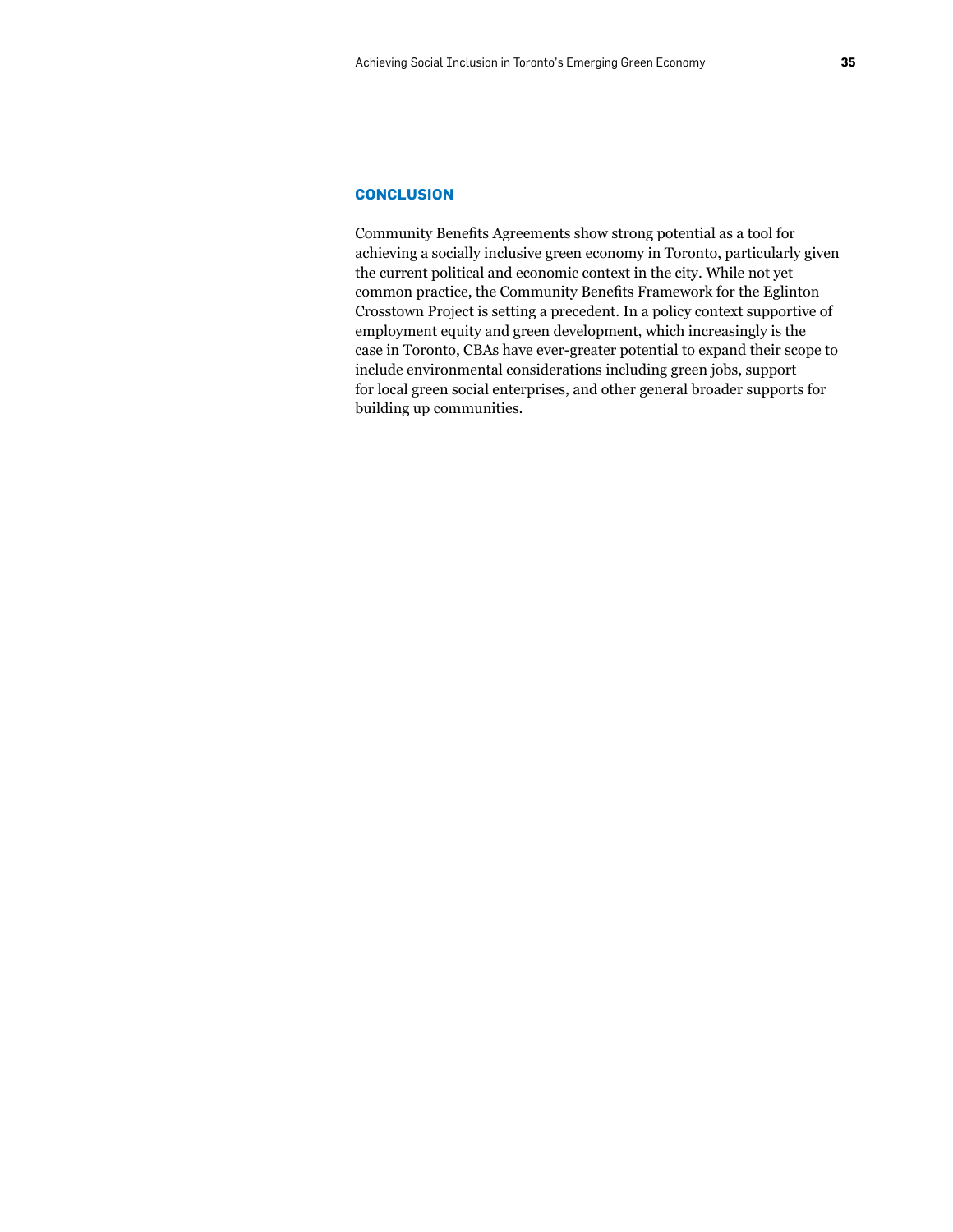### **TOOL #3: SOCIAL ENTERPRISES**

#### <span id="page-35-0"></span>**TABLE 3**

Key benefits of social enterprises for a socially inclusive green economy

#### **DIRECTLY MEASURABLE BENEFITS**

#### **Access to green jobs:**

Marginalized groups have better access to employment in local green jobs through targeted hiring mandates of social enterprises

#### **INDIRECTLY MEASURABLE BENEFITS**

#### **Greener consumption:**

Promotes environmental consciousness and empowers marginalized individuals to make sustainable consumer choices

#### **Skill building opportunities**

Marginalized groups have access to skill development and training toward better long-term job prospects after working for a social enterprise

**Building better partnerships between the private, public and third sectors:** The need for collaboration between different stakeholders builds stronger understandings of the roles and responsibilities of each, as well as highlighting areas of common interest and mutual benefit

#### **Local economic development in marginalized communities**

Social enterprises bring economic activity, including accessible green jobs, to communities

#### **WHAT IS A SOCIAL ENTERPRISE?**

Social enterprises are the most tangible of the three tools. There are many social enterprises currently operating in Toronto and specific policy supports are in place for entrepreneurs to pursue their own social enterprises. There are many definitions of social enterprises but all have the common thread of being an organization outside of the public sector with shared economic and social goals. In addition to the social and economic goals, a green social enterprise also has a focus on environmental outcomes.

Some have considered social enterprises a type of hybrid business model (e.g. Social Capital Partners; Canadian Community Economic Development Network [CCEDNet]; Manwaring and Valentine; Social Enterprise Toronto; Bonini and Emerson<sup>90</sup>), as they do not share the usual private sector/ non-profit distinction of financial versus social and/or environmental goals.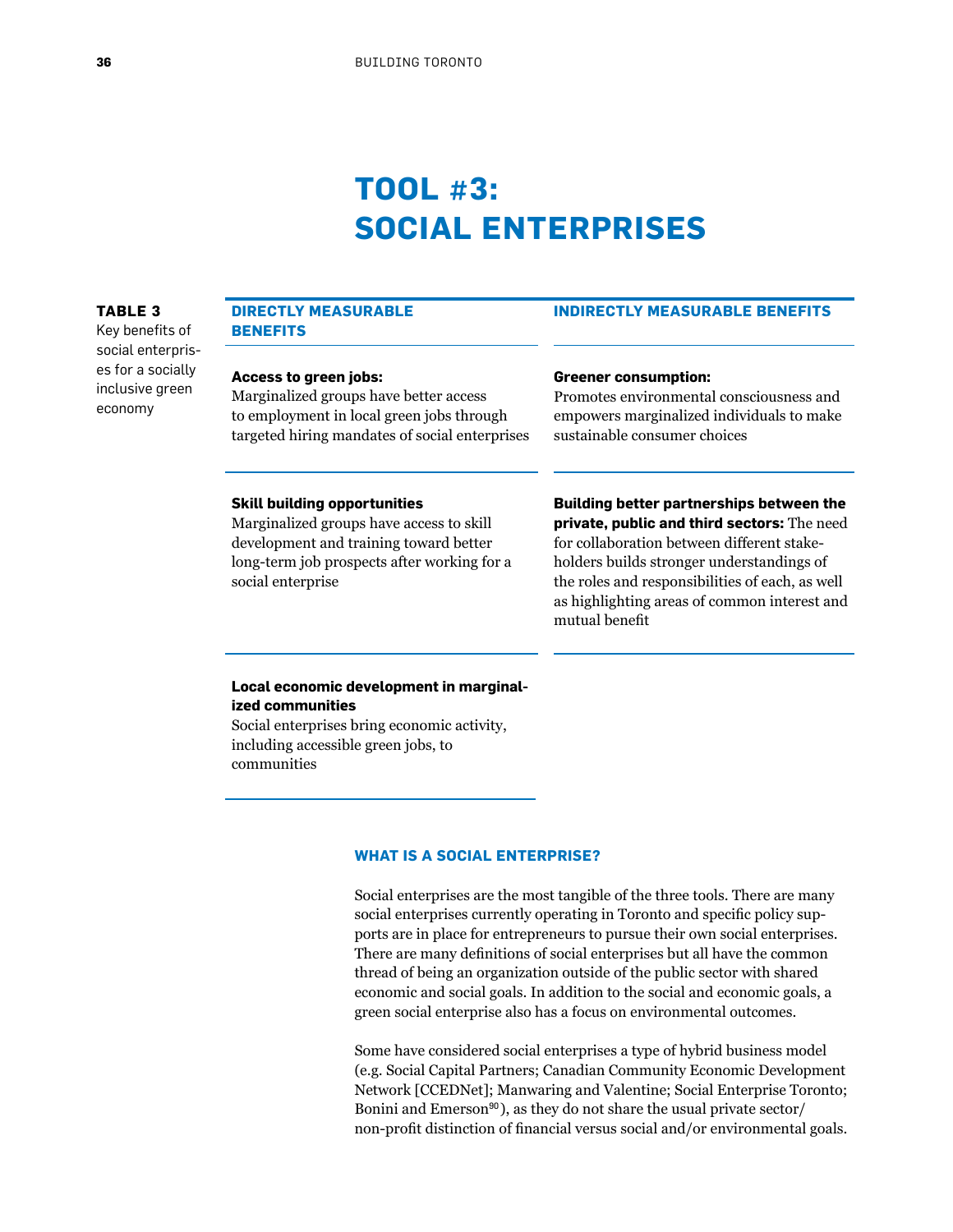Instead, they occupy the space between the two sectors, "harnessing the strengths of both."<sup>91</sup>

Literature about social enterprises<sup>92</sup> often distinguishes that it is the social or environmental mission that must be the dominant reason for the organization to exist, and that this should be driving the economic/profit side. Enterprises whose central mandate is financial and who are also striving to integrate social and environmental goals into their business, such as "Certified B Corporations" (see <https://www.bcorporation.net/>), would not be included in this definition of a social enterprise.

Various types of organizations are considered social enterprises. For the purpose of this paper and for making the case that green jobs are a central component of a socially inclusive green economy, we will focus on employment-based social enterprises with an environmental focus. We will adopt the definition provided by Social Enterprise Toronto<sup>93</sup>: "A social enterprise is a non-profit organization that employs business methods and practices to create training opportunities and employment for low-income and marginalized individuals." This speaks to the need identified throughout this paper not only to connect racialized and marginalized jobseekers with decent work, but also to increase their employability and future career prospects by providing them with access to the necessary skills and training to succeed.

There is a relative absence of information in political and academic discourse regarding the involvement of racialized communities in social enterprise activity.<sup>94</sup> Social enterprises can provide employment opportunities for those who are often overlooked by the private sector, by providing the skills training needed for success in the mainstream labour market. Racialized and marginalized populations, who are given the chance to participate in the paid workforce, benefit their community by being able to buy goods and services in their local economy, which supports the work of others.<sup>95</sup>

There are several examples of social enterprises in Toronto that work to provide skills and employment opportunities for racialized and

90 Social Capital Partners, *The Five Critical Factors of Social Enterprise Profitability* (2009). Accessed August 1, 2015 at: [http://socialcapital](http://socialcapitalpartners.ca/wp-content/uploads/2015/01/SCP_5_Factors_Summary.pdf)[partners.ca/wp-content/uploads/2015/01/SCP\\_5\\_Factors\\_Summary.](http://socialcapitalpartners.ca/wp-content/uploads/2015/01/SCP_5_Factors_Summary.pdf) [pdf](http://socialcapitalpartners.ca/wp-content/uploads/2015/01/SCP_5_Factors_Summary.pdf) ; The Canadian Community Economic Development Network, *Social Economy Stories: Social Enterprise: The Alternative Business Model with Karim Harji* (2010). Accessed August 1, 2015 at: [https://](https://ccednet-rcdec.ca/sites/ccednet-rcdec.ca/files/ccednet/images/SEStories_Feb2010_Karim_Harji.pdf) [ccednet-rcdec.ca/sites/ccednet-rcdec.ca/files/ccednet/images/](https://ccednet-rcdec.ca/sites/ccednet-rcdec.ca/files/ccednet/images/SEStories_Feb2010_Karim_Harji.pdf) [SEStories\\_Feb2010\\_Karim\\_Harji.pdf](https://ccednet-rcdec.ca/sites/ccednet-rcdec.ca/files/ccednet/images/SEStories_Feb2010_Karim_Harji.pdf); Manwaring, S and Valentine, A., *Social enterprise in Canada: Structural options.* (Toronto: MaRS Discovery District, 2011). Accessed August 1, 2015 at: [http://www.](http://www.marsdd.com/wp-content/uploads/2012/04/MaRSReport-Social-Enterprise_2012.pdf) [marsdd.com/wp-content/uploads/2012/04/MaRSReport-Social-En](http://www.marsdd.com/wp-content/uploads/2012/04/MaRSReport-Social-Enterprise_2012.pdf)[terprise\\_2012.pdf;](http://www.marsdd.com/wp-content/uploads/2012/04/MaRSReport-Social-Enterprise_2012.pdf) Social Enterprise Toronto, *What is a social enterprise?* (n.d.) Accessed August 1, 2015 at: [http://socialenter](http://socialenterprisetoronto.com/about/about-us/)[prisetoronto.com/about/about-us/](http://socialenterprisetoronto.com/about/about-us/); Bonini, S and Emerson,J., *The Blended Value Map: Tracking the Intersects and Opportunities of Economic, Social, and Environmental Value Creation* (2003).

Accessed August 1, 2015 at: [http://community-wealth.org/sites/clone.](http://community-wealth.org/sites/clone.community-wealth.org/files/downloads/report-bonini.pdf) [community-wealth.org/files/downloads/report-bonini.pdf](http://community-wealth.org/sites/clone.community-wealth.org/files/downloads/report-bonini.pdf)

- 91 Social Enterprise Toronto, *What is a social enterprise?*
- 92 Workforce Planning Board of Waterloo Wellington Dufferin, *Social Enterprise Overview* (2011a). Accessed August 1, 2015 at: [http://](http://workgreen.ca) [workgreen.ca](http://workgreen.ca)
- 93 Social Enterprise Toronto, *What is a social enterprise? para 1.*
- 94 Sepulveda, L, Syrett, S and Calvo, S., *Social Enterprise and Ethnic Minorities.* (UK: Third Sector Research Centre, Working Paper 48, 2010). Accessed August 1, 2015 at: [http://www.birmingham.ac.uk/](http://www.birmingham.ac.uk/generic/tsrc/documents/tsrc/working-papers/working-paper-48.pdf) [generic/tsrc/documents/tsrc/working-papers/working-paper-48.pdf](http://www.birmingham.ac.uk/generic/tsrc/documents/tsrc/working-papers/working-paper-48.pdf)
- 95 Workforce Planning Board of Waterloo Wellington Dufferin, *Social Enterprise Overview.*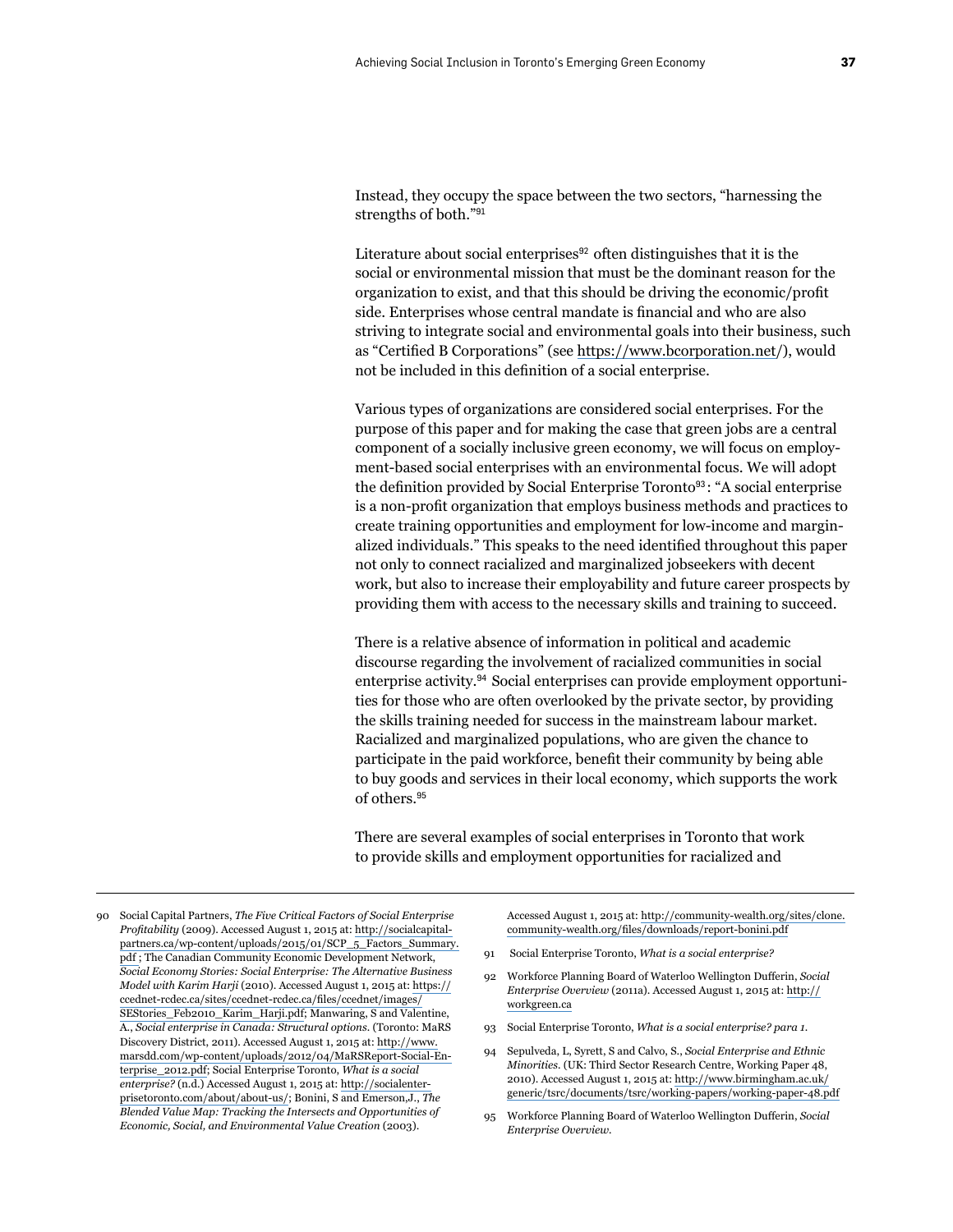<span id="page-37-0"></span>marginalized members of the labour market. It is somewhat difficult to find examples of social enterprises that are strong in both employment equity and environmental focuses; one is almost always a much stronger focus than the other. TurnAround Couriers ([http://www.turnaroundcouriers.](http://www.turnaroundcouriers.com/) [com/](http://www.turnaroundcouriers.com/)) is an example of a successful employment-focused social enterprise that works toward goals of employment equity, and indirectly, environmental sustainability.

Established in 2002 in Toronto, TurnAround is a courier whose services include bicycle deliveries. They remain profitable by providing an in-demand service in Toronto's downtown core to such high-profile clients as RBC Financial Group. They have recently begun to expand their scope by providing food delivery and service to other parts of the Greater Toronto Area. They exclusively recruit at-risk youth for all of their bicycle courier positions and back office staff. They provide young, and often racialized people, with an opportunity to gain valuable work experience and financial means, as well as build confidence toward successful employment in the future. All couriers are also given a bike on a rent-to-own basis, so they can use the bike not only for work, but also for their own personal use to get around the city. In addition to providing these supports to its employees, TurnAround has recently begun to develop partnerships with education providers, including George Brown College, and contributes to funding its employees as they pursue higher education.

#### **Types of employment-based social enterprises**

There are two broad categories of employment-focused social enterprises. "Linking social enterprises" provide skills training and experience for employment elsewhere; "parallel social enterprises" provide permanent accommodating employment for those who are unlikely to be able to work without specialized supports.<sup>96</sup> Both categories of social enterprises are important in addressing employment and income gaps between racialized and non-racialized groups. Linking social enterprises acknowledge the barriers associated with temporary marginalization such as foreign-trained new immigrants looking to improve their English language proficiency and gain Canadian work experience. Parallel social enterprises are better-suited for those marginalized by multiple layers of oppression such as racialized individuals with low levels of educational attainment who are facing intergenerational poverty.

The benefits of parallel social enterprises are that they generally have lower turnover, and are able to provide stable work over the long term for

<sup>96</sup> Liburd, J, Dooling, A, and Taylor, M., *Doing Well While Doing Good: How to Launch a Successful Social Purpose Enterprise* Toronto Enterprise Fund (2008). Accessed August 1, 2015 at: [http://www.](http://www.torontoenterprisefund.ca/images/documents/doing_well_while_doing_good.pdf) [torontoenterprisefund.ca/images/documents/doing\\_well\\_while\\_do](http://www.torontoenterprisefund.ca/images/documents/doing_well_while_doing_good.pdf)[ing\\_good.pdf](http://www.torontoenterprisefund.ca/images/documents/doing_well_while_doing_good.pdf)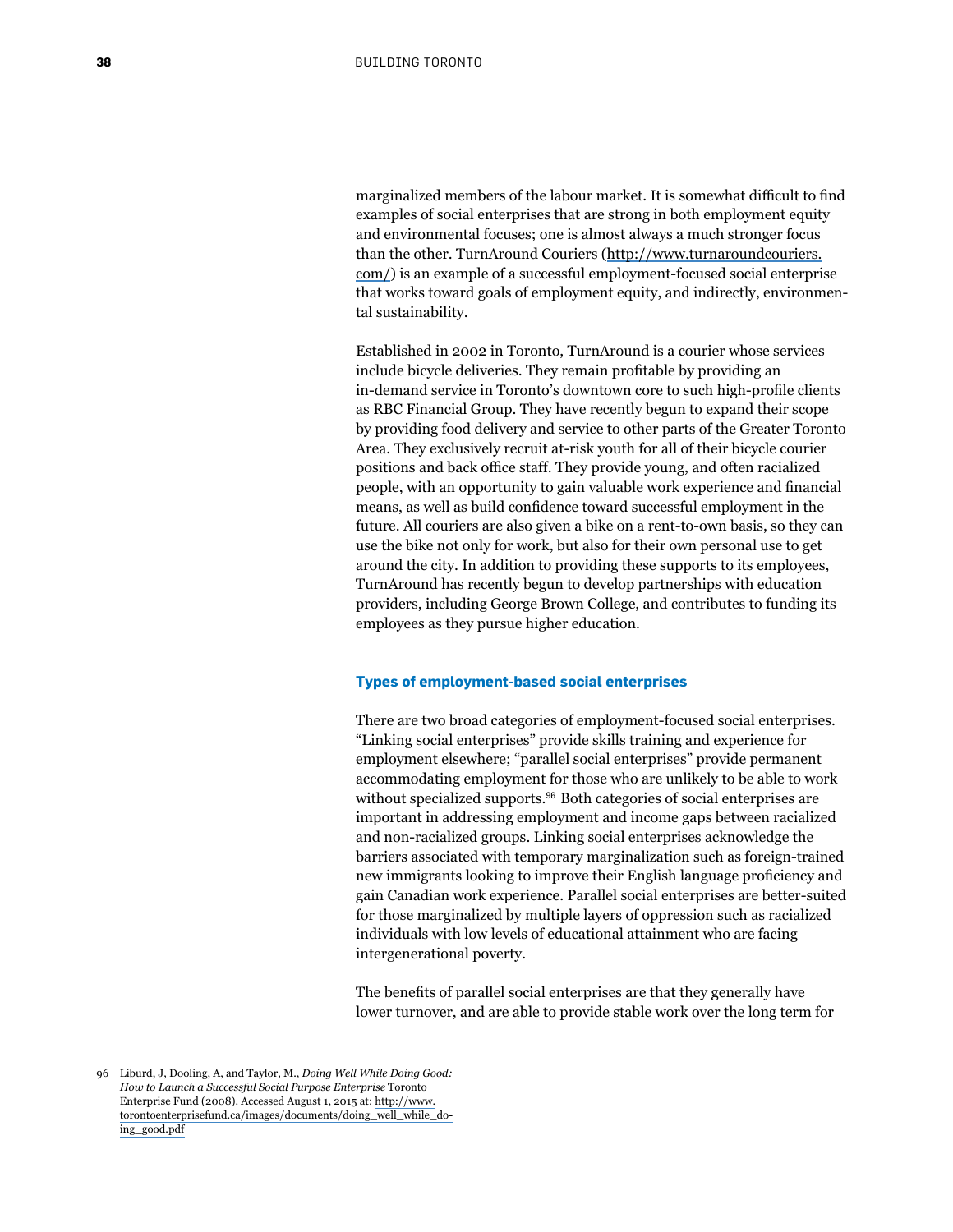<span id="page-38-0"></span>racialized and marginalized people. However, the beneficial outcomes are not as far-reaching in that they benefit a few people who are employed versus providing a starting point and support for multiple jobseekers.

Linking social enterprises reach a much wider number of jobseekers and provide them with the training and skills they need to succeed in other jobs. The main downside to this approach is that with the high turnover of employees, profitability is reduced and there is a greater reliance on outside funding. Also, there is no guarantee that those trained will be connected with decent, long-term work elsewhere.

#### **THE CONTEXT FOR SOCIAL ENTERPRISES IN TORONTO**

It is estimated that Ontario currently has close to 10,000 social enterprises that employ around 160,000 people, and that 68 percent of these have a poverty reduction focus, including a focus on providing employment and training opportunities for marginalized communities.<sup>97</sup> It is unclear how many of these social enterprises have an environmental focus. A study drawing on data from 2011 on social enterprises in Ontario found that nearly half surveyed had a cultural or environmental mission, and over 40% engaged in employment development and/or training for workforce integration as part of their organization's mission.<sup>98</sup>

The Government of Ontario strongly supports social enterprises. As outlined in *Social Enterprise Strategy* (2013), the government aims to "increase the number of social enterprise start-ups; leverage private sector impact investments to help social enterprises to scale up; and to launch new initiatives to support the creation of an estimated 1,600 new jobs in the social enterprise sector."<sup>99</sup> The strategy document identifies the role of social entrepreneurs who launch social enterprises, as well as social enterprise intermediaries, which are organizations who that partnered with private investors to provide start-up capital and other resources for emerging social enterprises. The strategy includes a dedicated fund called the Social Enterprise Demonstration Fund, with funding being delivered through community-based intermediaries. This strategy aligns closely with the recommendations of a green jobs report out of the City of Victoria, including the need to support social entrepreneurs through incubation programs, and the need for workforce development and capacity building.<sup>100</sup>

- 97 Office of the Premier of Ontario, Newsroom: *Ontario Investing \$4 Million to Help Social Enterprises Grow, Fund Creates Opportunities for Social Entrepreneurs* (2015). Accessed August 1, 2015 at: [http://news.ontario.ca/opo/en/2015/02/ontario-investing-4-mil](http://news.ontario.ca/opo/en/2015/02/ontario-investing-4-million-to-help-social-enterprises-grow.html)[lion-to-help-social-enterprises-grow.html](http://news.ontario.ca/opo/en/2015/02/ontario-investing-4-million-to-help-social-enterprises-grow.html)
- 98 Flatt, J, Daly, K, Elson, PR, Hall, PV, Thompson, M, and Chamberlain, P., *Inspiring Innovation: The Size, Scope and Socioeconomic Impact of Nonprofit Social Enterprise in Ontario* (2013). Community Economic Development Network. Accessed August 1, 2015 at: [http://](http://ccednet-rcdec.ca/sites/ccednet-rcdec.ca/files/ccednet/pdfs/inspiring_innovation-social_enterprise_in_ontario_by_ccednet-pgs.pdf)

[ccednet-rcdec.ca/sites/ccednet-rcdec.ca/files/ccednet/pdfs/](http://ccednet-rcdec.ca/sites/ccednet-rcdec.ca/files/ccednet/pdfs/inspiring_innovation-social_enterprise_in_ontario_by_ccednet-pgs.pdf) [inspiring\\_innovation-social\\_enterprise\\_in\\_ontario\\_by\\_ccednet-pgs.](http://ccednet-rcdec.ca/sites/ccednet-rcdec.ca/files/ccednet/pdfs/inspiring_innovation-social_enterprise_in_ontario_by_ccednet-pgs.pdf) [pdf](http://ccednet-rcdec.ca/sites/ccednet-rcdec.ca/files/ccednet/pdfs/inspiring_innovation-social_enterprise_in_ontario_by_ccednet-pgs.pdf)

99 Ontario Ministry of Economic Development, Trade and Employment, *Impact: A Social Enterprise Strategy for Ontario for a strong economy and a fair society* (2013)*.* Accessed August 1, 2015 at: [http://](http://vibrantcanada.ca/files/social-enterprise-strategy-en.pdf) [vibrantcanada.ca/files/social-enterprise-strategy-en.pdf](http://vibrantcanada.ca/files/social-enterprise-strategy-en.pdf) p.2.

100 Fairholm Mader, *Green Economy, Good Jobs.*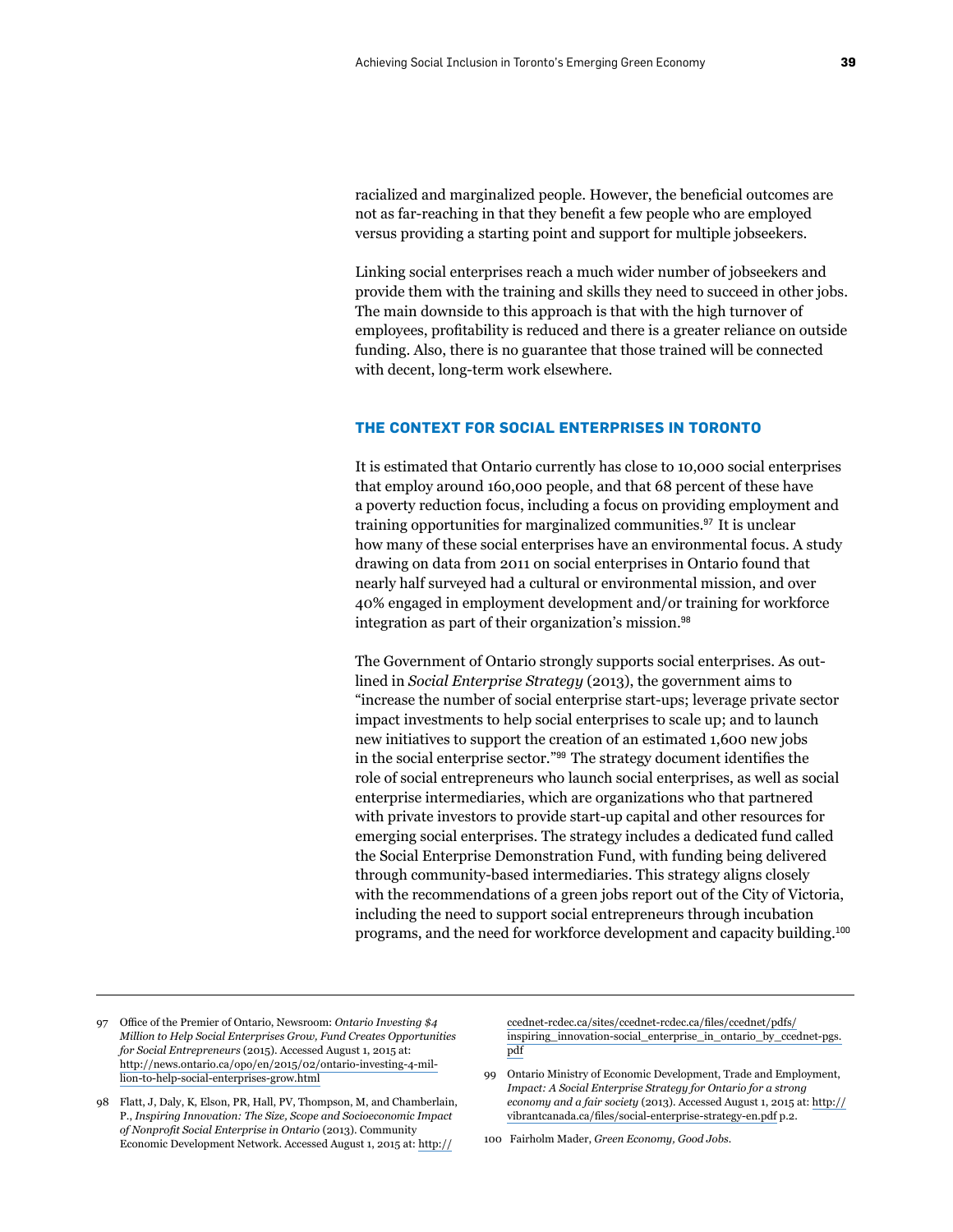<span id="page-39-0"></span>In the City of Toronto, institutions like the Centre for Social Innovation (CSI; <http://socialinnovation.ca/>) and Social Innovation Generation at MaRS (SiG@MaRS; <http://www.sigeneration.ca/>) support emerging social enterprises by providing social entrepreneurs with a physical space to test their ideas and launch their business. These social enterprise intermediaries are also being supported through the Ontario government's Social Enterprise Demonstration Fund.

Smaller scale intermediaries, such as Afri-Can FoodBasket, also play an important role in supporting emerging green social enterprises for racialized and marginalized entrepreneurs. Afri-Can FoodBasket ([http://blog.](http://blog.africanfoodbasket.com/) [africanfoodbasket.com/](http://blog.africanfoodbasket.com/)) is an example of a green social enterprise intermediary with an explicit focus on providing training and resources to racialized Torontonians. It is an organization "dedicated to building strong, sustainable, local food systems that ensure access to affordable, nutritious, and culturally appropriate food for all people at all times." In addition to its many urban gardening and food education initiatives, it acts as an intermediary between funders and local African immigrants looking to start up social enterprises in community supported agriculture. This organization also works to foster a sense of community among its participants, facilitating the building of social networks among members of communities that are otherwise marginalized.

Social enterprises can function as branches of larger organizations and do not necessarily have to launch as independent start-ups. For example, the Centre for Addiction and Mental Health runs the Out of this World Café (<http://otwcafe.com/>), which provides inclusive employment opportunities for its clients living with mental health and addiction issues.

#### **CONSIDERATIONS FOR FEASIBILITY OF SOCIAL ENTERPRISES**

Social enterprises have gained popularity in recent years as a potential solution to economic, social, and environmental needs. In essence, the growth of social enterprises demonstrates the recognized need to do business differently if these various goals are to be achieved. According to the Workforce Planning Board of Waterloo Wellington Dufferin:<sup>101</sup> "Industry experts believe that this growth is due to an understanding that some needs (e.g. social and environmental) will never be met by the market on its own, yet at the same time the market provides an opportunity to advance mission-related goals for not-for-profit organizations." But what is needed for social enterprises to thrive and to present a feasible alternative to business-as-usual?

<sup>101</sup> Workforce Planning Board of Waterloo Wellington Dufferin, *A Green Sector Overview: Social Enterprise* (2011b). Accessed August 1, 2015 at: [http://workgreen.ca/content/social-enterprise-overview,](http://workgreen.ca/content/social-enterprise-overview) p.1.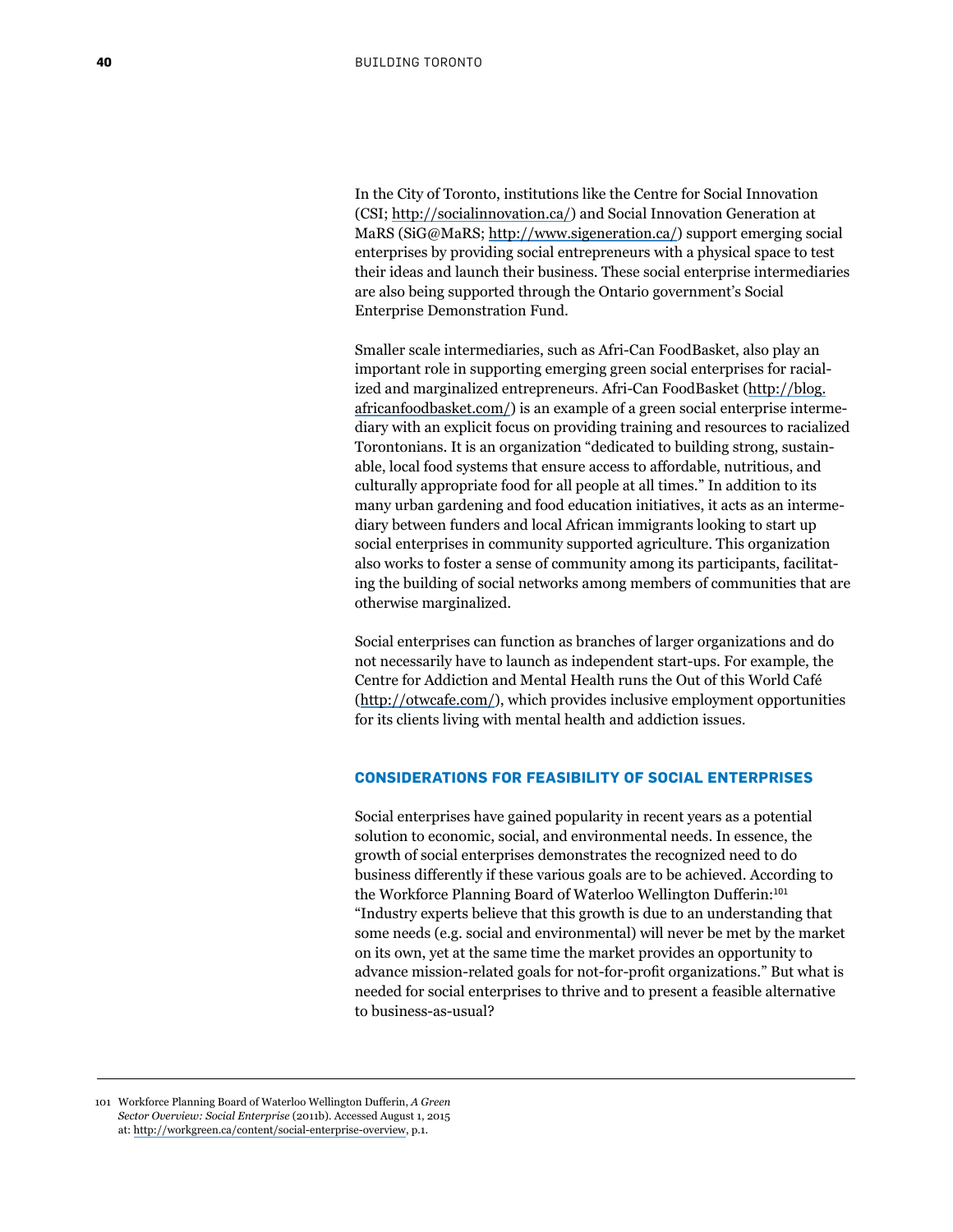#### <span id="page-40-0"></span>**Profitability and survival of social enterprises**

While social enterprises are driven more by social and environmental goals than financial ones, some level of profitability is required to keep the enterprise strong and provide long-term and stable employment in line with our definition of decent work.<sup>102</sup> Social Capital Partners (2009) provide a model for determining the profitability of social enterprises, with five factors of consideration that determine whether a business will be profitable and self-sustaining or will require high levels of subsidies such as government or charitable donations to stay afloat. Attributes include good business acumen, a simple business model, highly-skilled and job-ready employees, and the flexibility of management to choose financial goals over social or environmental ones when needed.

The attributes associated with high profitability are also those that align most closely with traditional business models. Of course, this presents a paradox for social entrepreneurs looking to develop employment-focused social enterprises as a way to enhance inclusion in the green job market for marginalized people. As one social entrepreneur in the CCEDNet project explains:

"For social enterprise, there needs to be a strong recognition of the social mission, but ultimately you're running a business. Non-profits need to be aware that you can't simply start or manage a social enterprise with the same skill set used to manage a non-profit. The social enterprise is not a silver bullet by any means and, in some cases, both the nonprofit and social enterprise have gone under because of the tensions between the social and financial objectives."<sup>103</sup>

The level of risk is lower for enterprises where the target group is experiencing more temporary marginalization, compared to enterprises where the target group is facing multiple, ongoing barriers. Social enterprises that focus on providing employment to highly disadvantaged jobseekers have higher financial costs and risks. The more assistance clients need, the higher the costs to the social enterprise, and the higher the risk of not being able to sustain the enterprise financially.<sup>104</sup>

#### **Challenges of running a successful social enterprise: The story of Charlie's Freewheels**

Charlie's Freewheels (<http://www.charliesfreewheels.ca/>) is a thriving not-for-profit organization located in the Regent Park neighbourhood of

104 Social Capital Partners, *The Five Critical Factors.*

103 The Canadian Community Economic Development Network, *Social Economy Stories*, p.4.

<sup>102</sup> Liburd, Dooling and Taylor. *Doing Well While Doing Good*; Social Capital Partners, *The Five Critical Factors*.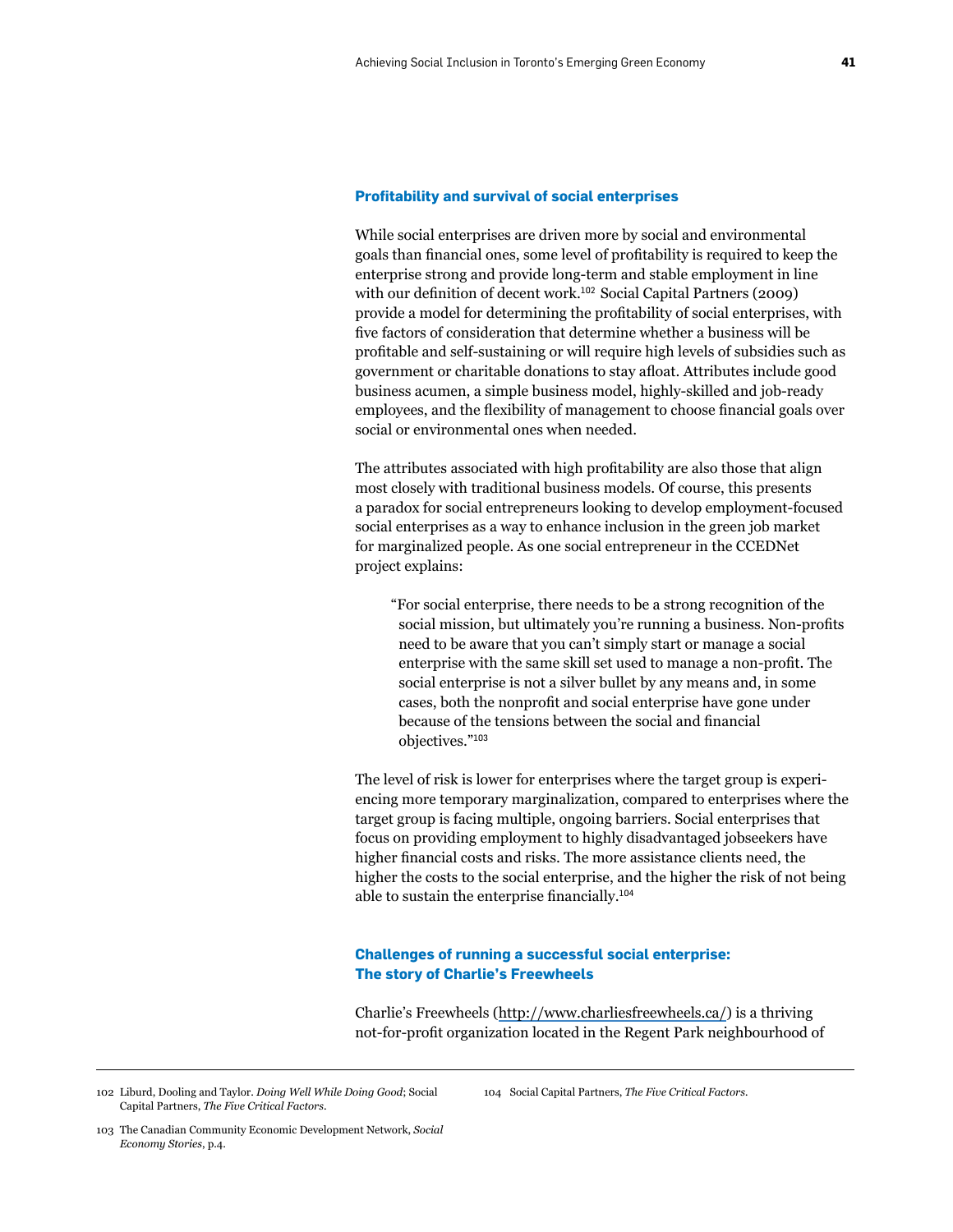<span id="page-41-0"></span>Toronto, an area characterized by high numbers of racialized immigrants and below-average household incomes and employment rates.<sup>105</sup> Charlie's provides free bike-building and repair workshops for local youth. At the completion of the workshop, participants get to keep the bike they have built at no cost to them. The program also provides a space for youth to connect with others and form a sense of community, while acquiring hands-on skills and learning about sustainable transportation. The not-forprofit shares a space with Charlie's Bike Joint, a for-profit bike repair shop. Although the two share resources and work closely together, for tax purposes they are considered two separate entities.

At its conception, Charlie's Freewheels was not intended to be a not-forprofit. The original plan was for it to follow a social enterprise model, whereby profits from the repair shop would fund the skills and community-building components of the youth program. As lead mechanic Sohel Imani recounted to us, those who launched the enterprise had a strong desire to do good in the community and to promote the environmental and other benefits of cycling to a new generation of youth. But the business plan had some weaknesses. The bike shop itself was not initially profitable enough to support the youth program, and the lack of capital to hire employees on a consistent basis led the business to rely heavily on a constantly revolving stream of new volunteers. This meant a great deal of time was spent seeking and training new people rather than developing the business itself. Ultimately, the social enterprise model could not succeed due to lack of capital and the founders were faced with the decision to restructure their business model so that the youth program could continue to run.

Fortunately, things are turning around for Charlie's Freewheels. Charlie's has formed a partnership with the Pathways to Education ([http://www.](http://www.pathwaystoeducation.ca/) [pathwaystoeducation.ca/](http://www.pathwaystoeducation.ca/)) program out of the Regent Park Community Health Centre. They are also looking to expand their programming by partnering with other organizations (e.g. YMCA) who will pay Charlie's to provide their free program to their clients. This will raise funds to keep the program going. Last year the for-profit shop had its first profitable year. They have been able to hire more permanent staff and are considering revisiting the social enterprise model. The creative and collaborative approaches to funding the program, and a renewed attention to financial considerations, have turned this venture around toward a position of being able to thrive.

<sup>105</sup> City of Toronto, Neighbourhood Census / NHS Profile (2011). Accessed August 1, 2015 at: [http://www1.toronto.ca/City%20Of%20Toronto/](http://www1.toronto.ca/City%20Of%20Toronto/Social%20Development,%20Finance%20&%20Administration/Neighbourhood%20Profiles/pdf/2011/pdf4/cpa72.pdf) [Social%20Development,%20Finance%20&%20Administration/](http://www1.toronto.ca/City%20Of%20Toronto/Social%20Development,%20Finance%20&%20Administration/Neighbourhood%20Profiles/pdf/2011/pdf4/cpa72.pdf) [Neighbourhood%20Profiles/pdf/2011/pdf4/cpa72.pdf](http://www1.toronto.ca/City%20Of%20Toronto/Social%20Development,%20Finance%20&%20Administration/Neighbourhood%20Profiles/pdf/2011/pdf4/cpa72.pdf)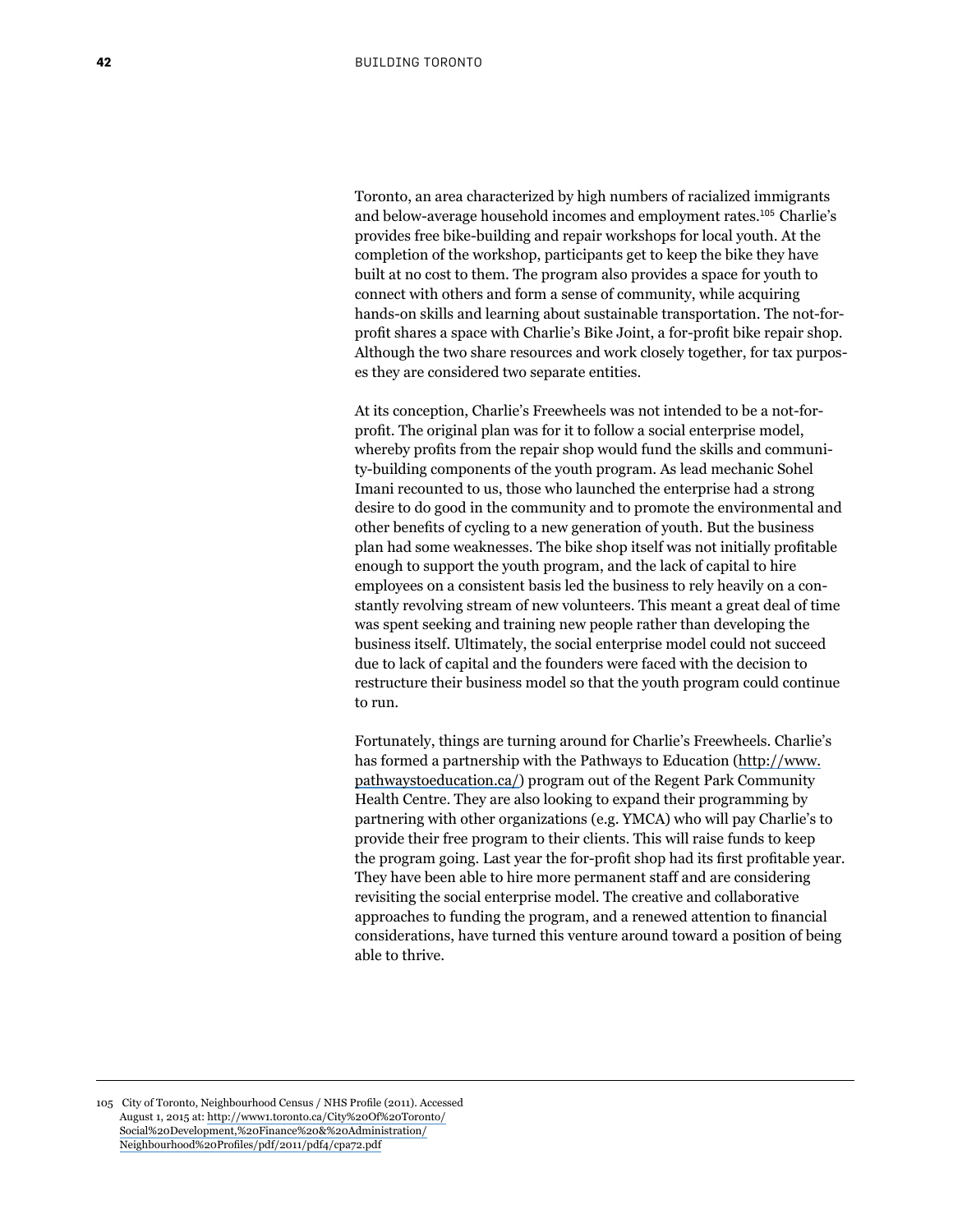#### <span id="page-42-0"></span>**Limitations of social enterprises**

While social enterprises have the potential to connect racialized and marginalized jobseekers with green jobs, they are not without their shortcomings. A study of 363 social enterprises in Ontario found that older social enterprises were hiring a significant number of full-time positions, while emergent social enterprises had more part-time and contract positions.<sup>106</sup> This suggests that in some cases the jobs created in green social enterprises may be no less precarious than those available in the mainstream labour market. Social enterprises often rely heavily on volunteer labour, and volunteer-based social enterprises may inadvertently play a role in keeping racialized and marginalized workers in precarious employment. Issues around over-representation of marginalized groups in unpaid labour<sup>107</sup> should be considered to ensure that existing associations between income inequality and racialized status are not perpetuated by social enterprises. A socially inclusive green economy requires access to decent green jobs that provide stability, security, and avenues for upward mobility, rather than perpetuating the cycle of uncertain and low incomes faced by many racialized and marginalized Torontonians.

Social enterprises are *not* about shifting responsibility for social services from various levels of government to the private sector or to the third sector<sup>108</sup>. It has been noted that with declines in government spending and charitable donations since the late 1990s, third sector organizations' reliance on earned income through social enterprise has increased.<sup>109</sup> The danger is that privatization has historically been inconsistent with equity, as many private businesses currently rely on the free market to allocate resources. Social enterprises are seen here as a complement to existing government support networks, not a replacement. Indeed, they will likely continue to depend on some level of support from government to reach their environmental and equity goals.

#### **RECOMMENDATIONS**

The big question related to social enterprises as a tool to help Toronto build a socially inclusive green economy is:

**•** How do we ensure that green social enterprises become a viable source of jobs for racialized and marginalized jobseekers in Toronto?

106 Flatt et al., *Inspiring Innovation*.

<sup>107</sup> Block and Galabuzi, *Canada's Colour Coded Labour Market*.

<sup>108</sup> Sepulveda, Syrett and Calvo, *Social Enterprise and Ethnic Minorities*; Flatt et al., *Inspiring Innovation*.

<sup>109</sup> Eakin, L, Graham, H, Blickstead, R, and Shapcott, M., *A policy perspective on Canada's non-profit maze of regulatory and legislative barriers: Mapping the way forward for third sector organizations.* (Toronto: The Wellesley Institute, Policy Brief. (2009). Accessed August 1, 2015 at: [http://www.wellesleyinstitute.com/wp-content/](http://www.wellesleyinstitute.com/wp-content/uploads/2011/11/Policy%20Brief_Canada) [uploads/2011/11/Policy%20Brief\\_Canada's%20Non%20Profit%20](http://www.wellesleyinstitute.com/wp-content/uploads/2011/11/Policy%20Brief_Canada) [Maze.pdf](http://www.wellesleyinstitute.com/wp-content/uploads/2011/11/Policy%20Brief_Canada)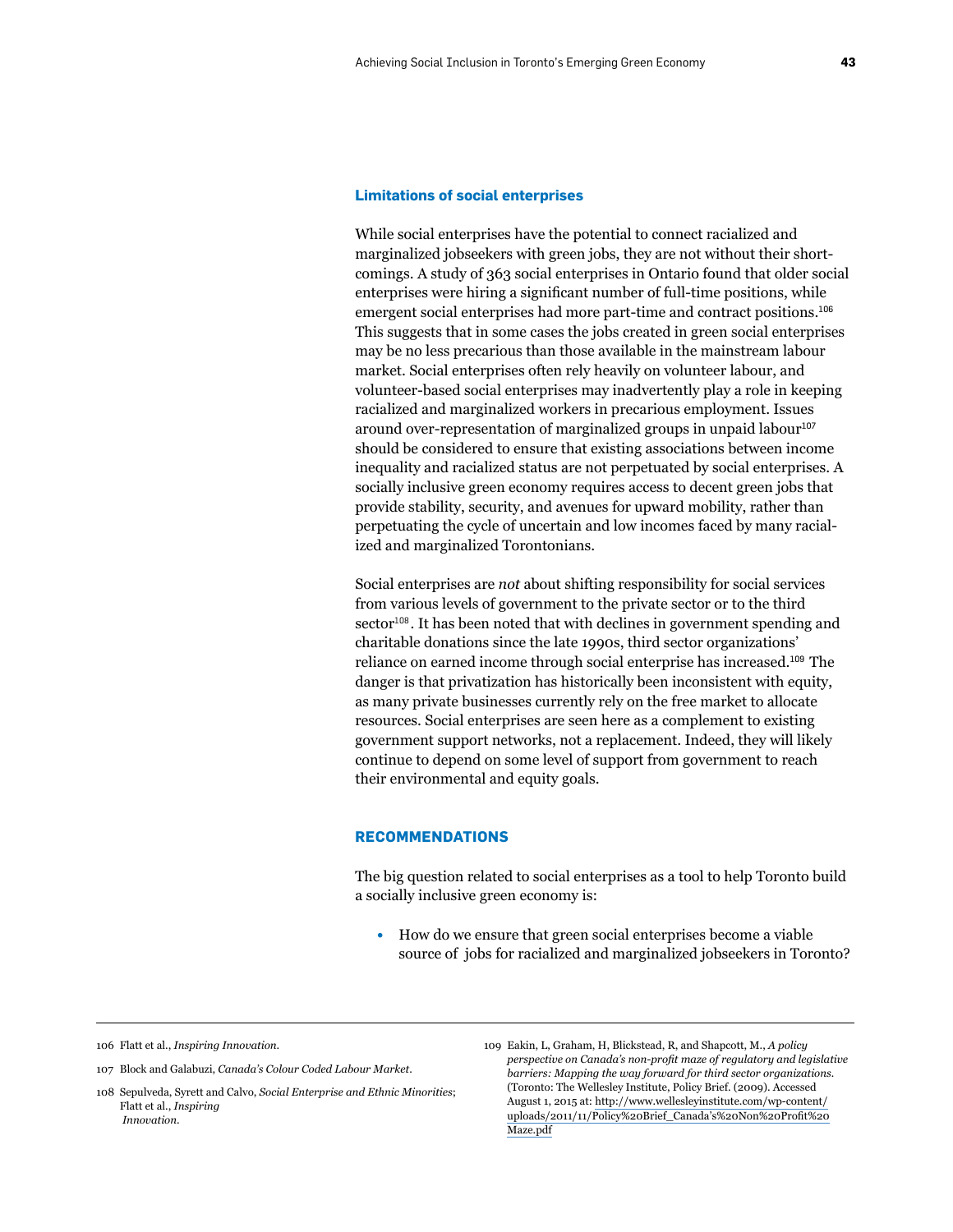#### **1. Continue to support entrepreneurs to start up green employmentbased social enterprises**

One Canadian study of social enterprises found that a majority were abandoned prior to being launched. Reasons for this included the sense that non-profits should not compete with the private sector as they lack the business capacity to launch and maintain operations without significant reliance on loans and in-kind donations. Many felt that there was no support network to which they could turn to develop the necessary business capacity in terms of skills and financial capital.110 The addition of environmental goals to the mission of a social enterprise could create further challenges by adding complexity to the business model.

Incubation programs, which provide a physical space as well as resources to support the work of social entrepreneurs, are one potentially effective way to address these obstacles. In Toronto, the examples of the Centre for Social Innovation and Social Innovation Generation at MaRS have been identified in this paper as steps in the right direction, in their role of acting as intermediaries between social entrepreneurs and the resources needed to succeed. In recognizing the important role these third sector organizations have in supporting social, environmental and financial needs in Ontario, the provincial government's *Social Enterprise Strategy* (2013) provides dedicated funding to these social enterprise intermediaries.

Financial supports should extend to organizations providing training and employment opportunities including both linking social enterprises and parallel social enterprises. Given the different target groups of these two types of social enterprises (i.e. linking with temporary forms of marginalization, such as newcomer status and unrecognized credentials, and parallel with more permanent forms of racialization, such as intergenerational poverty and oppression), available funding should not incentivize one type of social enterprise over the other.

There is also a potential link to community benefits agreements (CBAs). If CBAs become more strongly embedded into the planning around infrastructure projects, support for social enterprises can be integrated through social procurement, whereby private developers are contracted to use the services of local green businesses employing equity groups.

#### **2. Develop innovative ways to finance emerging green social enterprises**

As a recent survey of social enterprises found, accessing external capital was the biggest challenge facing social enterprises.<sup>111</sup> The provincial *Social Enterprise Strategy* also highlights the role of social enterprise

#### <span id="page-43-0"></span>**Recommendations**

- 1. Continue to support entrepreneurs to start up green employment-based social enterprises
- 2. Develop innovative ways to finance emerging green social enterprises
- 3. Create a green jobs strategy for Toronto, including social enterprises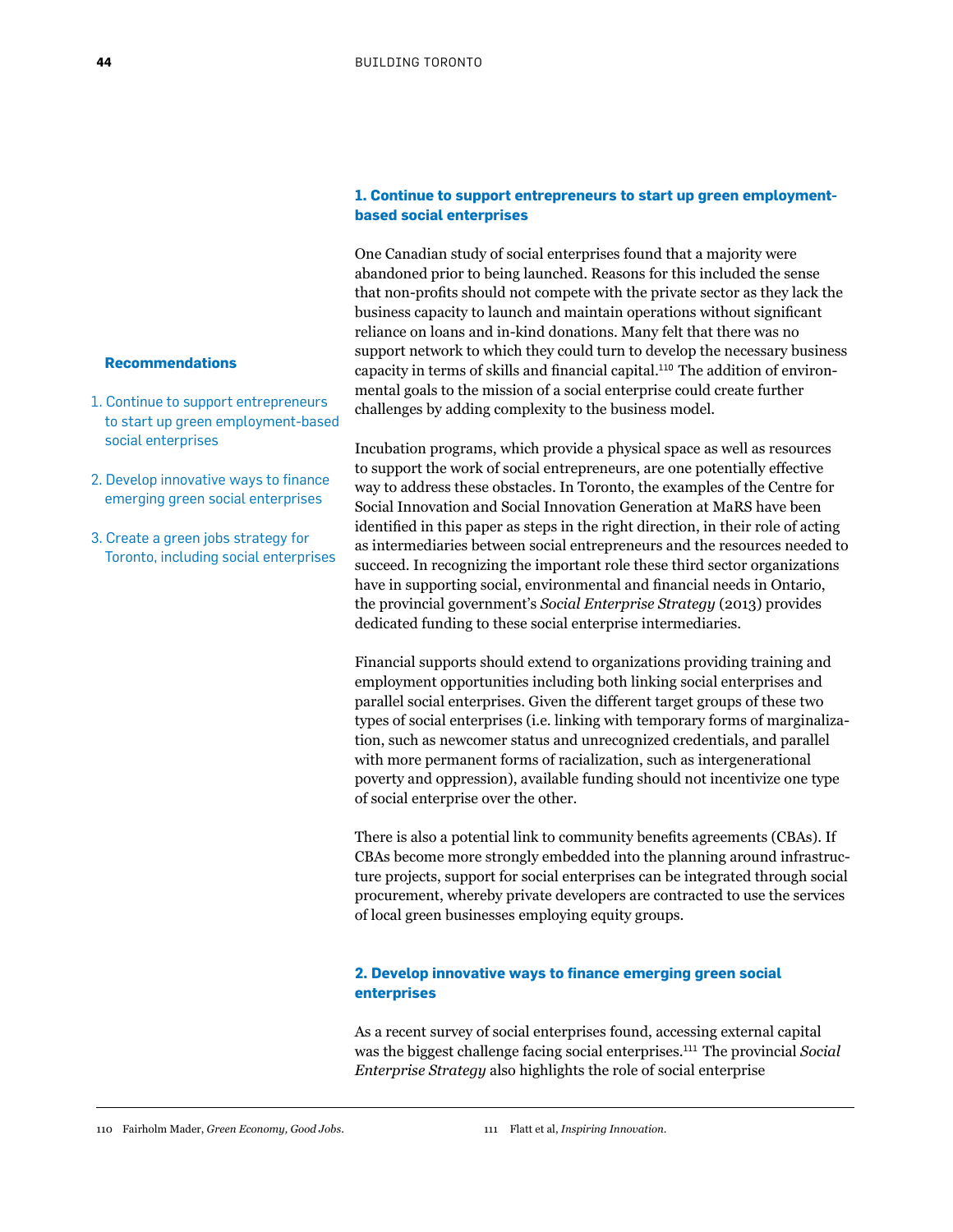intermediaries in providing important sources of capital to emerging enterprises, so that they do not need to rely on volunteer labour.

One approach to this financing is social procurement (also called social purchase), whereby developers of major infrastructure projects source their materials from local green social enterprises. Social procurement intermediaries, who act as brokers or matchmakers between suppliers and purchasers, have been identified as a potential way to increase the financial sustainability of social enterprises, "by connecting the purchasing power of businesses, governments and nonprofit organizations with the productivity of social enterprises in the Greater Toronto and Hamilton Area (GTHA)."<sup>112</sup> For example, the Toronto Community Benefits Network, as part of its Community Benefits Agreement negotiations with Metrolinx around the Eglinton-Scarborough Crosstown project, includes social procurement as one of its key objectives, as a way to ensure that development benefits communities by supporting local enterprises.<sup>113</sup>

Another proposed approach to financing emerging social enterprises with environmental goals is through green microcredit programs for small businesses and entrepreneurs.<sup>114</sup> Green microcredit loans have had some success in the developing world, and have been suggested as a potentially efficacious approach for supporting green social enterprises in Canada. Currently, the Alterna Savings and Credit Union supports community-based development through micro-finance loans. These are small loans to fund and support small enterprises and are an alternative to conventional credit models.<sup>115</sup> Extending this model to larger institutions, particularly with a focus to environmentally-focused ventures, could help emerging social enterprises in Toronto access the start-up capital they need.

In its *Social Enterprise Strategy*, the Ontario government identifies that it is piloting social impact bonds, which "are an innovative tool which allows private institutions to work collaboratively with government to deliver social interventions."<sup>116</sup> With social impact bonds, payments are typically tied to outcomes, such as environmental goals and/or employment and training of marginalized populations. On a related line of thinking, a joint study by Deloitte and Social Capital Partners<sup>117</sup> proposed a Community Employment Loan Program (CELP), whereby the Ontario government gives small business employers a refund on the interest rate on their business

- 112 Revington, C, Hoogendam, R, and Holeton, A, *The Social Procurement Intermediary: The State of the Art and its Development within the GTHA* (Toronto: Metcalf Foundation, Social Enterprise Toronto and Learning Enrichment Foundation (2015). Accessed August 1, 2015 at: [http://lefca.org/documents/Social-Procurement-Intermedi](http://lefca.org/documents/Social-Procurement-Intermediary-LEF-2015.pdf)[ary-LEF-2015.pdf](http://lefca.org/documents/Social-Procurement-Intermediary-LEF-2015.pdf) p. 1;Canadian Task Force on Social Finance, *Mobilizing Private Capital for Public Good* (2010). Accessed August 1, 2015 at: [http://www.marsdd.com/wp-content/uploads/2011/02/](http://www.marsdd.com/wp-content/uploads/2011/02/MaRSReport-socialfinance-taskforce.pdf) [MaRSReport-socialfinance-taskforce.pdf](http://www.marsdd.com/wp-content/uploads/2011/02/MaRSReport-socialfinance-taskforce.pdf)
- 113 Metrolinx and Toronto Community Benefits Network, *Metrolinx Community Benefits Framework*.
- 114 Rouf, KA., "Green microfinance promoting green enterprise develop-

ment" *Humanomics, 28(2):* 148-161. doi: 10.1108/08288661211228906 (2012).

- 115 Rouf, KA. "Green microfinance."
- 116 Ontario Ministry of Economic Development, Trade and Employment, *Impact: A Social Enterprise Strategy*, p. 23.
- 117 Deloitte and Social Capital Partners, *The Community Employment Loan Program: Mainstreaming social finance to increase job opportunities for Ontario's most vulnerable* (2014). Accessed August 1, 2015 at: [http://socialcapitalpartners.ca/wp-content/uploads/2015/01/](http://socialcapitalpartners.ca/wp-content/uploads/2015/01/SCP_Feasibility_StudyReport_5Nov2014.pdf) [SCP\\_Feasibility\\_StudyReport\\_5Nov2014.pdf](http://socialcapitalpartners.ca/wp-content/uploads/2015/01/SCP_Feasibility_StudyReport_5Nov2014.pdf)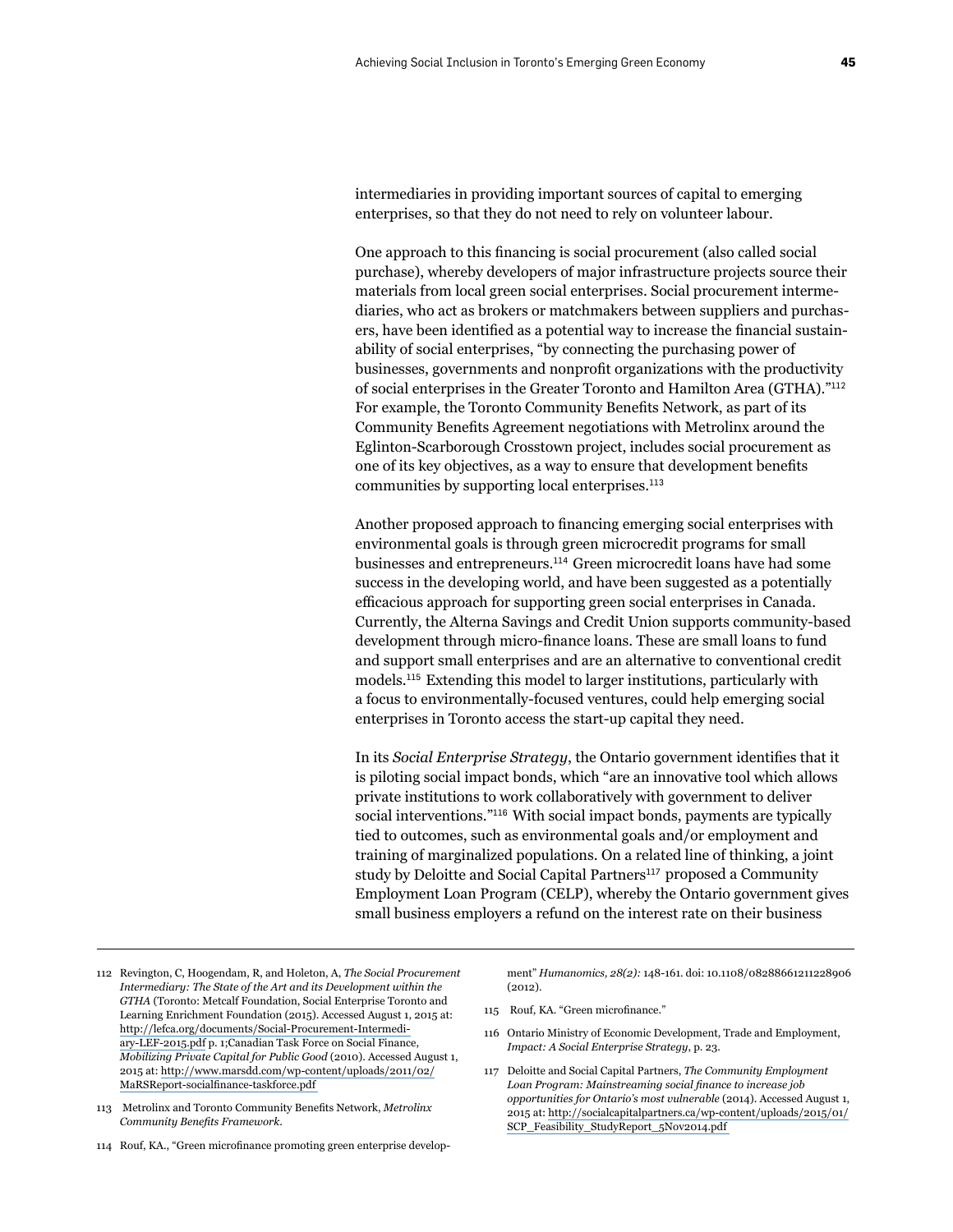<span id="page-45-0"></span>loan when they hire marginalized jobseekers from their local community. Their study showed this to be a promising approach in line with the Government of Ontario's *Social Enterprise Strategy* as well as its *Poverty Reduction Strategy (2014).* 

#### **3. Create a green jobs strategy for Toronto, including social enterprises**

Alongside policies aimed at supporting individual social enterprises, there is a need for a broad strategy to envision how all enterprises, large and small, may come together to achieve social and environmental goals. Such a strategy would complement the *Social Enterprise Strategy* and would include considerations around the role of various stakeholders, including municipal government, training and education providers, relevant industries, and jobseekers. This is vital to identify key gaps that emerging social enterprises could fill, avoid redundancy of social enterprises providing the same services, and more broadly, to ensure that money is not squandered by providing training for green jobs that do not materialize.

A useful case example of such a strategy is Calgary's Green Collar Job — a partnership between industry, training, municipal, and non-profit sectors. It is designed to help lower income people in Calgary move into environmental jobs that offer opportunities for advancement and good wages in fields such as green construction, renewable energy, environmental remediation, and recycling.<sup>118</sup> Addressing the needs of foreign-trained professionals, and how to effectively bridge them into the Canadian job market, is also an important piece of this puzzle.

#### **CONCLUSION**

By connecting the profit-generating strength of private sector businesses with the attention to social and environmental considerations of the public and third sectors, social enterprises have the potential to benefit those who are traditionally disadvantaged by the labour market, including racialized and marginalized jobseekers. The current policy context in Ontario is strongly supportive of social enterprises, which bodes well for the success of this tool. However, it is important that social enterprises not be seen as a replacement for government investment into social and environmental goals, but as a complement to it. Together with ties to employment equity and community benefits agreements, social enterprises provide an important tool for developing green employment opportunities that are inclusive to all.

118 Fairholm Mader, *Green Economy, Good Jobs*.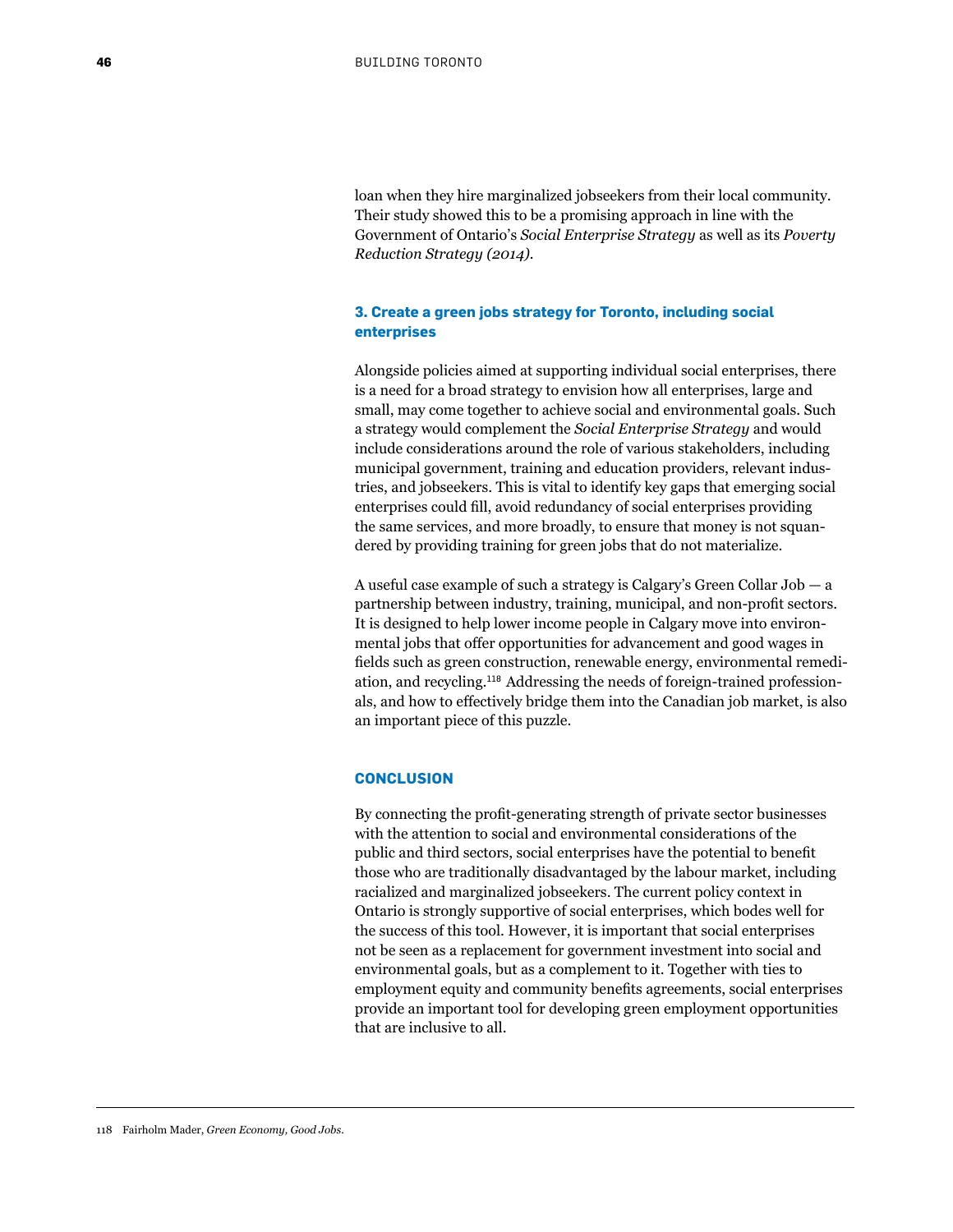# <span id="page-46-0"></span>**MOVING FORWARD: TOWARD A SOCIALLY INCLUSIVE GREEN ECONOMY IN TORONTO**

As Toronto continues to build and move to an increasingly green economy, we must reflect on how that new economy will benefit and be inclusive of all Torontonians. We have recognized that there is a prominent gap in employment outcomes between racialized and non-racialized communities across Toronto, and that certain communities will be excluded from meaningful participation in this green economy if we don't change our current course.

A socially inclusive green economy is underpinned by decent work for all. As an important step in moving toward a green economy, Toronto must address historical forms of exclusion in the traditional economy. This, of course, is a task fraught with complexity. Yet there are ways to achieve it when stakeholders from across the board — private, public and third sectors, as well as unions and communities themselves — are included as part of the solution.

We have discussed three interrelated tools as recommended approaches toward these ends, providing a point for critical reflection on how equity and the green economy are closely intertwined. We hope this paper will serve as a jump off point for many future discussions.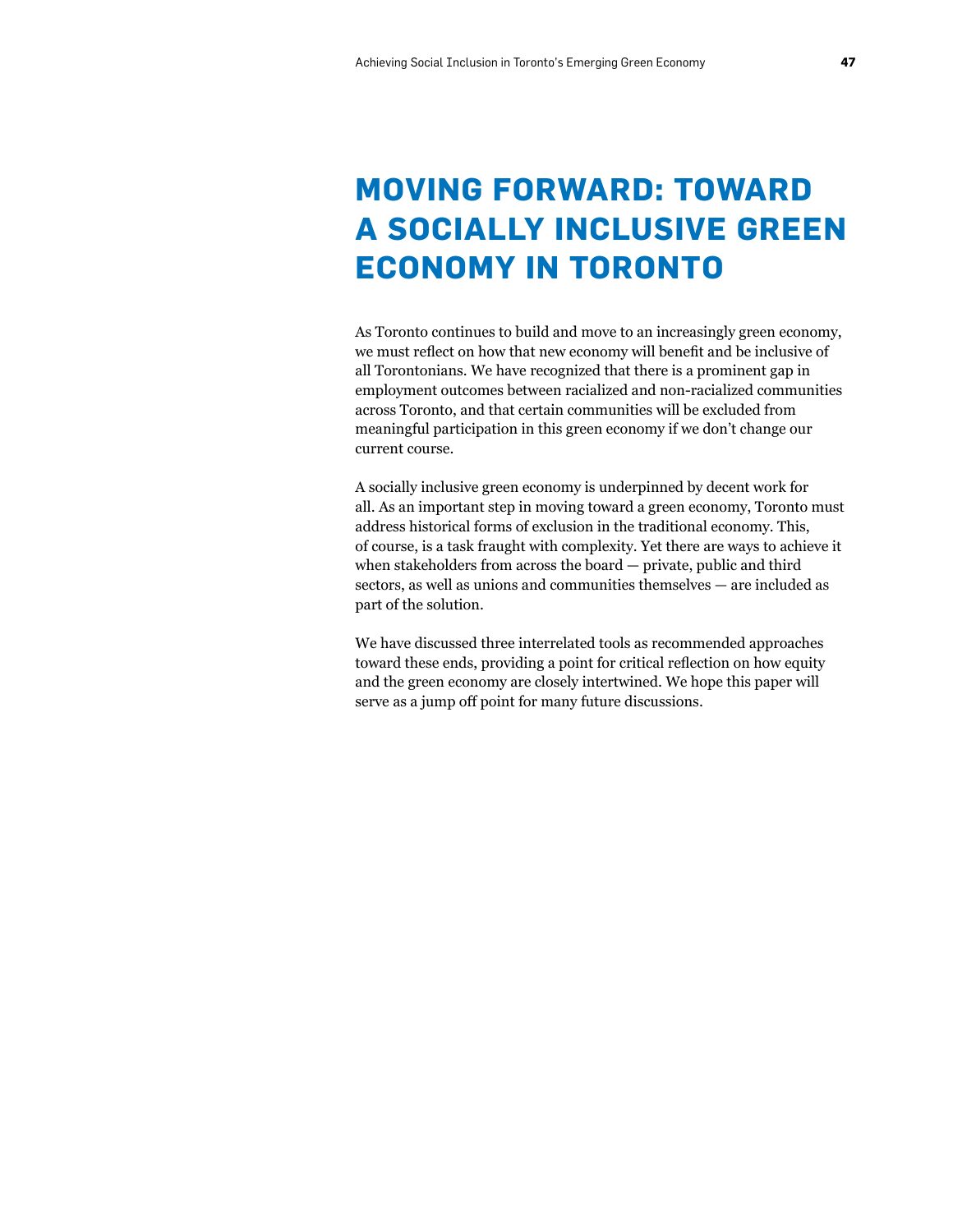### <span id="page-47-0"></span>**APPENDICES**

#### **APPENDIX 1: THE GREEN GAP PROJECT**

The primary data for this paper derives from interviews and focus groups from the Green Gap Study ([greengap.](http://greengap.org) [org](http://greengap.org)), a multi-year research project funded by the Social Sciences and Humanities Research Council. The project is housed at Ryerson University, with contributions from researchers at Ryerson University and the University of Toronto. The project seeks to address three main questions:

- **1.** What are the multiple social constructions of green jobs by various stakeholders?
- **2.** What do green jobs mean for racialized communities?
- **3.** What do various stakeholders see as solutions to moving the green agenda forward?

Forty-nine stakeholders from across six key groups were interviewed. These stakeholder groups included Toronto-based policy makers (n=6), labour and union representatives (n=6), training program representatives (n=9), green business leaders (n=10), and job seekers both with  $(n=7)$  and without  $(n=11)$  green-specific job skills training, who self-identified as racialized. In total, it was a nearly even split of female and male participants, with 45% of participants being female and 55% being male. Likewise, it was a nearly even split of racialized versus non-racialized participants, with 53% who self-identified as racialized, and 47% who did not. Overall, it was a highly educated group. In terms of highest level of formal education attained, all of the participants had at least the equivalent of an Ontario grade 12 diploma, and a vast majority (84%) held a university undergraduate or graduate degree.

Potential interview participants for the policy, labour, training and business stakeholder groups were identified by key informants, including the academic, policy, and business networks of the research team, and members of local community-based organizations with environmental and social justice mandates. Jobseeker participants were recruited via an online advertisement distributed by local employment and job training organizations.

Following the interviews, three focus group sessions were held, in which interview participants were invited back to participate in a discussion based on the findings from the interview data.

Excerpts from these interviews and focus group sessions have been incorporated into the paper, as illustrative examples of this research according to Torontobased stakeholders themselves.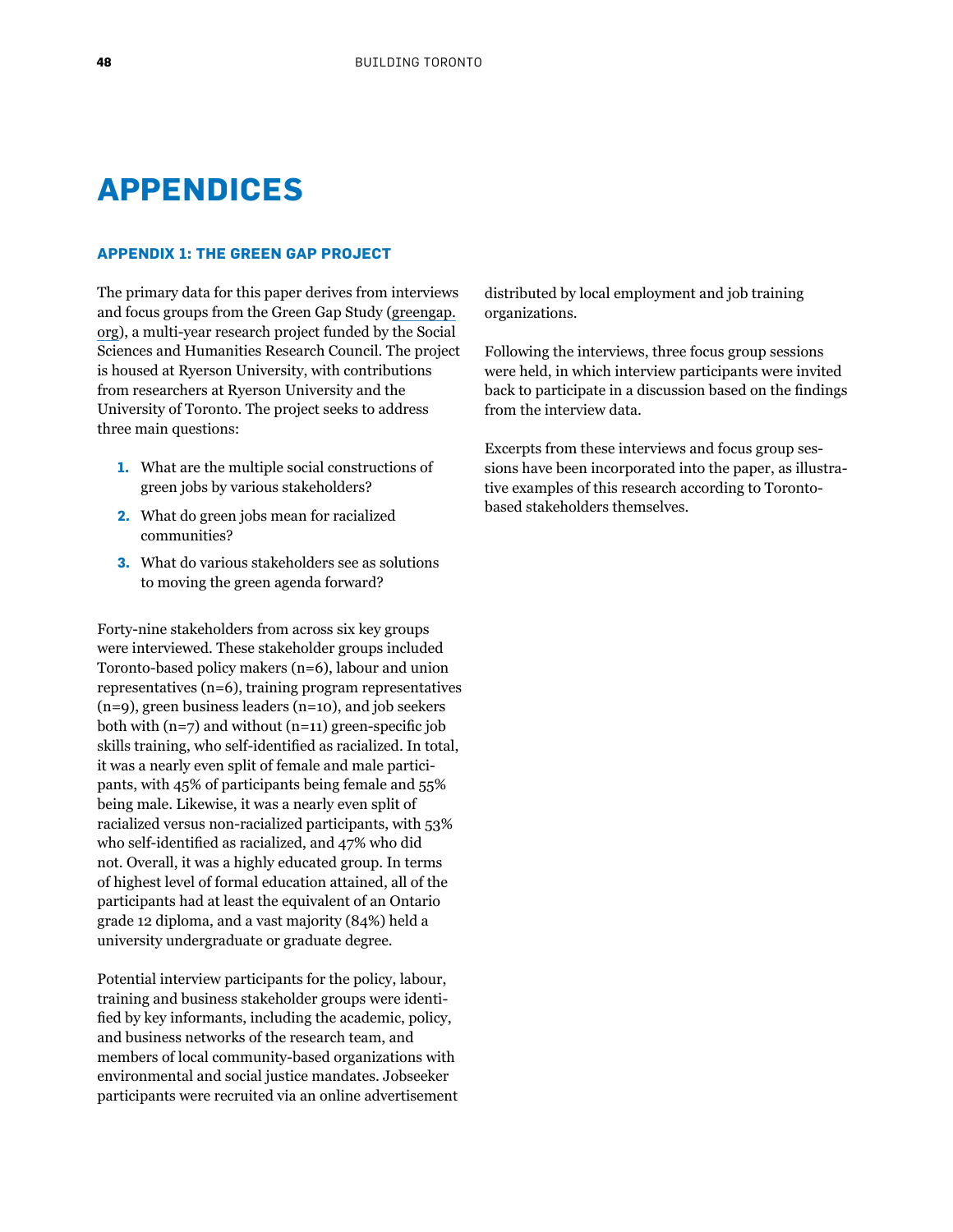#### <span id="page-48-0"></span>**APPENDIX 2: SUMMARY OF RECOMMENDATIONS**

When integrated together, these recommendations are believed to represent tangible, achievable, and potentially transformative approaches to a socially inclusive green economy.

#### **Recommendations around Employment Equity**

- **1.** Teach green sector employers how to implement employment equity initiatives
- **2.** Reach out to racialized and marginalized communities with opportunities for green work
- **3.** Align employment equity with the goals of green business
- **4.** Support unions and collective bargaining

#### **Recommendations around Community Benefits Agreements**

- **1.** Improve transparency and reporting requirements for CBAs
- **2.** Provide support mechanisms for local communities to facilitate legally-binding CBAs
- **3.** Ensure that training and apprenticeship provisions are a central component of CBAs
- **4.** Include provisions for local green procurement in CBAs
- **5.** Incorporate environmental goals into CBAs

#### **Recommendations around Social Enterprises**

- **1.** Continue to support entrepreneurs to start up employment-based social enterprises
- **2.** Develop innovative ways to finance emerging social enterprises
- **3.** Create a green jobs strategy for Toronto, including social enterprises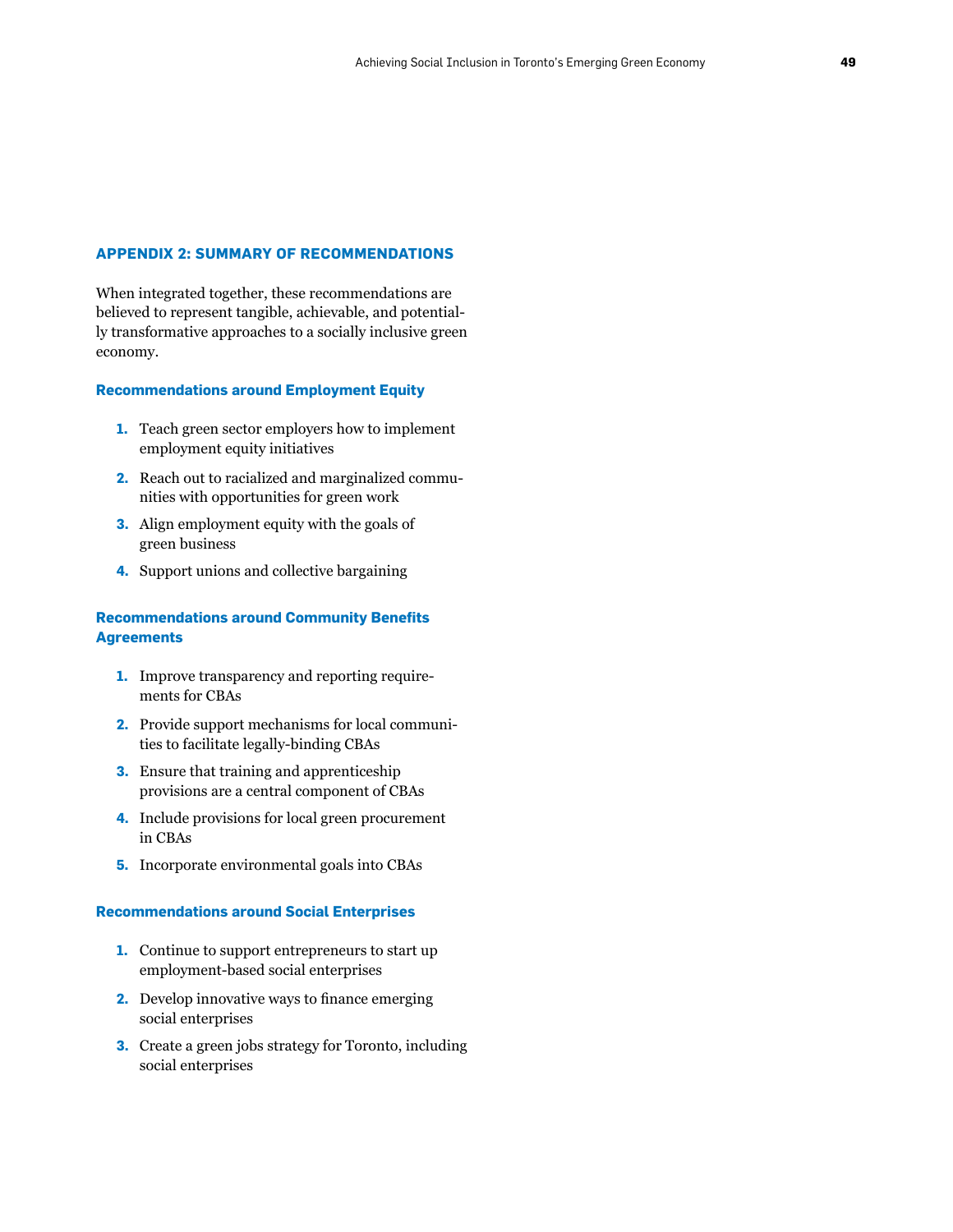BUILDING TORONTO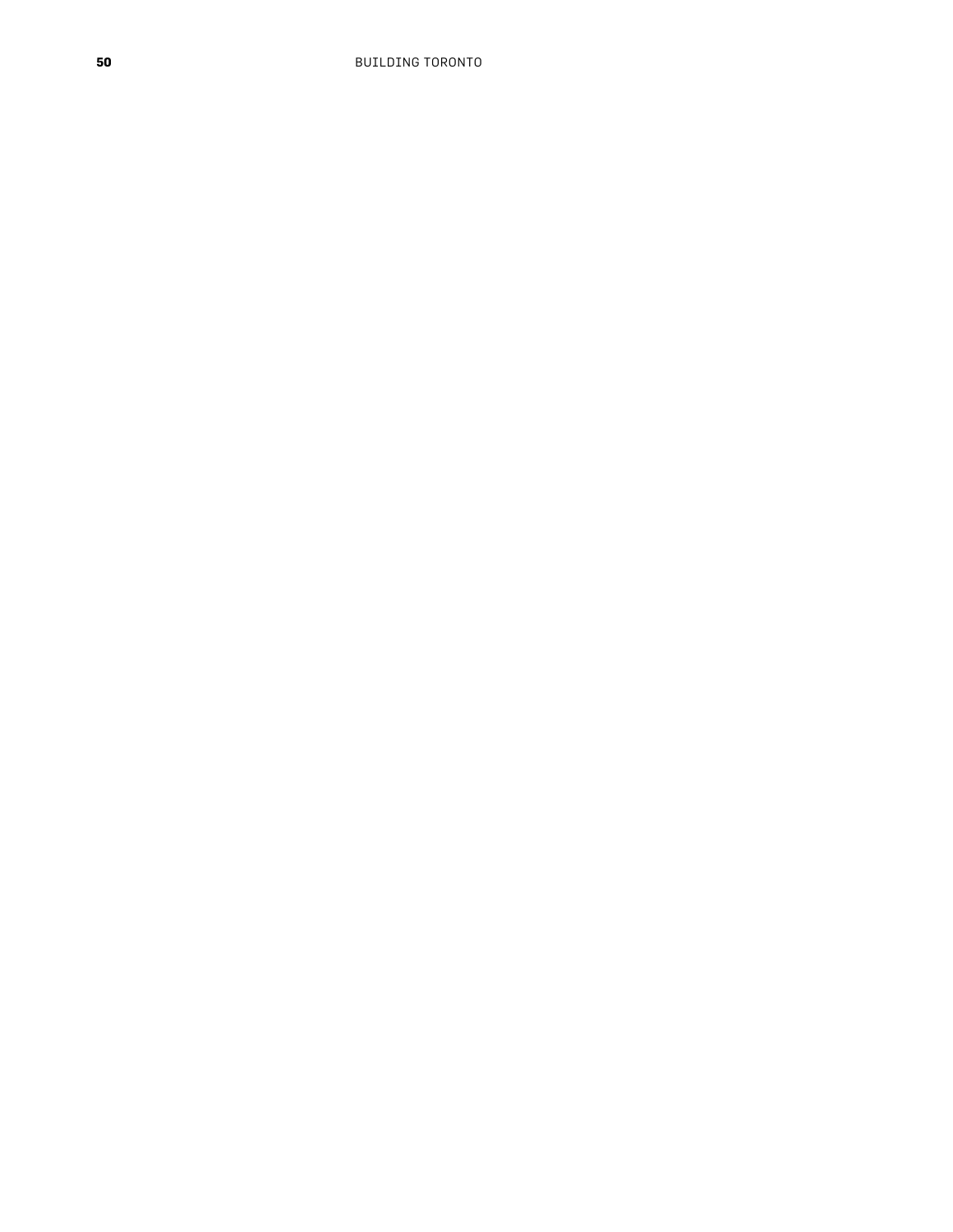### <span id="page-50-0"></span>**BIBLIOGRAPHY**

- Access Alliance, *Where are the Good Jobs? Ten stories of working rough, living poor*, Access Alliance Multicultural Health and Community Services, 2013.
- Abigail B. Bakan and Audrey Kobayashi, *Employment equity policy in Canada: An interprovincial comparison*, Status of Women Canada, 2000.
- Murtaza H. Baxamusa, "Empowering communities through deliberation: The model of community benefits agreements," *Journal of Planning Education and Research*, 27, 2008.
- Ella Bedard, *What are Community Benefit Agreements?* 2014.
- Sheila Block and Grace-Edward Galabuzi, *Canada's Colour Coded Labour Market: The gap for racialized workers*, Wellesley Institute and Canadian Centre for Policy Alternatives, 2011.
- BlueGreen Canada, *More Bang for our Buck: How Canada Can Create More Energy Jobs and Less Pollution*, 2012.
- Clare Demerse, *Reducing Pollution, Creating Jobs: The employment effects of climate change and environmental policies*, The Pembina Institute, 2011.
- Sheila Bonini and Jed Emerson, *The Blended Value Map: Tracking the Intersects and Opportunities of Economic, Social, and Environmental Value Creation*, 2003.
- Alan Broadbent and Alejandra Bravo, *Community Benefit Agreements – a New Tool to Reduce Poverty and Inequality*, Maytree Opinion, 2014.
- Mae Burrows, "Just transition: Moving to a green economy will be more attractive when program are designed to remove job loss fears, and focus on transition to a more sustainable future," *Alternatives Journal*, 27, 2001.
- Canadian Task Force on Social Finance, *Mobilizing Private Capital for Public Good*, 2010.
- City of Toronto, *City of Toronto Strategic Actions 2013-2018*, 2013.
- City of Toronto, *Employment and Sustainable Development Opportunities on the Kodak Site*, 2009.
- City of Toronto, *Neighbourhood Census / NHS Profile*, 2011.
- City of Toronto Economic Development Committee, Item ED1.8: *Green Jobs*, 2011.
- Deloitte and Social Capital Partners, *The Community Employment Loan Program: Mainstreaming social finance to increase job opportunities for Ontario's most vulnerable*, 2014.
- DiverseCity, *Insights on Diversity in Leadership: Learnings from the Toronto Region*, 2013.
- Lynn Eakin, Heather Graham, Rick Blickstead, and Michael Shapcott, A policy perspective on Canada's non-profit maze of regulatory and legislative barriers: Mapping the way forward for third sector organizations, The Wellesley Institute, Policy Brief, 2009.
- EcoCanada, The *Green Jobs Map: Tracking Employment through Canada's Green Economy*, Labour Market Research Study, 2012.
- Employment and Social Development Canada, *Employment Equity Act Annual Report: Labour Program 2014*, 2014.
- Environmental Career Organization Canada, *Defining the green economy: Labour market research study*, 2010.
- Joanna Flatt, Kate Daly, Peter Elson, Peter Hall, Matthew Thompson, and Paul Chamberlain, *Inspiring Innovation: The Size, Scope and Socioeconomic Impact of Nonprofit Social Enterprise in Ontario*, Community Economic Development Network, 2013.
- Kristi Fairholm Mader, Green Economy, *Good Jobs: Integrating Economic Opportunities and Employment for Vulnerable Populations Within Victoria's Healthy and Green Economy Strategy*, Commissioned by the City of Victoria, British Columbia, 2013.
- Bill Freeman, *The New Urban Agenda: The Greater Toronto and Hamilton Area*, Dundurn Press, 2015.
- Grace-Edward Galabuzi. 2006. *Canada's Economic Apartheid: The Social Exclusion of Racialized Groups in Canada's New Century*. Toronto: Canadian Scholar's Press.
- Grace-Edward Galabuzi and Cheryl Teelucksingh, *Social cohesion, Social exclusion, Social Capital*, discussion paper for the Region of Peel, funded by Citizenship and Immigration Canada, 2010.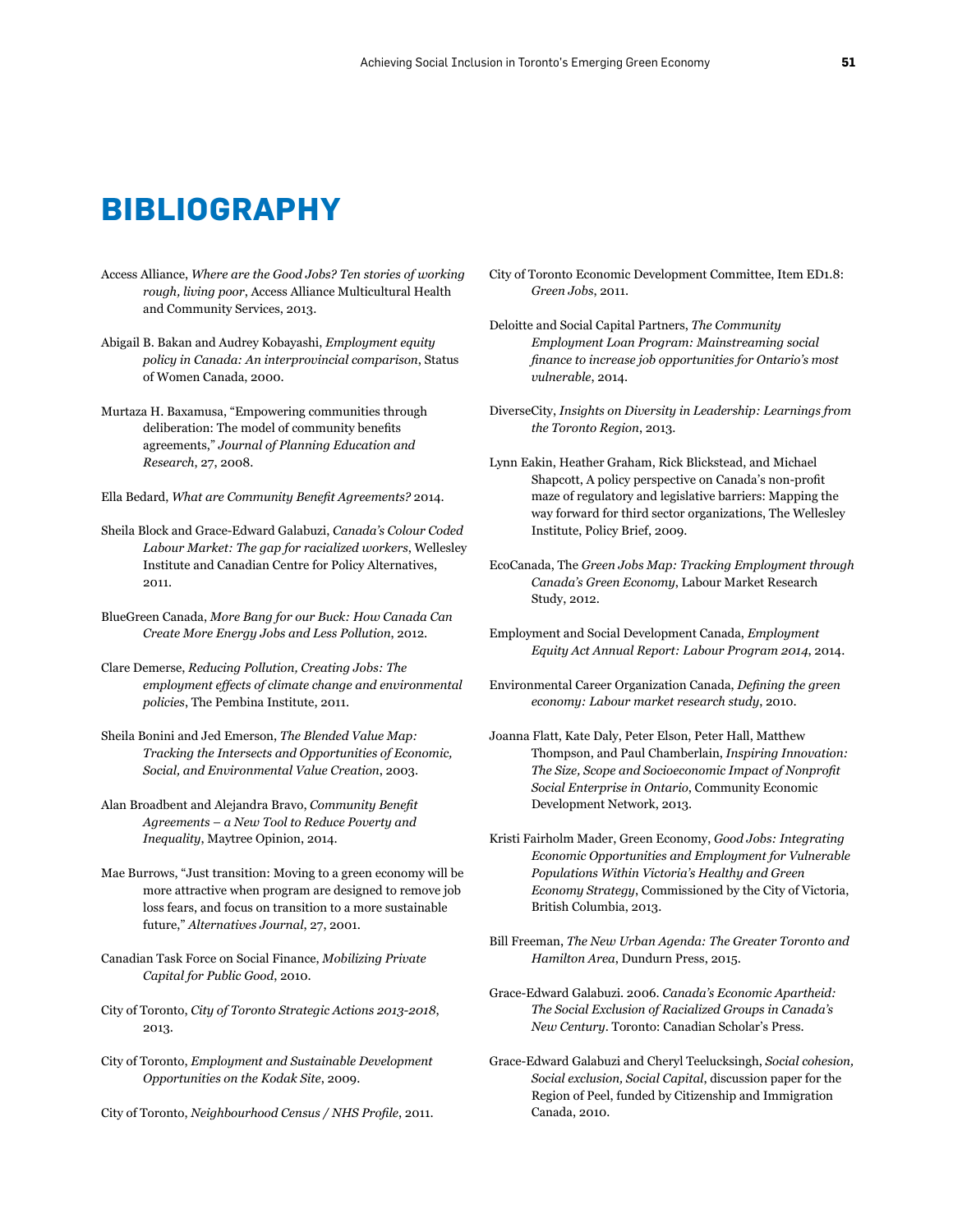- Andrew Galley, *Community Benefits Agreements*, a paper in The Prosperous Province: Strategies for Community Wealth series, Mowat Centre and the Atkinson Foundation, 2015.
- Julie Gobert, "Environmental Justice, Community Benefits and the Right to the City: The case of Detroit," *Justice Spatiale | Spatial Justice*, Number 2, 2010.
- [Goodwork.ca,](http://Goodwork.ca) *What is a green job?* 2015.
- Government of Canada, *Job Bank: Explore Careers Outlook Report*, 2015.
- Government of Canada Labour Program, *Employment Equity*, 2015.
- Green Skills Network, *Emerging Green Jobs in Canada: Insights for Employment Counsellors into the Changing Labour Market and its Potential for Entry-Level Employment*, 2012.
- Julian Gross, "Community Benefits Agreements: Definitions, Values, and Legal Enforcement," *Journal of Affordable Housing*, 17, 2007.
- Julian Gross, Greg LeRoy, and Madeline Janis-Aparicio, *Community Benefits Agreements: Making Development Projects Accountable*, Good Jobs First and the California Partnership for Working Families, 2005.
- John Grundy and Miriam Smith, *Evidence and Equity: Struggles over federal employment equity policy in Canada*, 1984-95, Canadian Public Administration, 54, 2011.
- Andrea Harden-Donahue and Andrea Peart, *Green, Decent and Public*, Canadian Labour Congress and The Council of Canadians, 2009.
- Susan Margaret Hart, "Self-regulation, corporate social responsibility, and the business case: Do they work in achieving workplace equality and safety?" *Journal of Business Ethics*, 92, 2009.
- J. David Hulchanski, *The Three Cities Within Toronto: Income Polarization Among Toronto's Neighbourhoods*, 1970- 2005, University of Toronto Cities Centre, 2010.
- Tim Jackson and Peter Victor, *Green Economy at Community Scale*, Metcalf Foundation, 2013.
- Naomi Klein, *This Changes Everything: Capitalism vs. the Climate*, Alfred A. Knopf Canada, 2014.
- Legislative Assembly of Ontario, *Bill 6, Infrastructure for Jobs and Prosperity Act*, 2015, 2015.
- Wayne Lewchuk, Michelynn Lafleche, Stephanie Procyk, Charlene Cook, Diane Dyson, Luin Goldring, Karen Lior, Alan Meisner, John Shields, Anthony Tambureno and Peter Viducis, *The Precarity Penalty: The impact of employment precarity on individuals, households and communities and what to do about it*, Poverty and Employment Precarity in Southern Ontario, McMaster University and United Way, 2015.
- Jo-Anne Liburd, Anjana Dooling, and Marlo Taylor, *Doing Well While Doing Good: How to Launch a Successful Social Purpose Enterprise*, Toronto Enterprise Fund, 2008.
- Susan Manwaring and Andrew Valentine, *Social enterprise in Canada: Structural options*, MaRS Discovery District, 2011.
- Mike Mattos and Rick Ciccarelli, Mount Dennis Community Association and Mount Dennis Eco-Neighbourhood Project, Toronto, ON., letter to: Glen Murray, Minister of Environment and Climate Change, Government of Ontario, 2015.
- Ontario Ministry of Labour, *The Changing Workplaces Review*, 2015.
- MediaCorp Canada Inc, *2015 Canada's Greenest Employers*, 2015.
- MediaCorp Canada Inc and the Globe and Mail, *Canada's Best Diversity Employers: 2015 Magazine*, 2015.
- Metrolinx and Toronto Community Benefits Network, *Metrolinx Community Benefits Framework*, 2014.
- Newfoundland and Labrador Federation of Labour, *Good Jobs, Green Jobs: Exploring Opportunities for Newfoundland and Labrador*, 2014.
- James Patrick Nugent, "Changing the Climate: Ecoliberalism, Green New Dealism, and the Struggle over Green Jobs in Canada," *Labour Studies Journal* 36, 2011.
- Office of the Premier of Ontario, Newsroom: *Ontario Investing \$4 Million to Help Social Enterprises Grow, Fund Creates Opportunities for Social Entrepreneurs*, 2015.
- Ontario Ministry of Economic Development, *Trade and Employment, Impact: A Social Enterprise Strategy for Ontario for a strong economy and a fair society*, 2013.
- Partnership for Working Families, *Policy & Tools: Community Benefits Agreements and Policies*, 2015.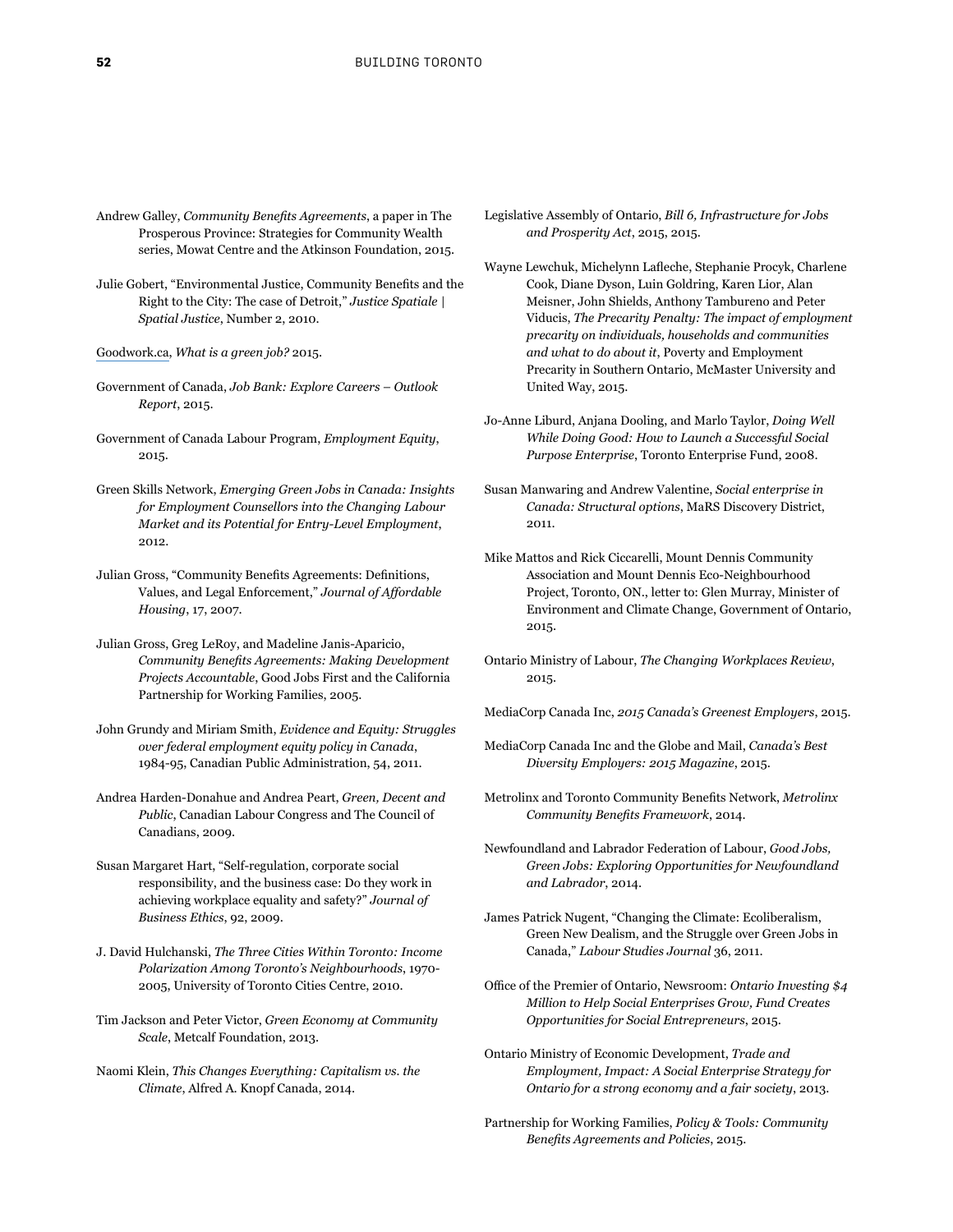- Blake Poland, Mark Dooris, and Randolph Haluza-Delay, "Securing 'supportive environments' for health in the face of ecosystem collapse: meeting the triple threat with a sociology of creative transformation," *Health Promotion International*, 26, 2011.
- Matthew Raffol, "Community Benefits Agreements in the Political Economy of Urban Development," Advocates' Forum 2012, University of Chicago School of Social Service Administration, 2012.
- Michael Renner, "Making the Green Economy Work for Everybody," Chapter 1, *Moving Towards Sustainable Prosperity*, State of the World 2012, The Worldwatch Institute, 2012.
- Cameron Revington, Robyn Hoogendam, and Andrew Holeton, *The Social Procurement Intermediary: The State of the Art and its Development within the GTHA*, Metcalf Foundation, Social Enterprise Toronto, and Learning Enrichment Foundation, 2015.
- Kazi Abdur Rouf, "Green microfinance promoting green enterprise development," *Humanomics*, 28, 2012.
- Ryerson University Diversity Institute, *Diversity Leads: Women and Visible Minorities in Senior Leadership Positions: A Profile of the Greater Toronto Area (GTA)*, 2014.
- Patricia Salkine and Amy Lavine, "Understanding Community Benefits Agreements: Equitable Development, Social Justice and Other Considerations for Developers, Municipalities and Community Organizations," *UCLA Journal of Environmental Law and Policy*, 26, 2008.
- Amartya Sen, *Development as Freedom*, Oxford University Press, 2001.
- Leandro Sepulveda, Stephen Syrett, and Sara Calvo, *Social Enterprise and Ethnic Minorities,* Third Sector Research Centre, Working Paper 48, 2010.
- Social Capital Partners, *The Five Critical Factors of Social Enterprise Profitability*, 2009.
- Social Enterprise Toronto, *What is a social enterprise?* (n.d.).
- John Stapleton, Brian Murphy, and Yue Xing, *The Working Poor in the Toronto Region: Who they are, where they live, and how trends are changing,* Metcalf Foundation, 2012.
- Candice Stevens, *Green Jobs and Women Workers: Employment, Equity, Equality* (Draft Report), International Labour Foundation for Sustainable Development (Sustainlabour), 2009.
- Sustainable Prosperity, *Environmental Markets 2012: A Survey and Assessment of Environmental Markets in Canada,*  2012*.*
- Dorceta Taylor, *Green Jobs and the potential to diversify the environmental workforce,* Utah Environmental Law Review, 13, 2011.
- Cheryl Teelucksingh and Grace-Edward Galabuzi, *Working Precariously: The impact of race and immigrants status on employment opportunities and outcomes in Canada*, The Centre for Social Justice and The Canadian Race Relations Foundation, 2005.
- Cheryl Teelucksingh, Laura Zeglen, and Grace-Edward Galabuzi, *Transition to an Inclusive Green Employment: Employment Equity and the Green Economy,* Work in a Warming World Conference, York University, November 28, 2013.
- The Canadian Community Economic Development Network, *Social Economy Stories: Social Enterprise: The Alternative Business Model with Karim Harji,* 2010*.*
- David Thompson and Robert Duffy, *Jobs, Justice, Climate: Building a Green Economy for BC,* report prepared for the Jobs, Justice Climate conference in Vancouver, BC, September 10, 2010.
- David Thompson and Shannon A. Joseph, *Building Canada's Green Economy: The municipal role*, Federation of Canadian Municipalities, 2011.
- Toronto Community Benefits Network, Foundation Document: *On track to Opportunities: Objectives for an Eglinton-Scarborough Crosstown Line Community Benefits Agreement,* 2013.
- Toronto Workforce Innovation Group, *Tending Green Shoots: Green Skill building Programs in the GTA*, 2015.
- Toronto Workforce Innovation Group, *Toronto's Opportunities and Priorities Report: Local Labour Market Update 2014,*  2014.
- Adnan Turegun, *Rebuilding Professional Lives: Immigrant Professionals Working in the Ontario Settlement Service Sector,* Journal of International Migration and Integration, 14, 2013.
- United Nations Environment Programme, *Green Jobs: Towards Decent Work in a Sustainable Low-Carbon World,*  Worldwatch Institute for the UNEP, 2008.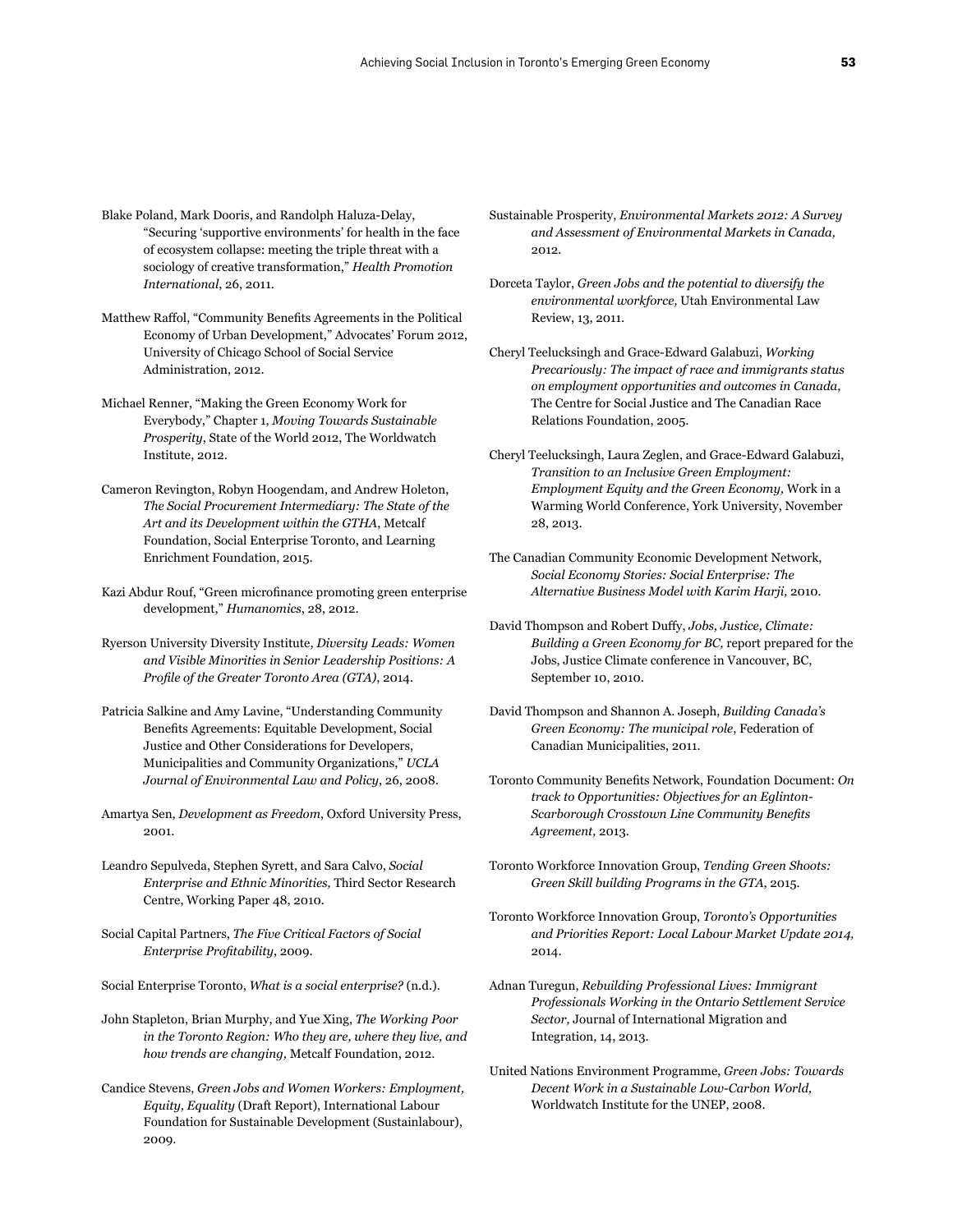- United Nations Environment Programme, *Towards a Green Economy: Pathways to Sustainable Development and Poverty Eradication*, 2011.
- United Nations Environment Programme, *Uncovering Pathways Towards and Inclusive Green Economy: A Summary for Leaders,* 2015.
- Alan Walks, *Income Inequality and Polarization in Canada's Cities: An Examination and New Form of Measurement,*  2013*.*
- Ruth Marie Wilson, Patricia Landolt, Yogendra B. Shakya, Grace-Edward Galabuzi, Z. Zahoorunissa, Darren Pham, Felix Cabrera, Abdel Aziz Dahy, and Marie-Pier Joly, *Working Rough, Living Poor: Employment and Income Insecurities Faced by Racialized Groups in the Black Creek Area and their Impacts on Health,* Access Alliance Multicultural Health and Community Services, 2011.
- Laura Wolf-Powers, "Community Benefits Agreements and Local Government: A Review of Recent Evidence," *Journal of the American Planning Association*, 76, 2010.
- Kristyn Wong-Tam, *Letter to Toronto Mayor John Tory: Community Benefits Agreements* (CBAs), 2015.
- Workforce Planning Board of Waterloo Wellington Dufferin, *A Green Sector Overview: Social Enterprise*, 2011b.
- Workforce Planning Board of Waterloo Wellington Dufferin, *Social Enterprise Overview,* 2011a.
- Yvonne Yen Lui and Terry Keleher, *Green Equity Toolkit: Standards and Strategies for Advancing Race, Gender and Economic Equity in the Green Economy*, published by Race Forward: The Centre for Racial Justice Innovation, 2009.
- Tom Zizys, *Better Work: The path to good jobs is through employers,* Metcalf Foundation, 2014.
- Tom Zizys, *Working Better: Creating a High-Performing Labour Market in Ontario*, Metcalf Foundation, 2011.